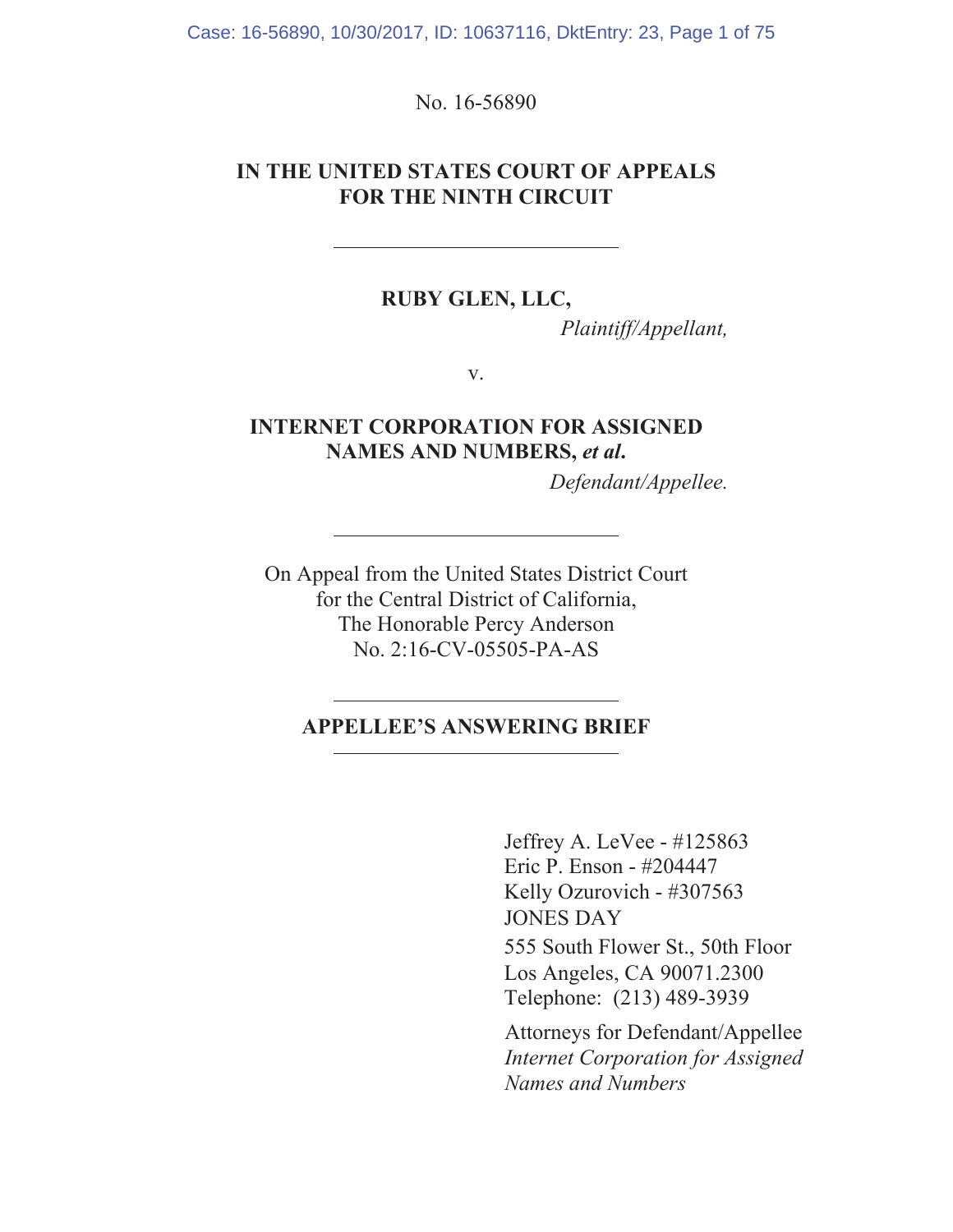# **CORPORATE DISCLOSURE STATEMENT**

Appellee the Internet Corporation for Assigned Names and Numbers has no parent corporation and no publicly held company owns 10% or more of its stock.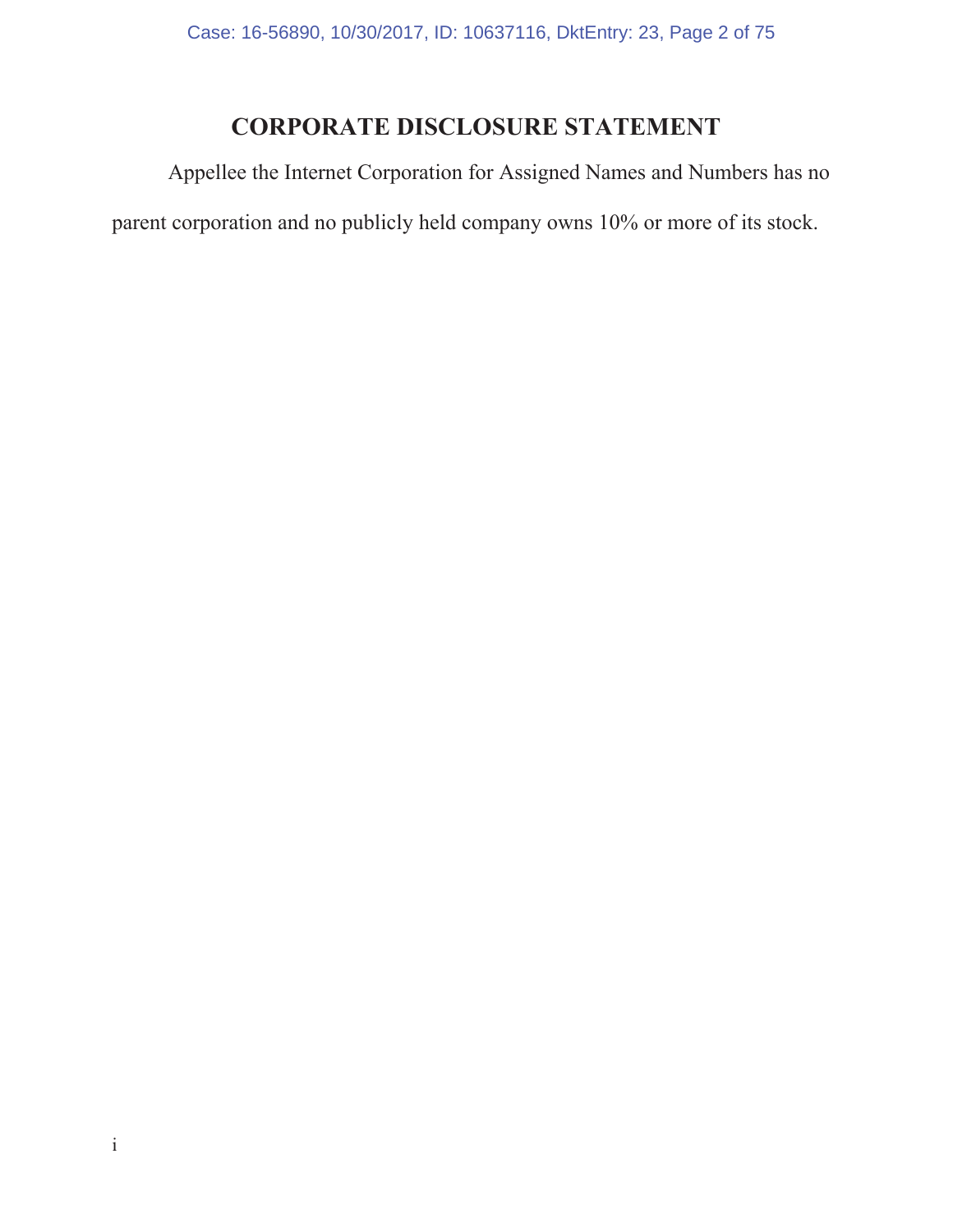# **TABLE OF CONTENTS**

| V. Ruby Glen's Unsuccessful Attempts to Halt the .WEB Auction  17                                                                                                                    |
|--------------------------------------------------------------------------------------------------------------------------------------------------------------------------------------|
|                                                                                                                                                                                      |
|                                                                                                                                                                                      |
|                                                                                                                                                                                      |
|                                                                                                                                                                                      |
| I. The Covenant Not To Sue Encompasses, and Therefore Bars, Ruby<br>.28                                                                                                              |
| A. Ruby Glen's "Narrow Construction" Argument Should Not<br>Be Considered on Appeal and Is Unsupported29                                                                             |
| B. Ruby Glen's Causes of Action Are Based on ICANN's<br>Treatment of Ruby Glen's .WEB Application32                                                                                  |
| II. The Covenant Not to Sue Is Not an "Exculpatory Provision"<br>Because it Affords Ruby Glen Meaningful Redress for its<br>Claims and Therefore Does Not Violate Section 1668<br>36 |
| III. Ruby Glen Does Not Allege Claims Covered by Section 166839                                                                                                                      |
| A. Having Agreed to the Covenant Not to Sue, Ruby Glen<br>Cannot Now Claim that it Is Facially Invalid Under                                                                         |
| B. Ruby Glen's Causes of Action Are Not Within the Scope of                                                                                                                          |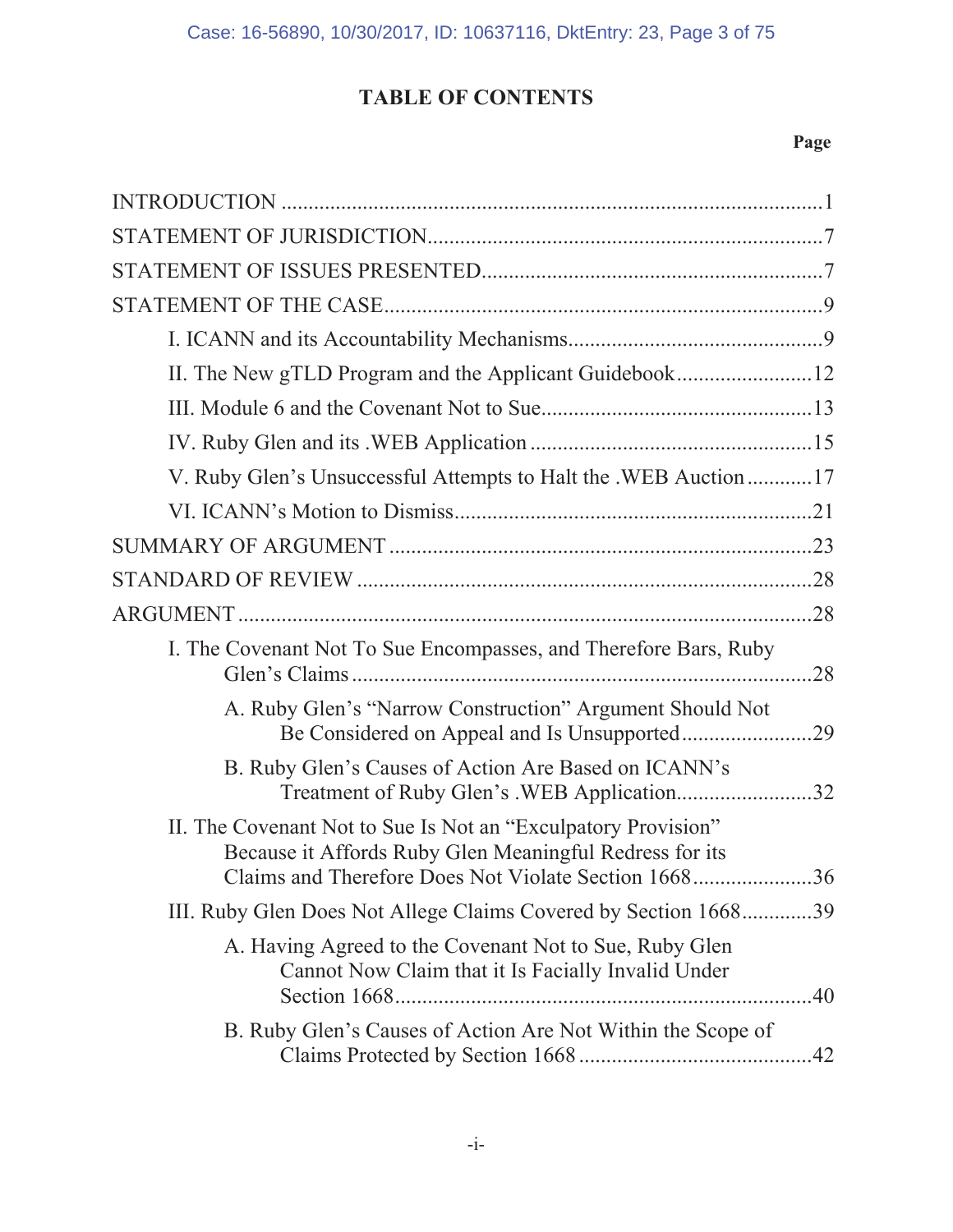# **7ABLE OF CONTENTS**

# (continued)

| IV. Tunkl's Restriction on Releases in Transactions Involving the<br>Public Interest Does Not Apply to Ruby Glen's . WEB |  |
|--------------------------------------------------------------------------------------------------------------------------|--|
|                                                                                                                          |  |
|                                                                                                                          |  |
|                                                                                                                          |  |
| VII. Alternatively, Dismissal Should Be Affirmed Based on Ruby                                                           |  |
|                                                                                                                          |  |
|                                                                                                                          |  |
|                                                                                                                          |  |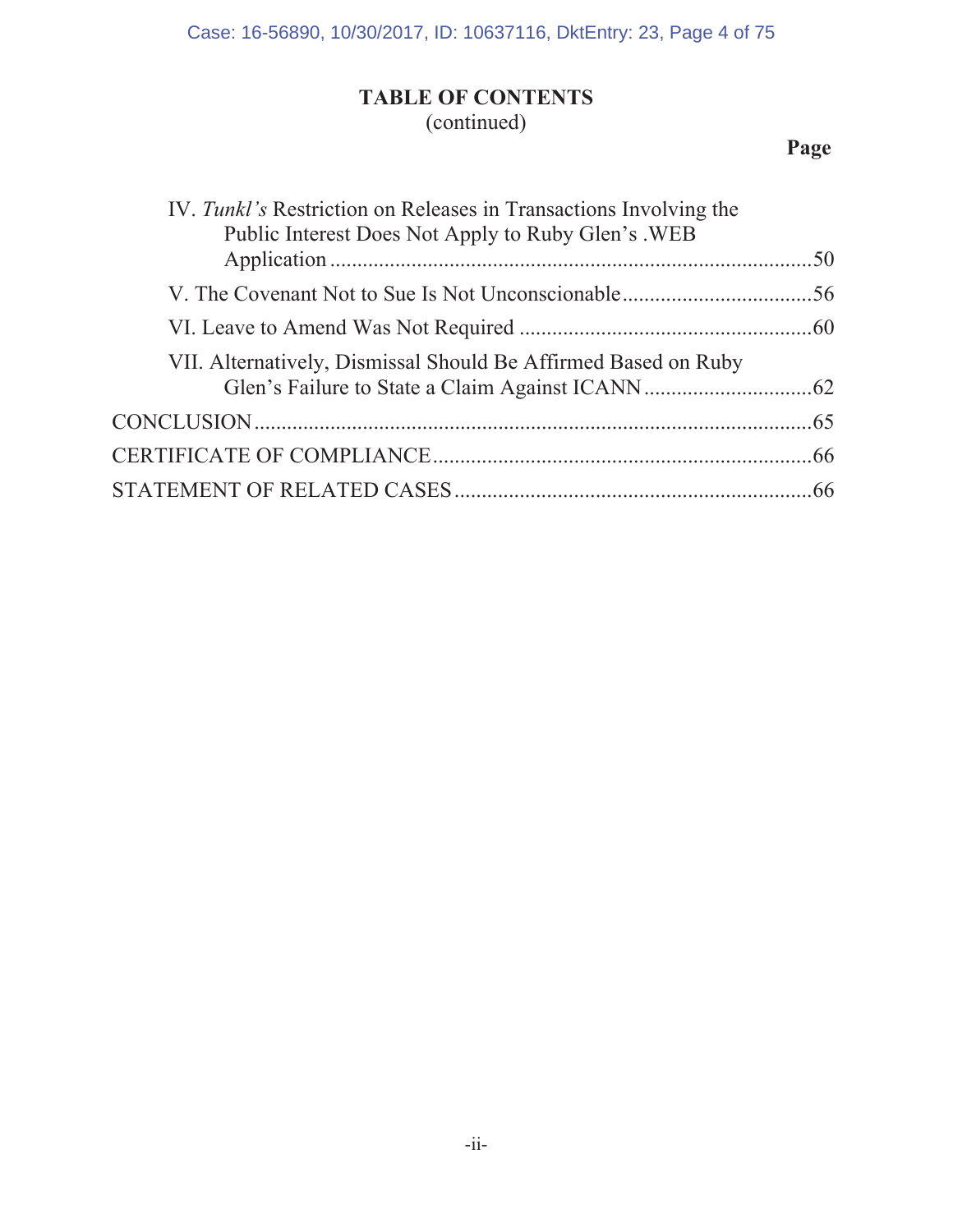#### **TABLE OF AUTHORITIES**

**CASES** 

# Aguilar v. Atl. Richfield Co., AMF Inc. v. Brunswick Corp., Appalachian Ins. Co. v. McDonnell Douglas Corp., Arcwell Marine, Inc. v. Sw. Marine, Inc.,

| Ashcroft v. Iqbal,                                              |  |
|-----------------------------------------------------------------|--|
| Baker Pacific Corp. v. Suttles,                                 |  |
| Bank of the West v. Superior Court,                             |  |
| Calvillo-Silva v. Home Grocery,                                 |  |
| Carma Developers (Cal.), Inc. v. Marathon Dev. Cal., Inc.,      |  |
| CAZA Drilling (California), Inc. v. TEG Oil & Gas U.S.A., Inc., |  |
| Commercial Connect, LLC v. Internet Corp. for Assigned Names &  |  |

| $\omega$ ommercial Connect, LLC v. Internet Corp. for Assigned Ivames $\alpha$ |  |
|--------------------------------------------------------------------------------|--|
| <i>Nos.</i> , No. 3:16CV-00012-JHM, 2016 U.S. Dist. LEXIS 8550                 |  |
|                                                                                |  |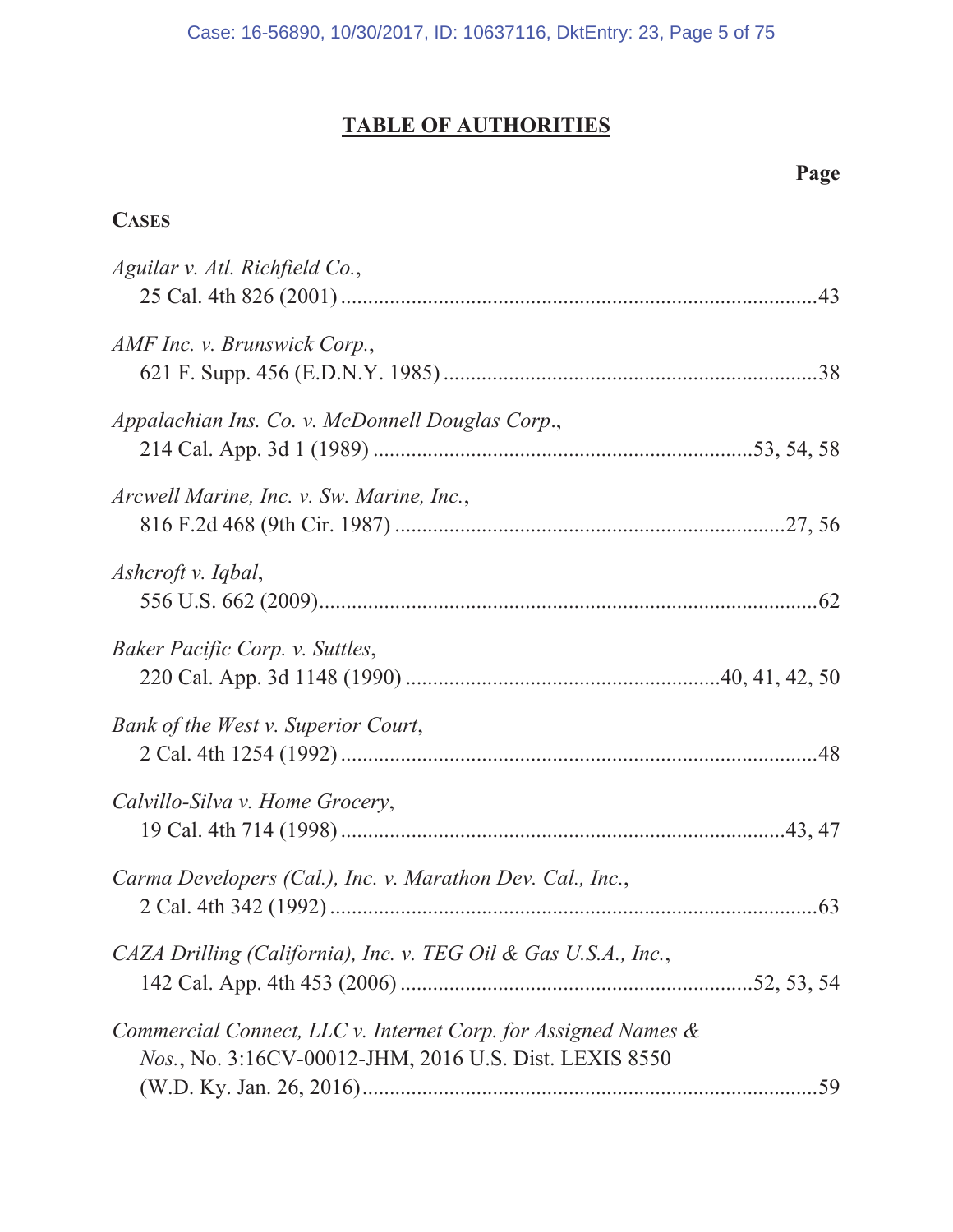# **7ABLE OF AUTHORITIES**  $(Continued)$

| Cont'l Airlines, Inc. v. Goodyear Tire & Rubber Co.,        |  |
|-------------------------------------------------------------|--|
| Ctr. for Biological Diversity v. Mattis,                    |  |
| Day v. $AT\&T$ Corp.,                                       |  |
| Delta Air Lines, Inc. v. Douglas Aircraft Co.,              |  |
| Discover Bank v. Superior Court,                            |  |
| Erlich v. Menezes,                                          |  |
| Food Safety Net Services v. Eco Safe Sys. USA, Inc.,        |  |
| Frittelli, Inc. v. 350 N. Canon Drive, LP,                  |  |
| Grand Prospect Partners, L.P. v. Ross Dress for Less, Inc., |  |
| Harris v. Atl. Richfield Co.,                               |  |
| Hewlett v. Squaw Valley Ski Corp.,                          |  |
| Hulsey v. Elsinore Parachute Ctr.,                          |  |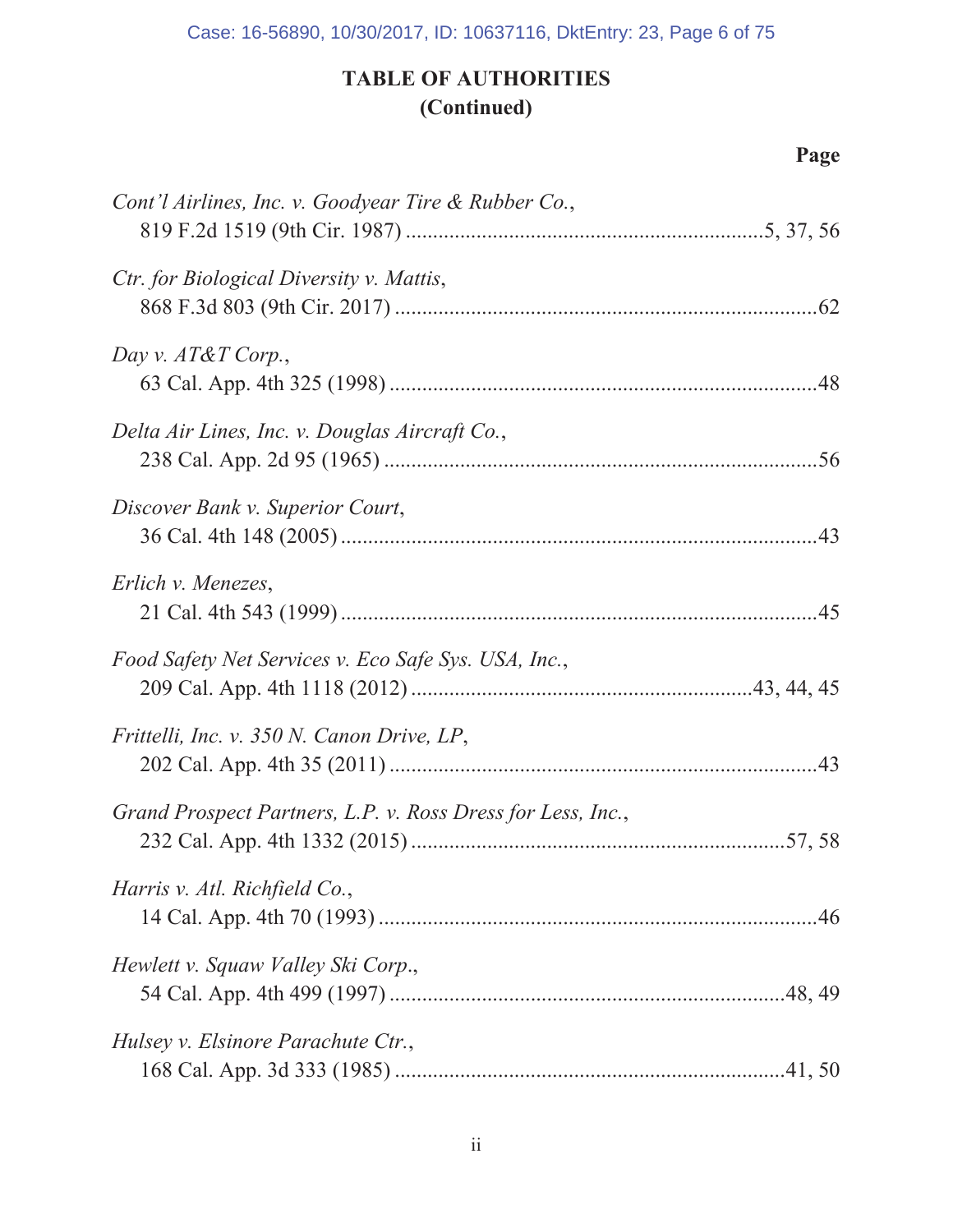# **TABLE OF AUTHORITIES** (Continued)

| Hypertouch, Inc. v. ValueClick, Inc.,         |
|-----------------------------------------------|
| In re iPhone Application Litig.,              |
| Madison v. Superior Court,                    |
| Margarito v. State Athletic Comm'n,           |
| Morris v. Redwood Empire Bancorp,             |
| Nat'l Council of La Raza v. Cegavske,         |
| Outdoor Media Grp., Inc. v. City of Beaumont, |
| Parrino v. FHP, Inc.,                         |
| Poublon v. C.H. Robinson Co.,                 |
| Romain v. Shear,                              |
| State Farm Fire & Cas. Co. v. Superior Court, |
| Tunkl v. Regents of Univ. of Cal.,            |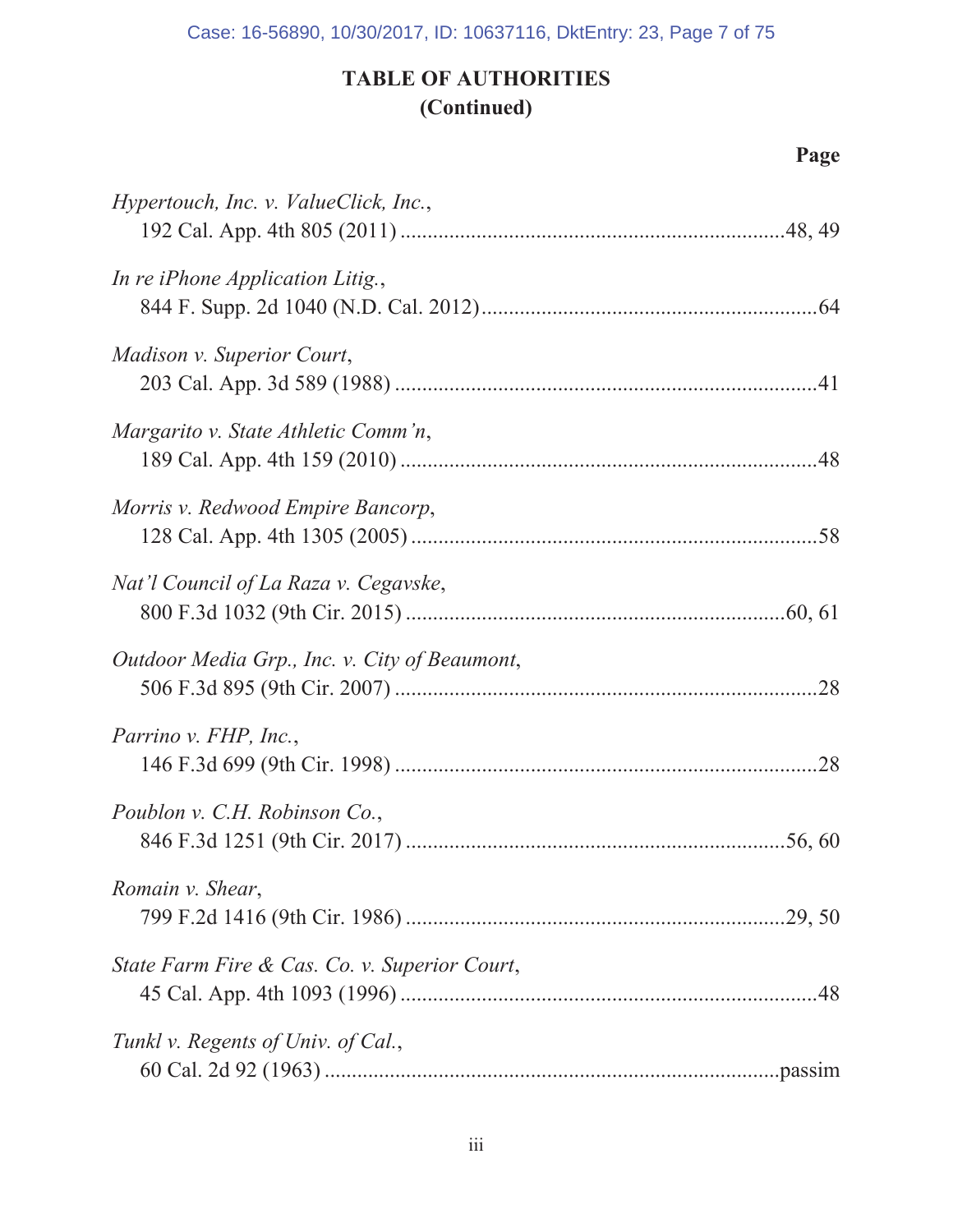# **7ABLE OF AUTHORITIES**  $(Continued)$

| Walnut Producers of Cal. v. Diamond Foods, Inc., |  |
|--------------------------------------------------|--|
| Walters v. Fid. Mortg. of Cal., Inc.,            |  |
| Werner v. Knoll,                                 |  |
| <i>Wolsey, Ltd. v. Foodmaker, Inc.,</i>          |  |
| <b>STATUTES</b>                                  |  |
|                                                  |  |
|                                                  |  |
|                                                  |  |
| <b>OTHER AUTHORITIES</b>                         |  |
|                                                  |  |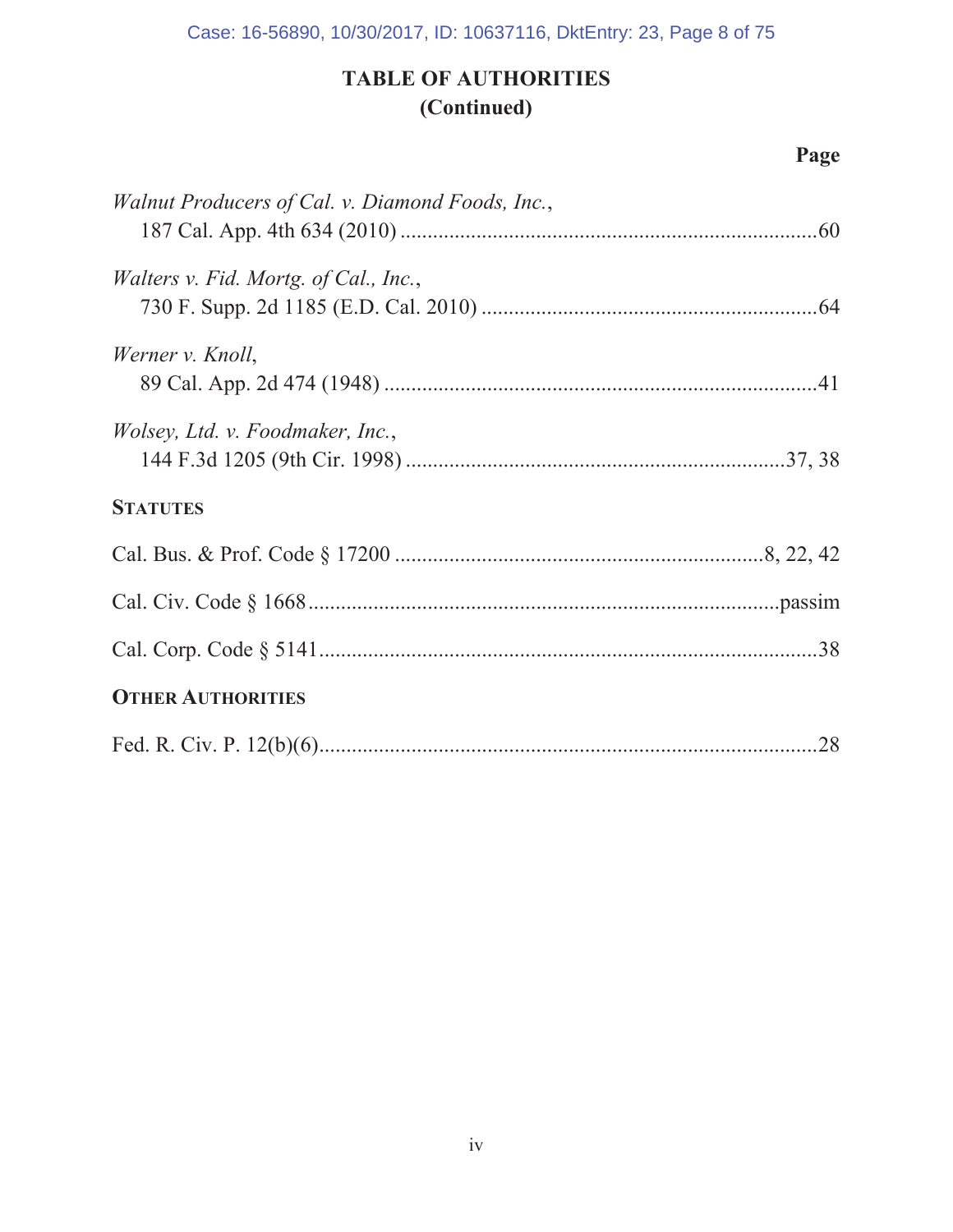#### **INTRODUCTION**

This appeal involves a commercial transaction between two sophisticated entities, Appellant Ruby Glen LLC ("Ruby Glen") and Appellee the Internet Corporation for Assigned Names and Numbers ("ICANN"). The transaction at issue was guided by detailed and exhaustive procedures that were drafted over a number of years based on input from various sources, including entities and principals related to Ruby Glen. Throughout the process, ICANN followed the letter and spirit of the agreed-upon procedures. Ruby Glen, on the other hand, has taken several steps aimed at highjacking the process for its own financial gain, not the least being this lawsuit, which violates the parties' agreement to resolve disagreements through alternative dispute resolution mechanisms, not litigation. As the District Court correctly concluded, the parties' agreement to not resort to litigation, is justifiable, reasonable and enforceable. The District Court's dismissal of Ruby Glen's claims should be affirmed.

ICANN is a California not-for-profit, public benefit corporation that oversees the technical coordination of the Internet's domain name system ("DNS"), which converts easily-remembered domain names, such as "ca9.uscourts.gov," into numeric IP addresses recognized by computers. In 2012, ICANN began accepting applications from companies and organizations around the world for the right to operate new generic top-level domains ("gTLDs") that would compete with

 $\mathbf{1}$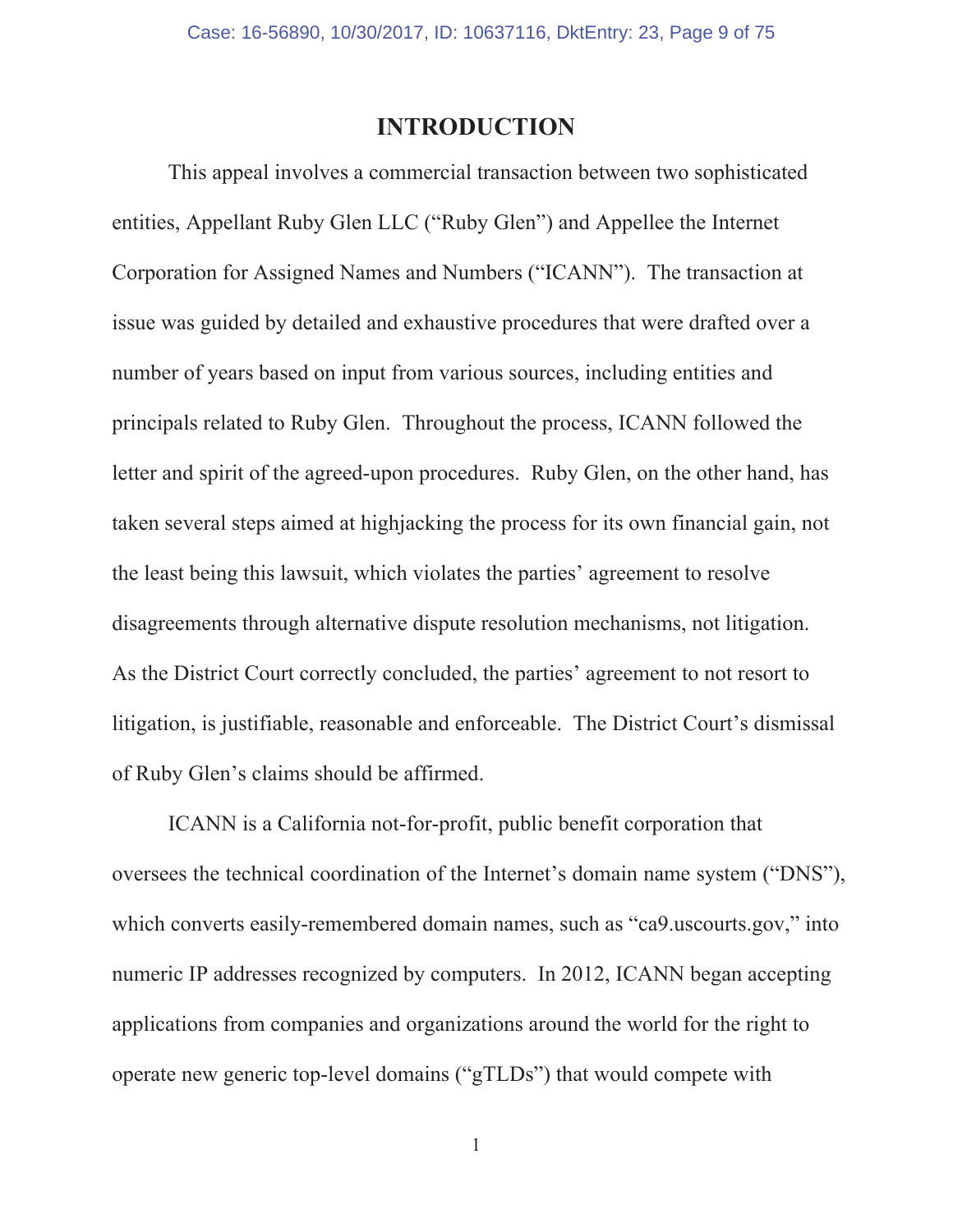existing gTLDs, such as .COM and .NET. ICANN's "New gTLD Program," which generated almost 2,000 applications for new gTLDs, was ICANN's most ambitious undertaking to date, aimed at increasing competition and creativity in, while ensuring the stability and security of, the DNS.

Ruby Glen is an entity created by its parent company, Donuts Inc. ("Donuts"), for the sole purpose of applying for new gTLDs, including the .WEB gTLD. Donuts was formed by four individuals who participated in ICANN's community-driven, years-long discussions on how to conduct an open and transparent process for entities to apply for and operate new gTLDs. Donuts, through its many, specially-created subsidiaries, such as Ruby Glen, ultimately submitted *over* 300 new gTLD applications, more than any other applicant.

The new gTLD application process was set forth in a detailed and exhaustive 338-page Applicant Guidebook ("Guidebook") published by ICANN in six different languages. The Guidebook went through ten drafts over the span of more than two years, adjusted each time based on comments, suggestions, and proposals from multiple entities and organizations, including the Donuts founders.

Two Guidebook provisions are critical to this lawsuit. First, the Guidebook provides that if there are multiple, qualified applicants for the same gTLD, referred to as a gTLD "contention set" in the Guidebook, ICANN will schedule an ICANN auction in order to resolve the contention set, but only if the applicants cannot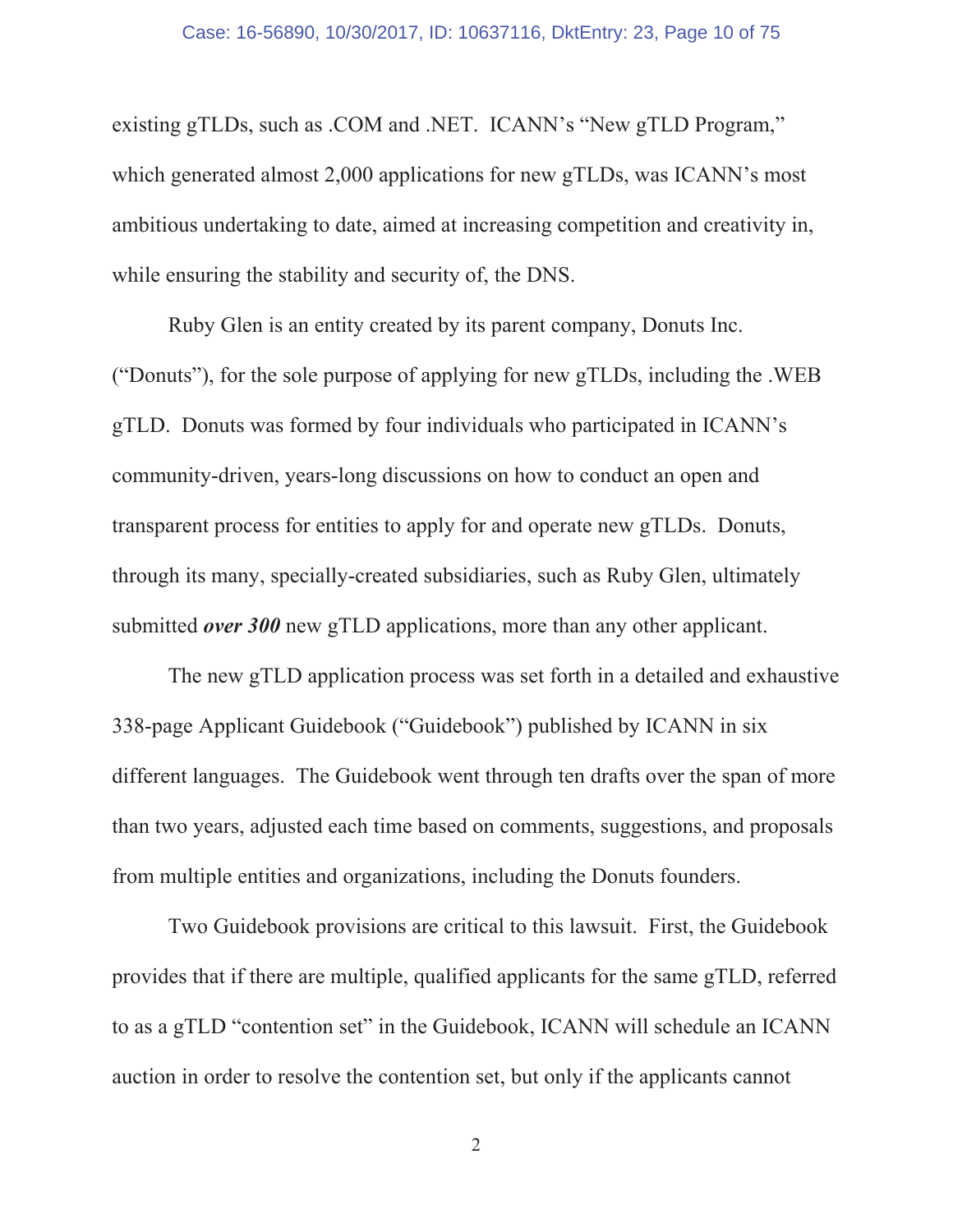#### Case: 16-56890, 10/30/2017, ID: 10637116, DktEntry: 23, Page 11 of 75

agree on some other, private resolution. Second, like all other entities applying for new gTLDs, Ruby Glen agreed to detailed terms and conditions, including a covenant not to sue ICANN in court relating to ICANN's review of the new gTLD applications (the "Covenant Not to Sue"). Applicants, however, were not left without any form of redress. The Covenant Not to Sue explicitly states that disgruntled applicants may raise challenges to ICANN's implementation of the New gTLD Program through various accountability mechanisms established in ICANN's Bylaws. These accountability mechanisms include an Independent Review Process under which disputes are referred to independent panels administered by the American Arbitration Association's International Centre for Dispute Resolution.

Ruby Glen, and six other companies, applied to ICANN for the right to operate . WEB, a proposed new gTLD. Because all seven . WEB applicants passed initial evaluations and the applicants were not able to privately resolve the .WEB contention set, ICANN scheduled an auction in order to resolve the contention set, as provided for in the Guidebook.

Ruby Glen attempted to halt the auction by invoking every one of ICANN's accountability mechanisms, arguing that the only. WEB applicant that refused to agree to a private resolution, Nu Dotco LLC ("NDC"), had not reported to ICANN a post-application change in control. After investigating Ruby Glen's claims,

 $\mathfrak{Z}$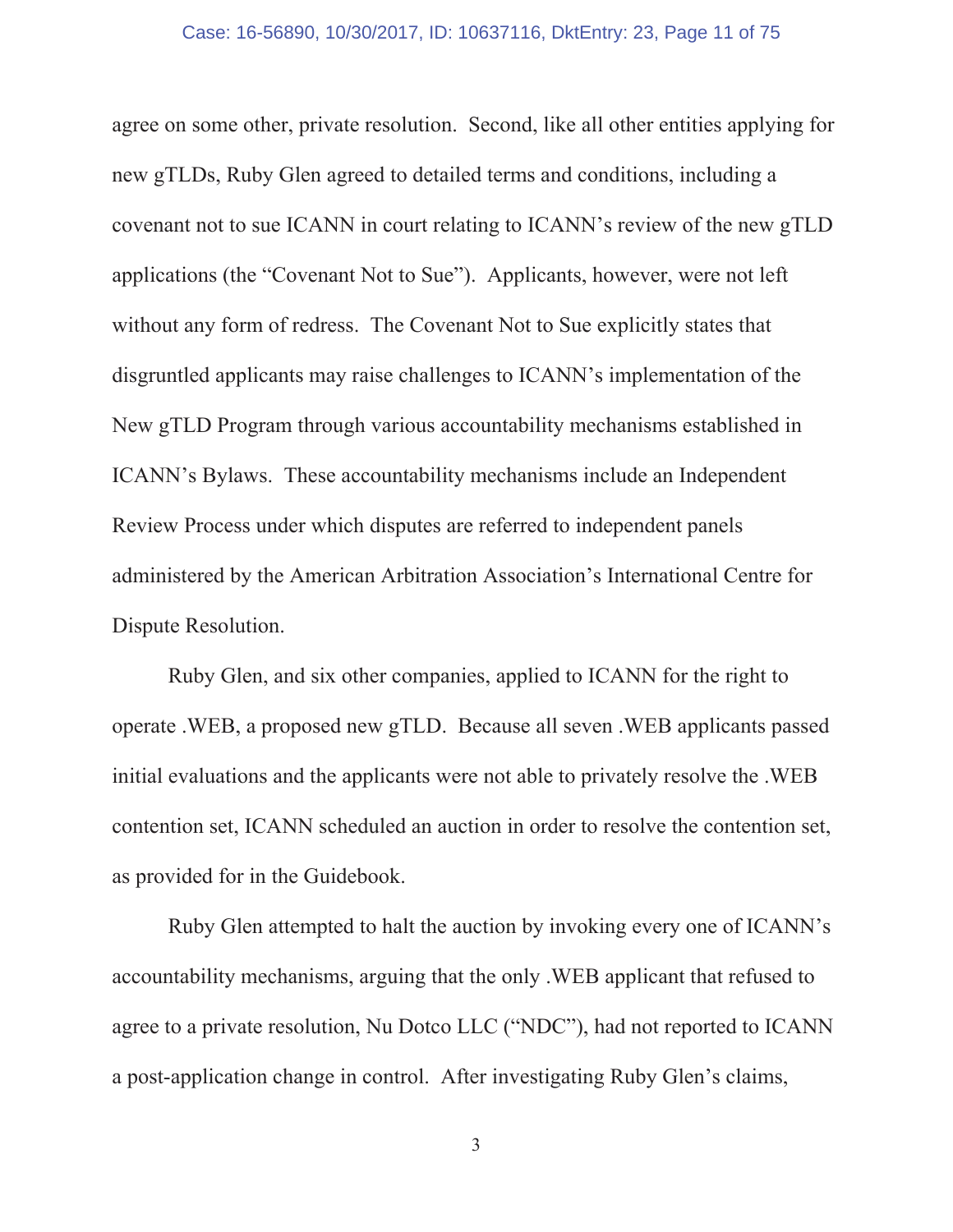#### Case: 16-56890, 10/30/2017, ID: 10637116, DktEntry: 23, Page 12 of 75

ICANN concluded that no such change of control had occurred and moved forward with the auction. Ruby Glen then sued ICANN to block the auction and filed an application for temporary restraining order ("TRO") just days before the auction. The District Court denied Ruby Glen's TRO application based on evidence that ICANN had conducted a full investigation of Ruby Glen's claims regarding NDC. As such, ICANN proceeded with the auction and NDC prevailed.

Thereafter, the District Court granted ICANN's motion to dismiss Ruby Glen's first amended complaint ("FAC") based on the enforceability and applicability of the Covenant Not to Sue. Ruby Glen now appeals the District Court's dismissal. Ruby Glen's appeal, however, raises "several" new arguments that Ruby Glen concedes were never raised in the District Court,<sup>1</sup> invokes inapplicable standards aimed at protecting individual members of the public from overreaching releases that have no relevance in a transaction like Ruby Glen's . WEB application, and attempts to assert claims that Ruby Glen has never asserted, and could never actually assert.

A key flaw in Ruby Glen's appeal is that the Covenant Not to Sue, which Ruby Glen repeatedly describes as the "exculpatory clause" is not exculpatory at all. The Covenant Not to Sue simply does not do what California Civil Code

<sup>&</sup>lt;sup>1</sup> Appellant's Opening Brief at 28 n.2.

<sup>&</sup>lt;sup>2</sup> This phrase appears 90 times in Ruby Glen's Opening Brief.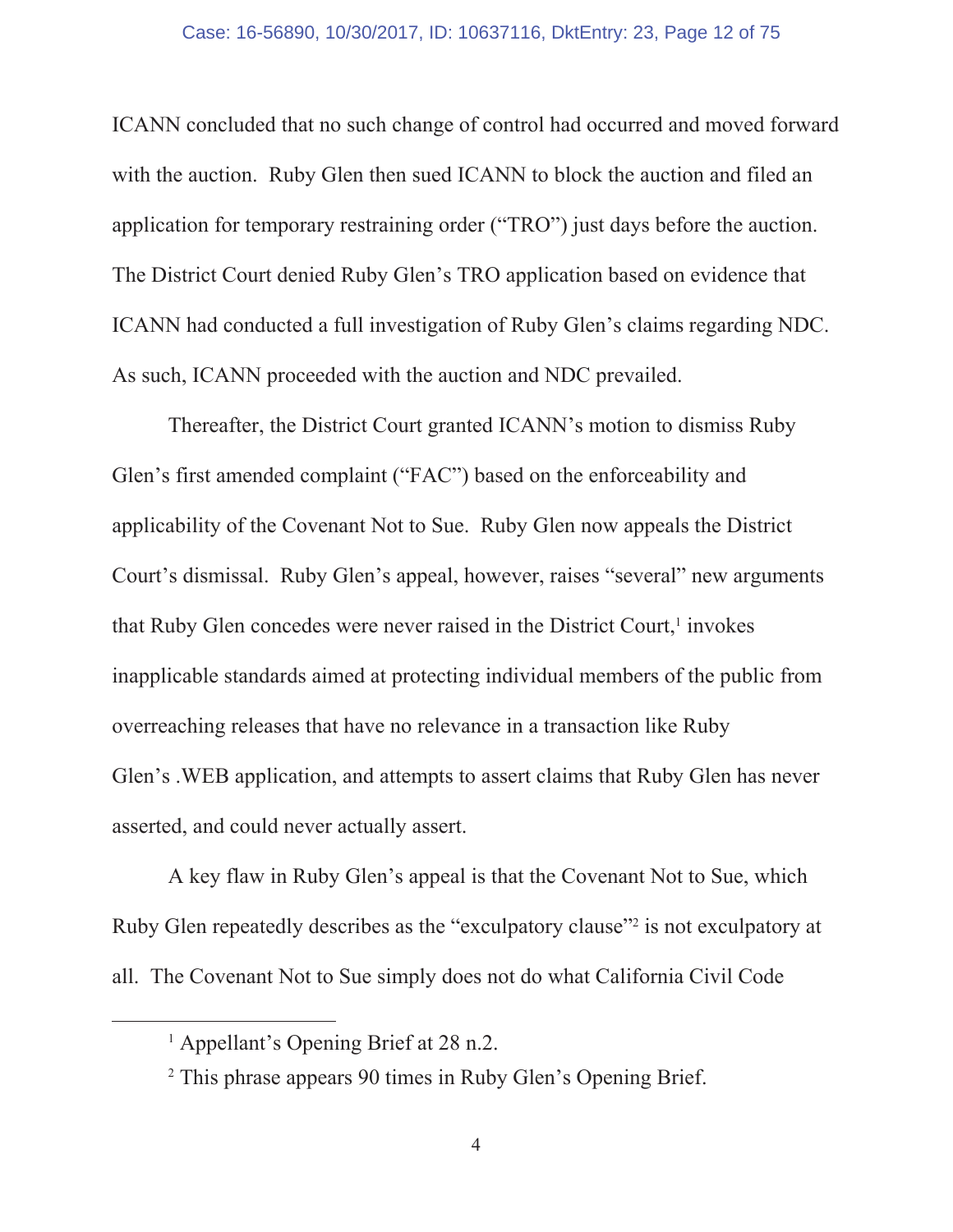Section 1668 ("Section 1668") prohibits  $-$  "exempt [ICANN] from responsibility for [its] own fraud, or will full injury to the person or property of another, or violation of law...." Instead, the Covenant Not to Sue is a promise by applicants to resolve disputes through ICANN's accountability mechanisms, including the Independent Review Process, rather than through lawsuits. The District Court correctly found that the Covenant Not to Sue is not an exculpatory clause under Section 1668 because it "does not leave Plaintiff without remedies." (ER16-17, Motion to Dismiss ("MTD") Minute Order.) Inasmuch as the Covenant Not to Sue is not an "exempt[ion] from responsibility," but instead a mechanism for alternative dispute resolution, the District Court properly rejected Ruby Glen's attempt to evade the agreed-upon dispute resolution procedures, particularly in light of the prominent federal policy favoring alternative dispute resolution. Indeed, this Court has previously held that Section 1668 does not nullify promises not to sue where "[o]ther sanctions remain in place." Cont'l Airlines, Inc. v. Goodyear Tire & Rubber Co., 819 F.2d 1519, 1527 (9th Cir. 1987).

Ruby Glen's Opening Brief wholly fails to address the District Court's ultimate conclusion that the Covenant Not to Sue is not an "exculpatory clause" under Section 1668, and instead attempts to undercut the District Court's ruling by invoking rules meant to protect individuals seeking essential health and housing services from overbroad releases. Ruby Glen's attempt to apply public policy

 $\mathfrak{S}$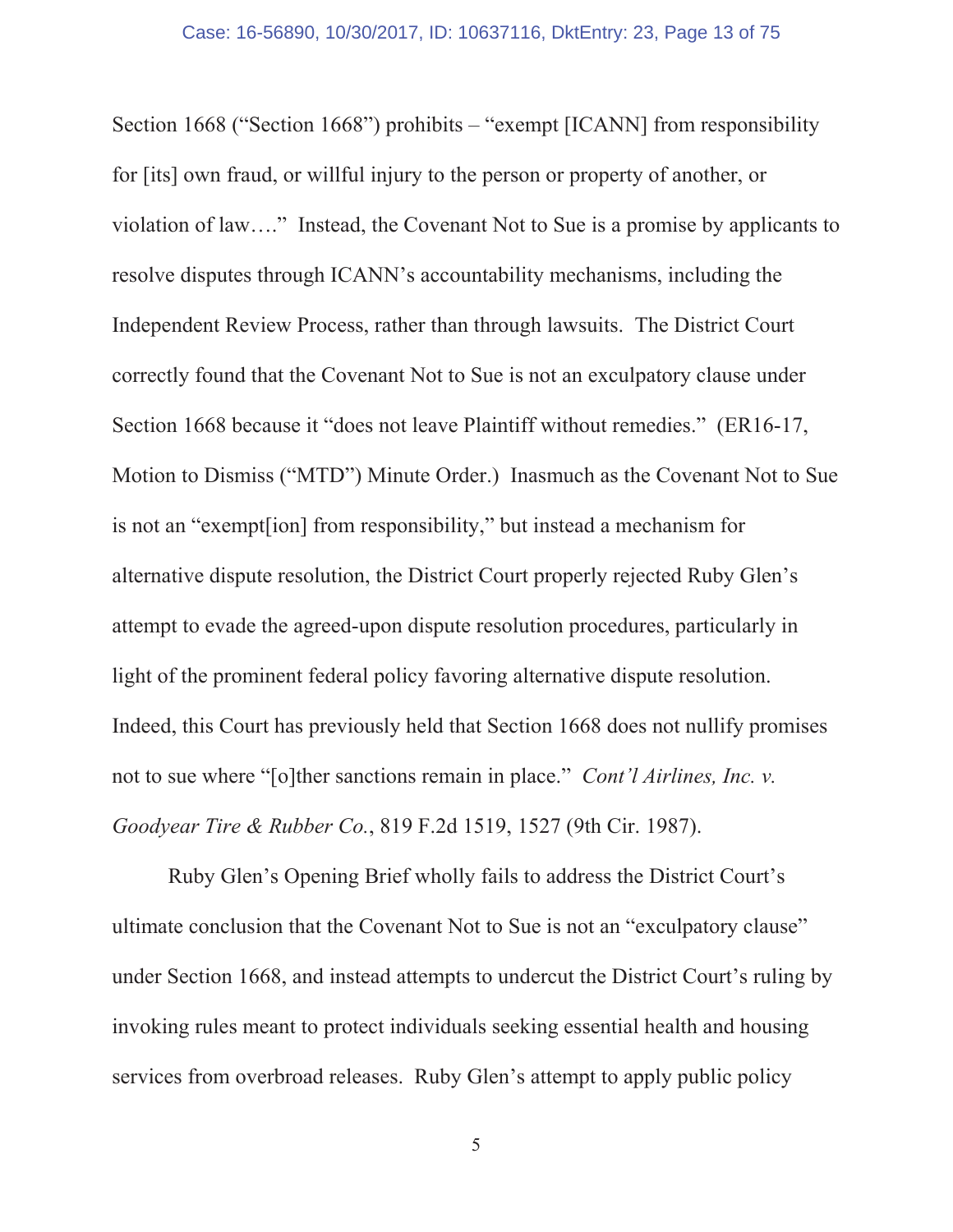#### Case: 16-56890, 10/30/2017, ID: 10637116, DktEntry: 23, Page 14 of 75

concepts – such as "unconscionabilty" and releases "affecting the public interest" – to a commercial transaction between sophisticated entities is unsupported by the law and the record below. Ruby Glen's principals were part of the ICANN community that worked for years on collaboratively developing the New gTLD Program and the Guidebook. The task of fairly evaluating 1,930 new gTLD applications was inherently complex. The Covenant Not to Sue was necessary to address the prospect of fragmented court litigation which could, as the District Court observed, "derail the entire system developed by ICANN to process applications for gTLDs." (ER18, MTD Minute Order.)

Applicants like Ruby Glen and its parent company, Donuts, knowingly released the right to sue ICANN relating to its review of new gTLD applications. Neither Ruby Glen, nor any other applicant, however, was left without any form of redress. Applicants were afforded a robust form of review in which those challenges could be addressed through ICANN's accountability mechanisms, which many applicants – including Ruby Glen and Donuts – have frequently and successfully invoked. Moreover, because Section 1668 does not apply to all releases of liability, but only those that seek to exempt one from its own "fraud" and "willful misconduct," the District Court was correct to conclude that Ruby Glen did not, and could not, assert the type of claims covered by Section 1668. The Covenant Not to Sue is reasonable, justifiable, enforceable, and applies to all

6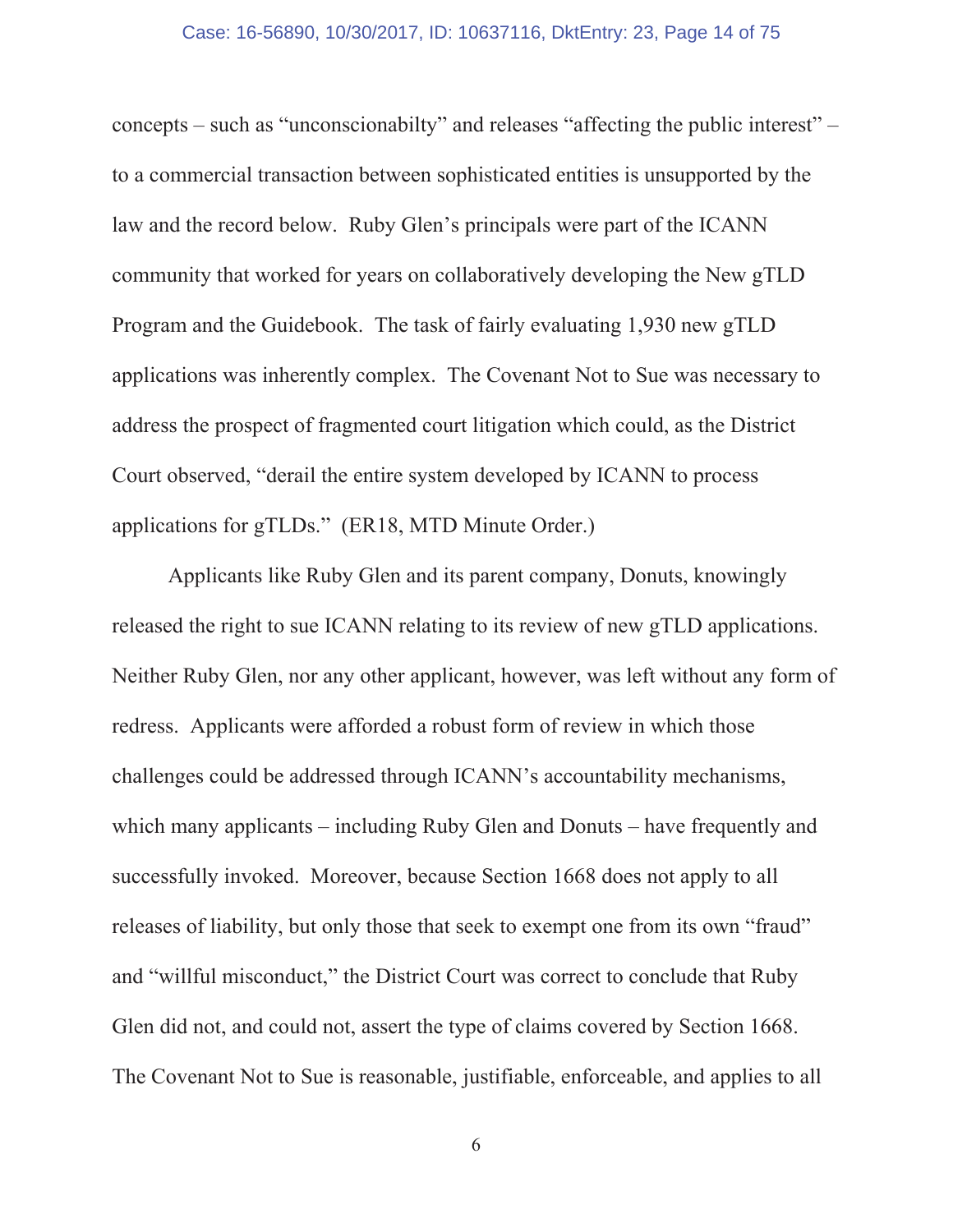of Ruby Glen's claims. The District Court's ruling should be affirmed on this basis.

The District Court's dismissal of Ruby Glen's FAC could also be affirmed on the alternative basis that Ruby Glen's FAC fails to state a claim against ICANN, which was fully briefed below. Ruby Glen's FAC does not plausibly allege facts that support any cognizable cause of action against ICANN.

### **STATEMENT OF JURISDICTION**

ICANN agrees with the Jurisdictional Statement in Appellant's Opening Brief.

### **STATEMENT OF ISSUES PRESENTED**

 $1_{\cdot}$ Does the Covenant Not to Sue apply to Ruby Glen's allegation that ICANN incorrectly required Ruby Glen's . WEB application to proceed to auction in order to obtain the rights to operate the . WEB gTLD?

2. Is the Covenant Not to Sue an "exculpatory provision" subject to Section 1668, despite the fact that it provides Ruby Glen, and all other aggrieved applicants, with access to meaningful redress through ICANN's accountability mechanisms, including the Independent Review Process?

 $3.$ Can the Covenant Not to Sue be facially invalidated based on a theory that the Covenant Not to Sue could theoretically encompass claims proscribed by

 $\boldsymbol{7}$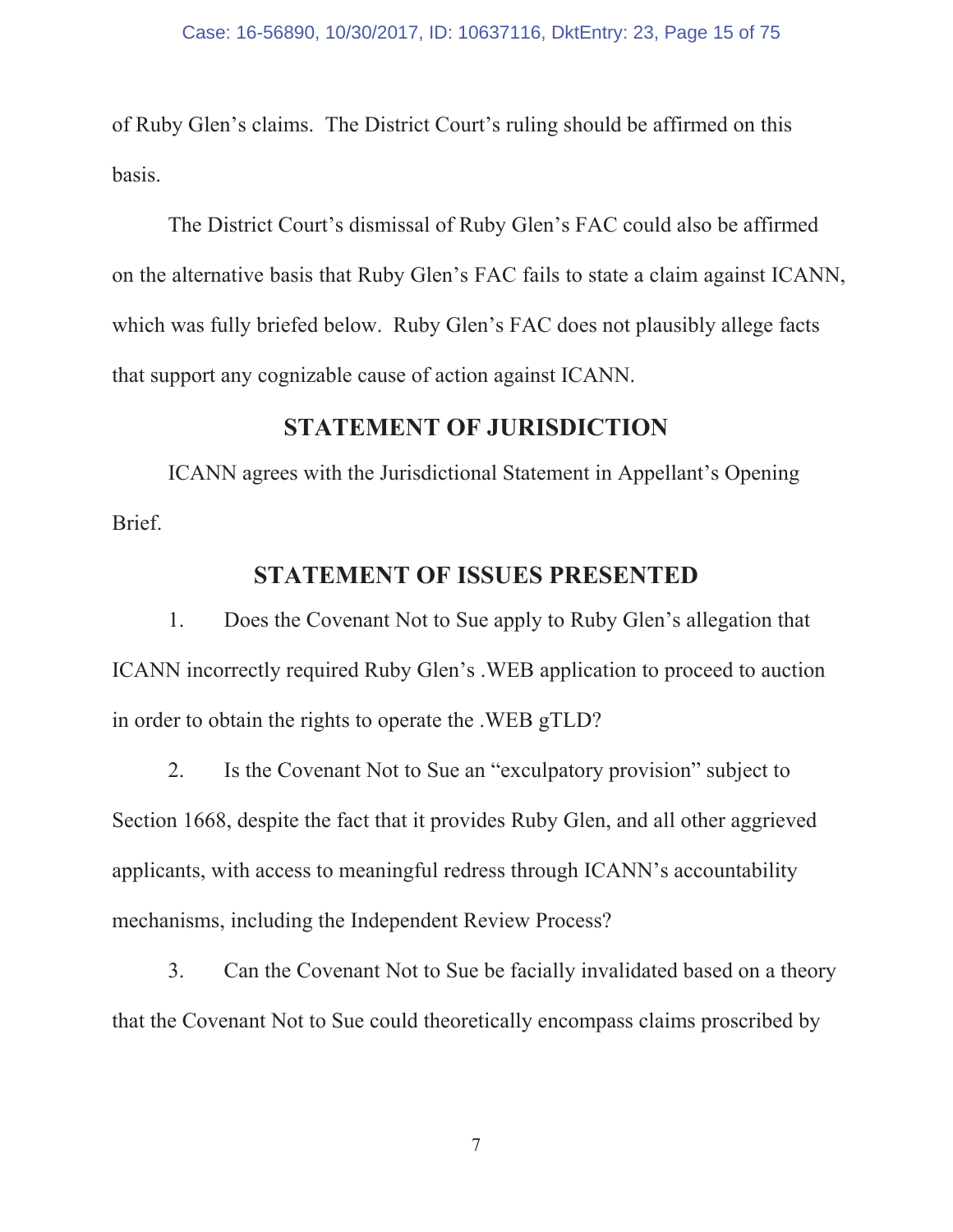#### Case: 16-56890, 10/30/2017, ID: 10637116, DktEntry: 23, Page 16 of 75

Section 1668 even though Ruby Glen is not asserting such claims and even though Ruby Glen freely accepted the Covenant Not to Sue?

5. Are Ruby Glen's causes of action for breach of the implied covenant of good faith and fair dealing and for violation of California's Business & Professions Code Section 17200 claims for "fraud" and "willful misconduct" covered by Section 1668?

Was Ruby Glen's .WEB gTLD application "affected with the public 6. interest" such that freedom of contract is curtailed, and the terms of the Covenant Not to Sue are invalidated, by Tunkl v. Regents of University of California, 60 Cal. 2d 92, 98 (1963)?

7. Is the Covenant Not to Sue's requirement that Ruby Glen raise its claims through ICANN's accountability mechanisms, including the Independent Review Process, rather than court proceedings procedurally and substantively unconscionable?

Given the terms and enforceability of the Covenant Not to Sue, was 8. the District Court entitled to deny leave to amend as futile?

9. Should the District Court's order of dismissal be affirmed on the alternative ground that Ruby Glen's FAC fails to state a claim upon which relief can be granted, which was fully briefed below by the parties?

 $8\,$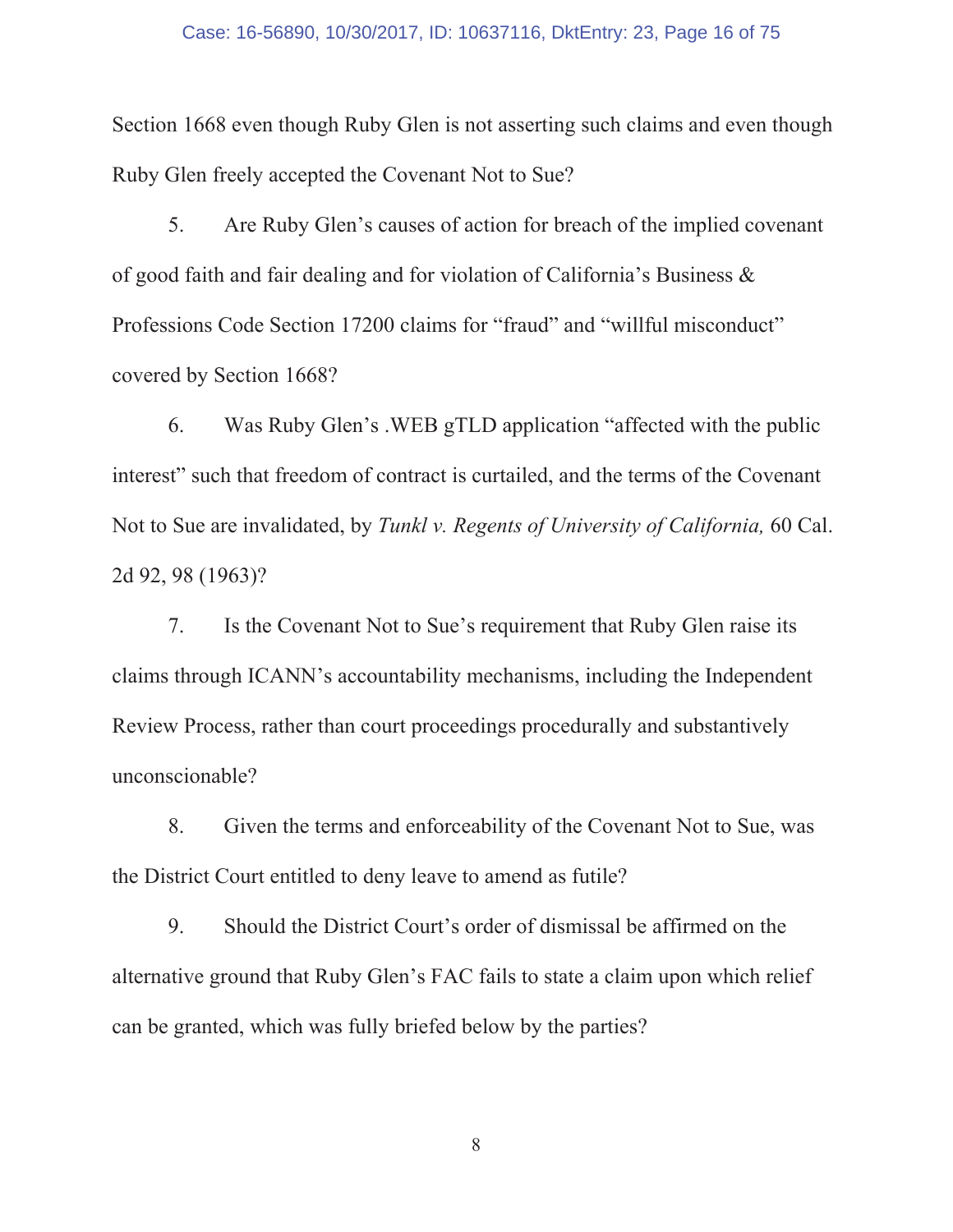### **STATEMENT OF THE CASE**

#### I. **ICANN** and its Accountability Mechanisms.

ICANN is a California not-for-profit, public benefit corporation that oversees the technical coordination of the Internet's DNS on behalf of the Internet community. (ER613, FAC  $\P$  10.) The essential function of the DNS is to convert easily remembered Internet domain names, such as "icann.org" and "uscourts.gov," into numeric IP addresses understood by computers. ICANN's ongoing responsibility is to ensure the stability, security, and interoperability of the DNS while, among other things, simultaneously promoting competition in the registration of domain names. (ER613, FAC ¶ 11.) To that end, ICANN contracts with entities for the operation of gTLDs, which represent the portion of a domain name to the right of the final dot, such as ".COM" or ".GOV." (Id.)

ICANN originally derived its responsibility to coordinate the DNS through a series of contracts with the National Telecommunications & Information Administration ("NTIA") of the United States Department of Commerce.<sup>3</sup> In October 2016, however, NTIA finalized the transfer of oversight authority away

<sup>3</sup> National Telecommunications and Information Administration, Quarterly Report on the Transition of the Stewardship of the Internet Assigned Numbers Authority ("IANA") Functions (Oct. 2016), *available at* https://www.ntia.doc.gov/files/ntia/publications/final ntia iana 8th quarterly rep ort q4 fy 2016.pdf.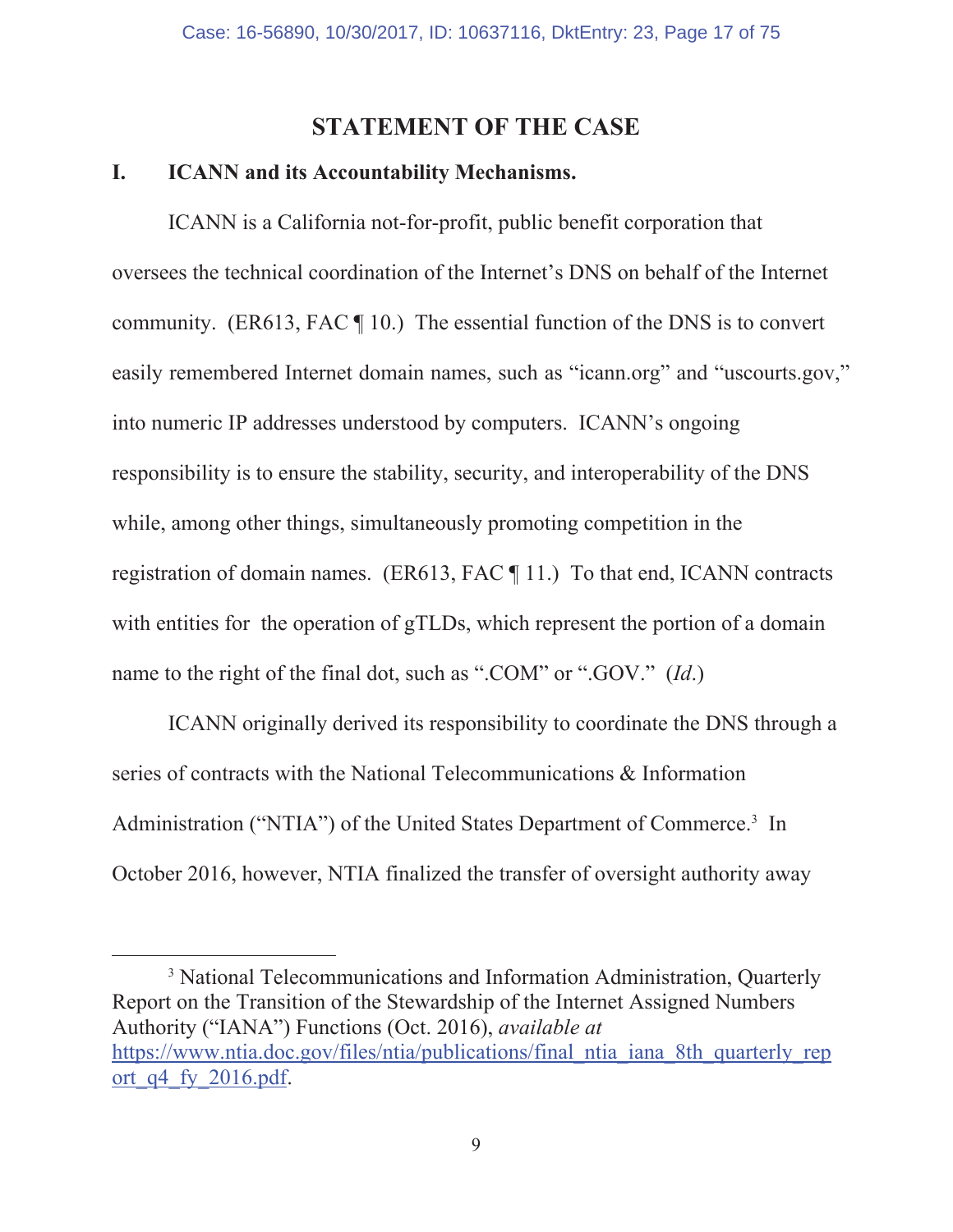from the U.S. Government and directly to the global Internet community acting through ICANN, a transfer envisioned since ICANN's creation in 1998.<sup>4</sup>

In order to ensure ICANN's accountability to the global Internet community, ICANN has established accountability mechanisms for review of ICANN actions and decisions. Any aggrieved party can seek to hold ICANN accountable for alleged violations of ICANN's Bylaws, Articles of Incorporation ("Articles"), or certain other internal policies and procedures through these accountability mechanisms. (ER650-656, ER656-657, Bylaws, Art. IV §§ 2, 3, Art. V § 2.)<sup>5</sup>

For instance, the applicable ICANN Bylaws mandate an independent Ombudsman, who is a "neutral dispute resolution practitioner." (ER656-657, Bylaws, Art. V  $\S$  2.) The "principal function of the Ombudsman [is] to provide an independent internal evaluation of complaints by members of the ICANN community" who believe they have been treated unfairly by ICANN staff, the ICANN Board, or an ICANN constituent body. (Id.)

The operative ICANN Bylaws also provide for a process by which "any" person or entity materially affected by an action of ICANN may request review or

 $4$  *Id.* at 3.

<sup>&</sup>lt;sup>5</sup> Unless otherwise noted, all references to ICANN's "Bylaws" refer to the Bylaws that were in effect on 11 February 2016 and are relied upon by Ruby Glen in the FAC. (ER646-716, FAC Ex. B.) An amended set of ICANN Bylaws became effective on 1 October 2016.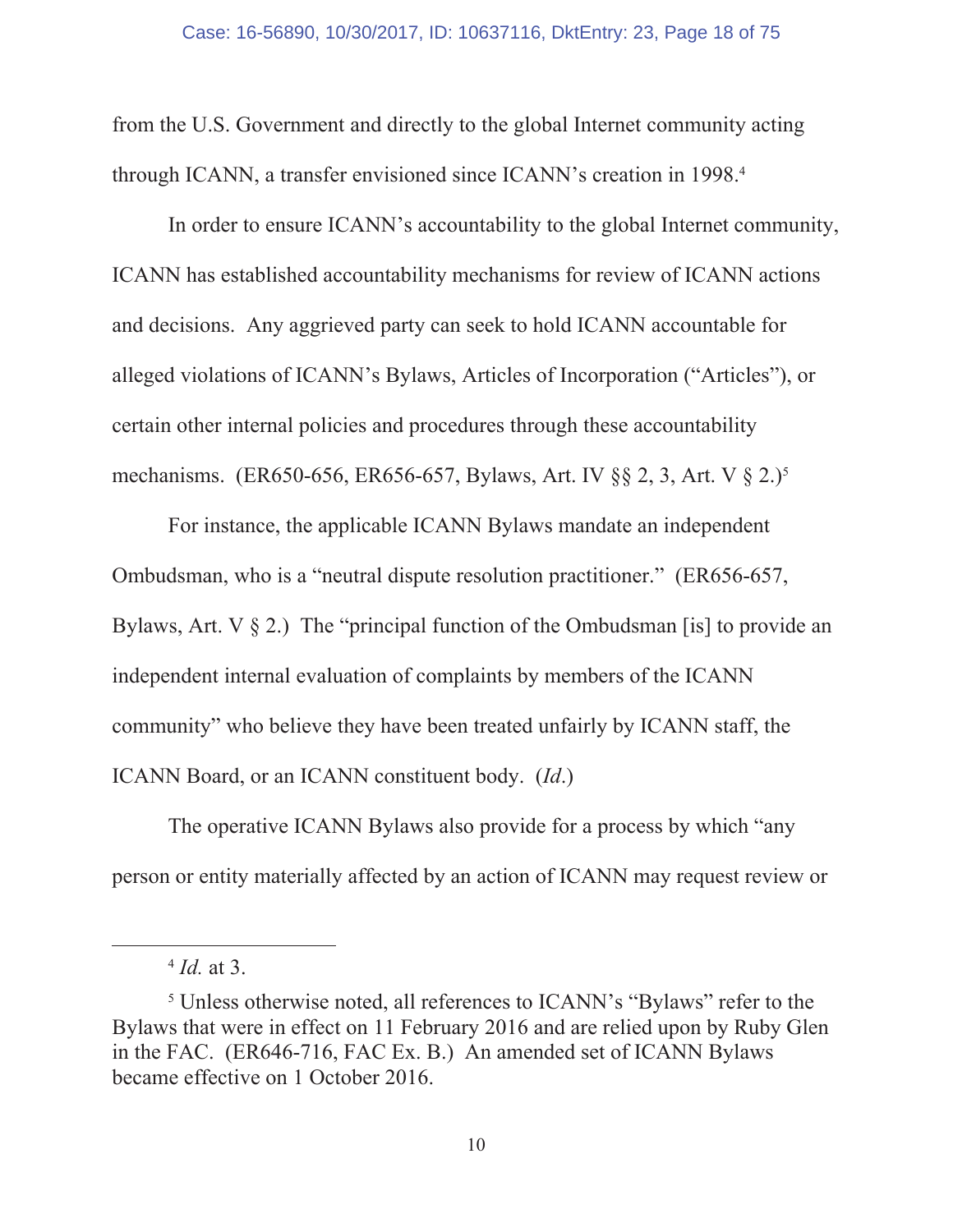reconsideration of that action by the Board." (ER650-651, Bylaws, Art. IV  $\S$  2(1).) Requests for reconsideration of Board or staff actions or inactions are submitted to, and considered by, a special committee of the ICANN Board (at the time the Guidebook was published, the Board Governance Committee). (ER651, Bylaws, Art. IV  $\S$  2(3).)

Finally, the applicable ICANN Bylaws also create an Independent Review Process under which a party materially affected by an action or inaction of the ICANN Board may submit its claims to an "independent third-party." (ER653, Bylaws, Art. IV  $\S$  3(1).) Claims filed under the Independent Review Process are submitted to the American Arbitration Association's International Centre for Dispute Resolution ("ICDR"), which is responsible for administering Independent Review Process proceedings in accordance with the ICDR's International Dispute Resolution Procedures, as modified by the ICANN's Independent Review Process Supplementary Procedures.<sup>6</sup>

The Independent Review Process is mandatory in that ICANN is required by its Bylaws to participate in the process. (ER653-656, Bylaws, Art. IV  $\S$  3.) And an Independent Review Process panel's declarations "are final and have precedential value." (ER656, Bylaws, Art. IV § 3(21); see also Final Declaration

<sup>&</sup>lt;sup>6</sup> IRP Supplementary Procedures (April 2013), *available at* https://www.icdr.org/icdr/faces/i search/i rule/i rule detail?doc=ADRSTAGE201 9470.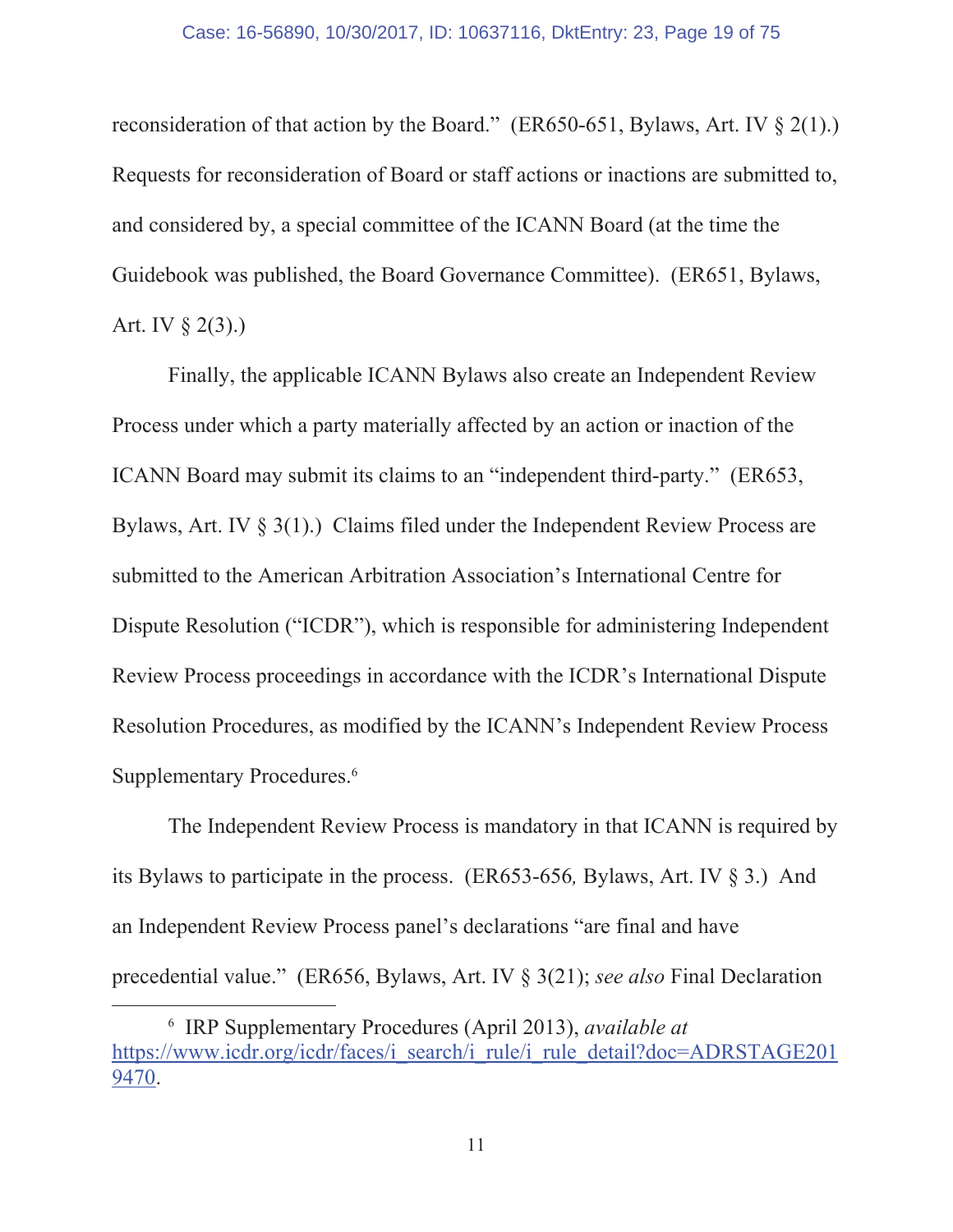$\P$  130, *Vistaprint Limited v. ICANN* (ICDR Case No. 01-14-0000-6505) (Oct. 9, 2015), *available at* https://www.icann.org/en/system/files/files/vistaprint-v-icann $final-declaration-09 oct15-en.pdf.$ 

#### **II.** The New gTLD Program and the Applicant Guidebook.

Since its inception, one of ICANN's goals has been to expand the number of gTLDs in order to promote consumer choice and competition in the DNS. (ER719, Guidebook Preamble.) In 2007, ICANN's Generic Names Supporting Organization recommended a policy to introduce new gTLDs in an orderly, timely and predictable way.  $(Id.)$  Thereafter, in 2012, ICANN launched the "New  $gTLD$ Program" under which qualified and established entities and organizations applied for the opportunity to operate new gTLDs that would add diversity to the DNS and provide alternatives to existing gTLDs. (ER615, FAC  $\P$  16; SER37, Willett Decl.)  $\parallel$  3.) As the ICANN community envisioned it, "[t] t] he new gTLD program will open up the top level of the Internet's namespace to foster diversity, encourage competition, and enhance the utility of the DNS." (ER719, Guidebook Preamble.)

In connection with the New gTLD Program, ICANN published the Guidebook, setting forth the criteria that applicants must meet to be eligible to operate a gTLD, as well as the procedures for ICANN's evaluation of applications.  $(ER718-1055.)$  ICANN engaged in a multi-year process and ten different drafts to develop the Guidebook. (See SER37-38, Willett Decl. 14.) With each draft,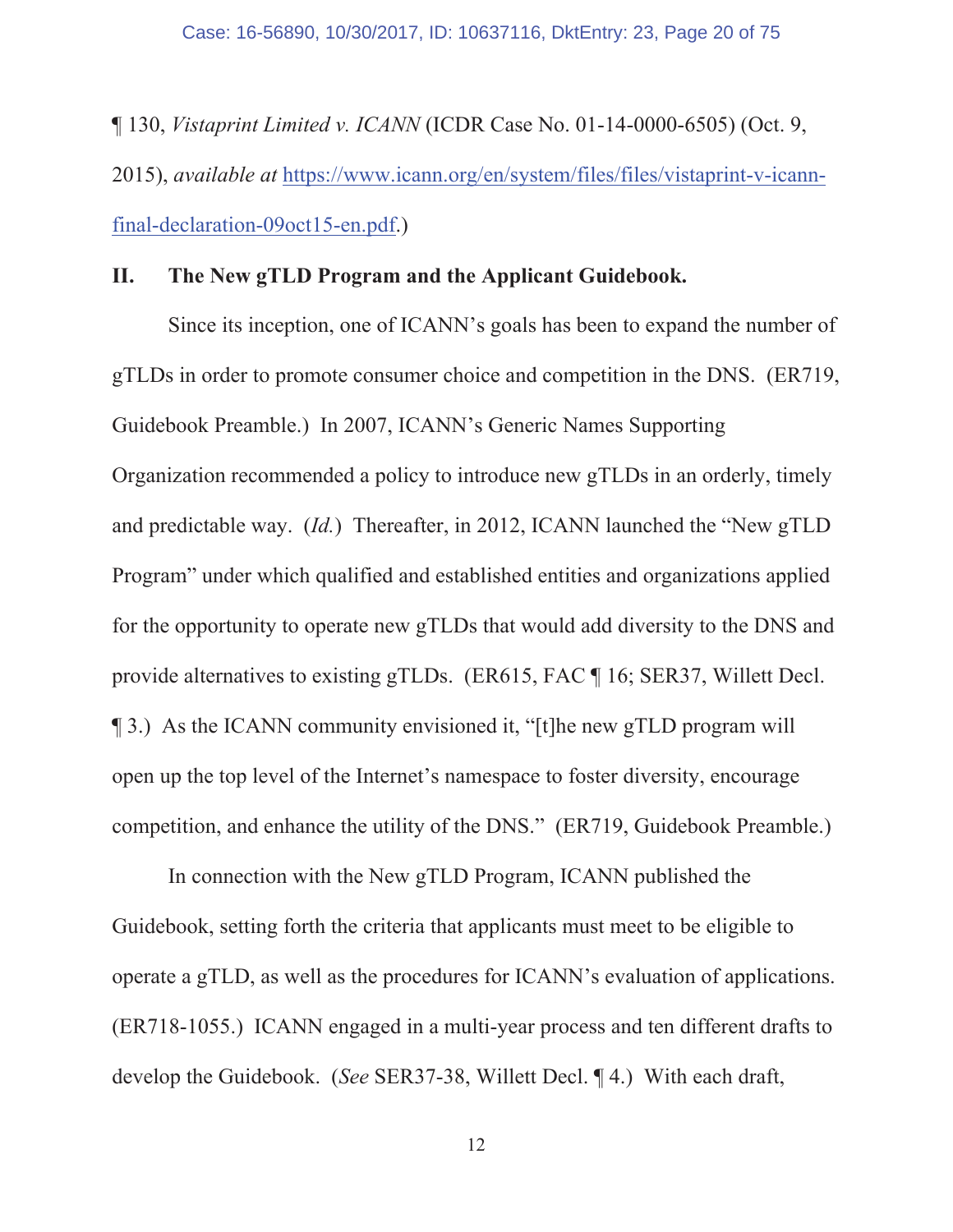ICANN sought community comments, suggestions, and proposals regarding the policies and procedures set forth in the Guidebook. (Id.; ER719, Guidebook Preamble.) The Internet community, which includes "governments, individuals, civil society, business and intellectual property constituencies, and the technology community," participated in both the policy considerations behind deciding to implement the New gTLD Program as well as the drafting of the Guidebook. (ER719, Guidebook Preamble.) In June 2012, ICANN published the operative 338-page Guidebook in six different languages based on "[m]eaningful community input."  $(Id.)$ 

#### Module 6 and the Covenant Not to Sue. Ш.

By submitting an application, all applicants, including Ruby Glen, agreed to the terms and conditions set forth in the Guidebook. (ER1049, Guidebook, Module 6; ER617, FAC  $\P$  21.) One of the terms and conditions – the Covenant Not to Sue  $-$  is contained in Module 6 of the Guidebook:

Applicant hereby releases ICANN and the ICANN Affiliated Parties from any and all claims by applicant that arise out of, are based upon, or are in any way related to, any action, or failure to act, by ICANN or any ICANN Affiliated Party in connection with ICANN's or an ICANN Affiliated Party's review of this application, investigation or verification, any characterization or description of applicant or the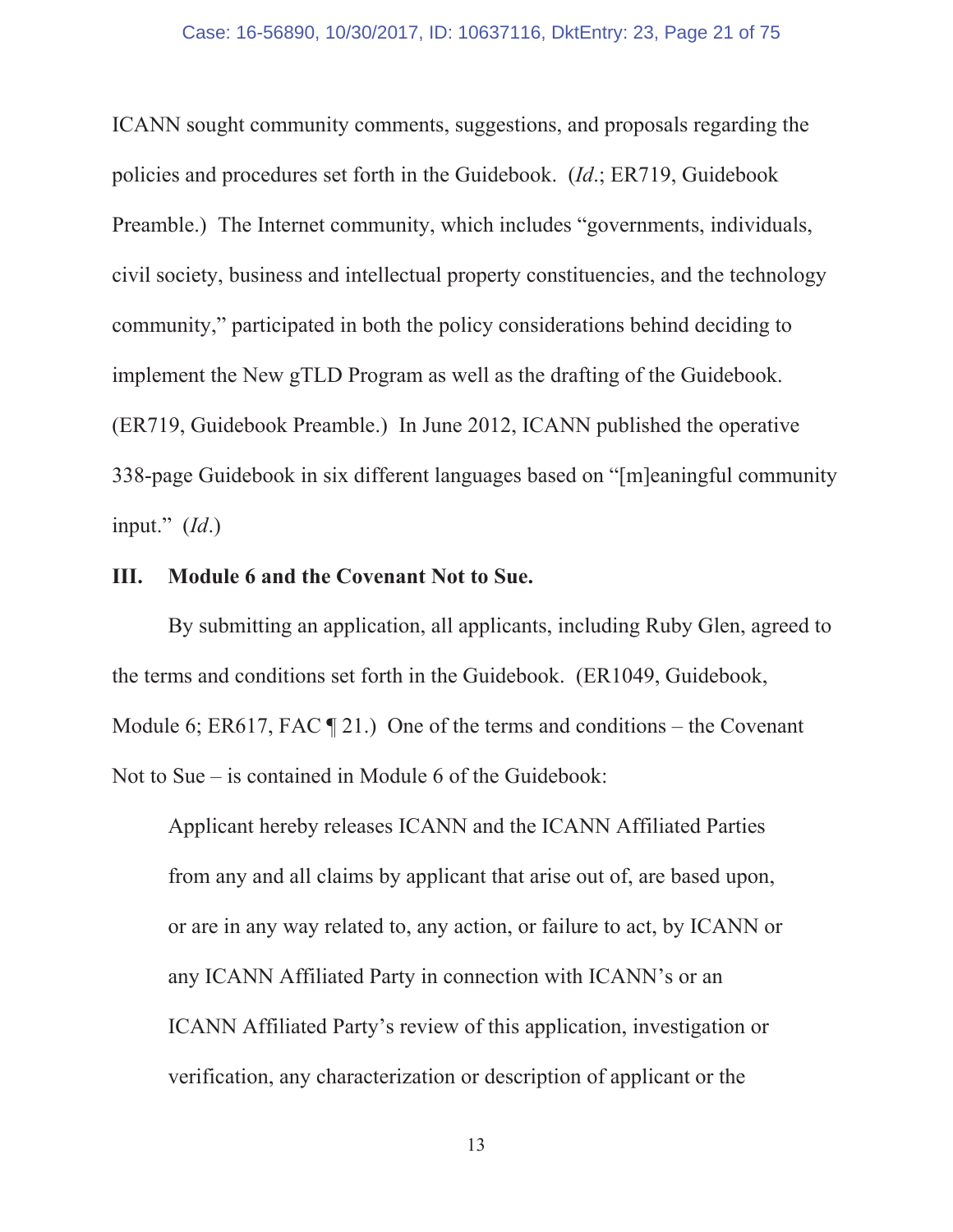information in this application, any withdrawal of this application or the decision by ICANN to recommend, or not to recommend, the approval of applicant's gTLD application. APPLICANT AGREES NOT TO CHALLENGE, IN COURT OR IN ANY OTHER JUDICIAL FORA, ANY FINAL DECISION MADE BY ICANN WITH RESPECT TO THE APPLICATION, AND IRREVOCABLY WAIVES ANY RIGHT TO SUE OR PROCEED IN COURT OR ANY OTHER JUDICIAL FORA ON THE BASIS OF ANY OTHER LEGAL CLAIM AGAINST ICANN AND ICANN AFFILIATED PARTIES WITH RESPECT TO THE APPLICATION.... PROVIDED, THAT APPLICANT MAY UTILIZE ANY ACCOUNTABILITY MECHANISM SET FORTH IN ICANN'S BYLAWS FOR PURPOSES OF CHALLENGING ANY FINAL DECISION MADE BY ICANN WITH RESPECT TO THE APPLICATION.

 $(ER1051, Guidebook Module 6 § 6 (capitalization in original).)$ 

While the Covenant Not to Sue prohibits lawsuits, it explicitly allows applicants to use ICANN's accountability mechanisms for any alleged violations by ICANN of its Articles, Bylaws, or the Guidebook in connection with the New gTLD Program. (Id.) ICANN sought and considered public comment regarding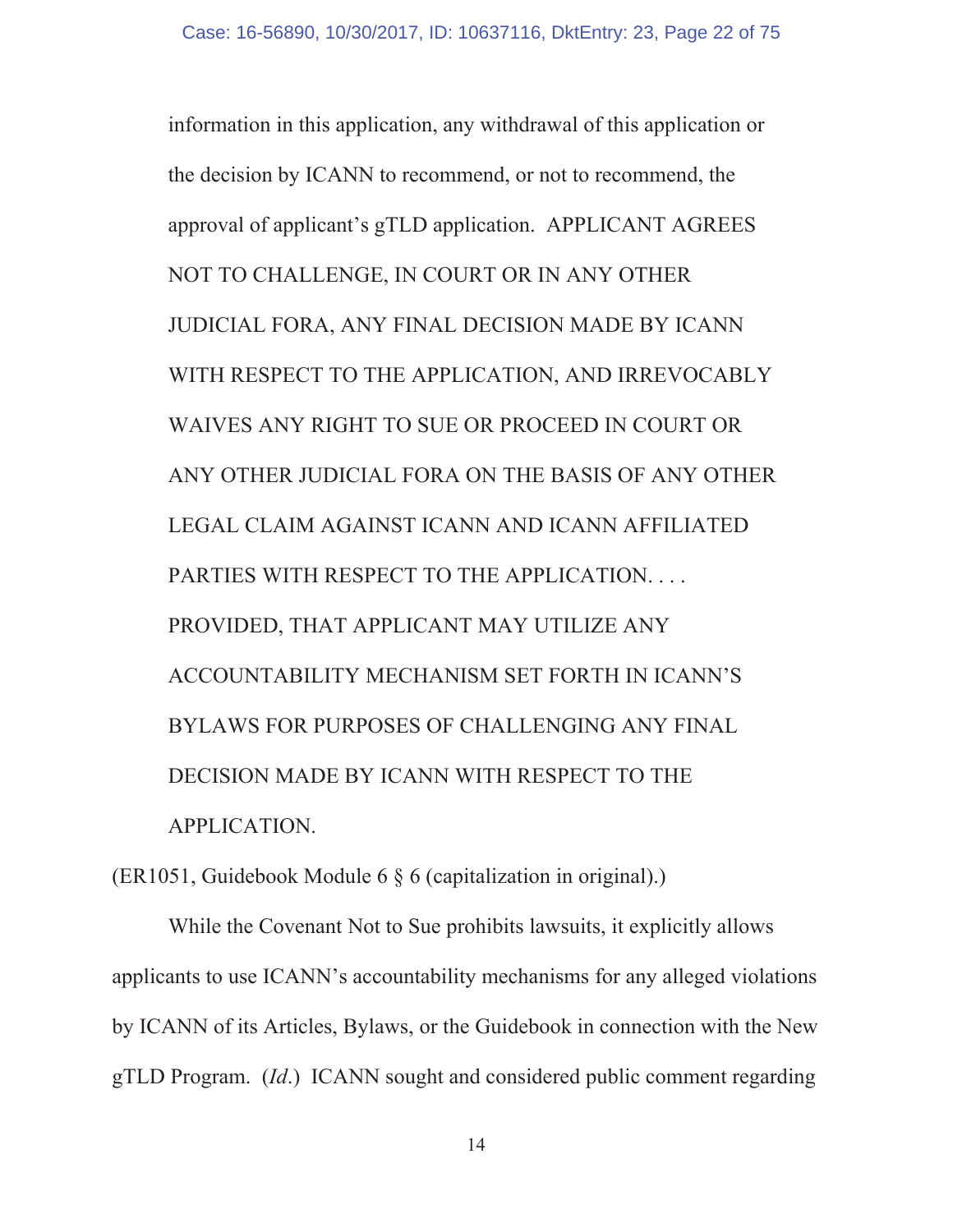Module 6, as it did the remainder of the Guidebook, during its years-long drafting process. (ER719, Guidebook Preamble.) For example, the provision confirming that applicants could invoke ICANN's accountability mechanisms regarding ICANN's implementation of the New gTLD Program was added in response to comments and proposals by the Internet community.<sup>7</sup>

#### IV. **Ruby Glen and its .WEB Application.**

Ruby Glen is a subsidiary of Donuts Inc. ("Donuts"). (ER612, FAC [5.) Donuts' founders are longstanding members of the ICANN community that participated via public comment in the drafting of the Guidebook. (SER70, Weinstein Decl. 14.) Donuts submitted 307 applications for new gTLDs through its subsidiary companies, such as Ruby Glen, which is more than any other applicant. (*Id.*  $\P$ 2.) Thus, in submitting its applications, Donuts agreed to be bound by the Guidebook's terms and conditions, including the Covenant Not to Sue, over 300 times.

Donuts, through Ruby Glen, followed the processes set forth in the Guidebook and applied for the opportunity to operate . WEB, along with multiple other applicants. (ER619, FAC ¶ 28, 31.) Ultimately, seven .WEB applicants,

<sup>&</sup>lt;sup>7</sup> gTLD Applicant Guidebook, April 2011 Discussion Draft, p. 6-3 (https://archive.icann.org/en/topics/new-gtlds/draft-rfp-redline-15apr11-en.pdf); Revised ICANN Notes on: the GAC New gTLDs Scorecard, and GAC Comments to Board Response, April 2011, p. 31 #9 (https://archive.icann.org/en/topics/newgtlds/board-notes-gac-scorecard-clean-15apr11-en.pdf).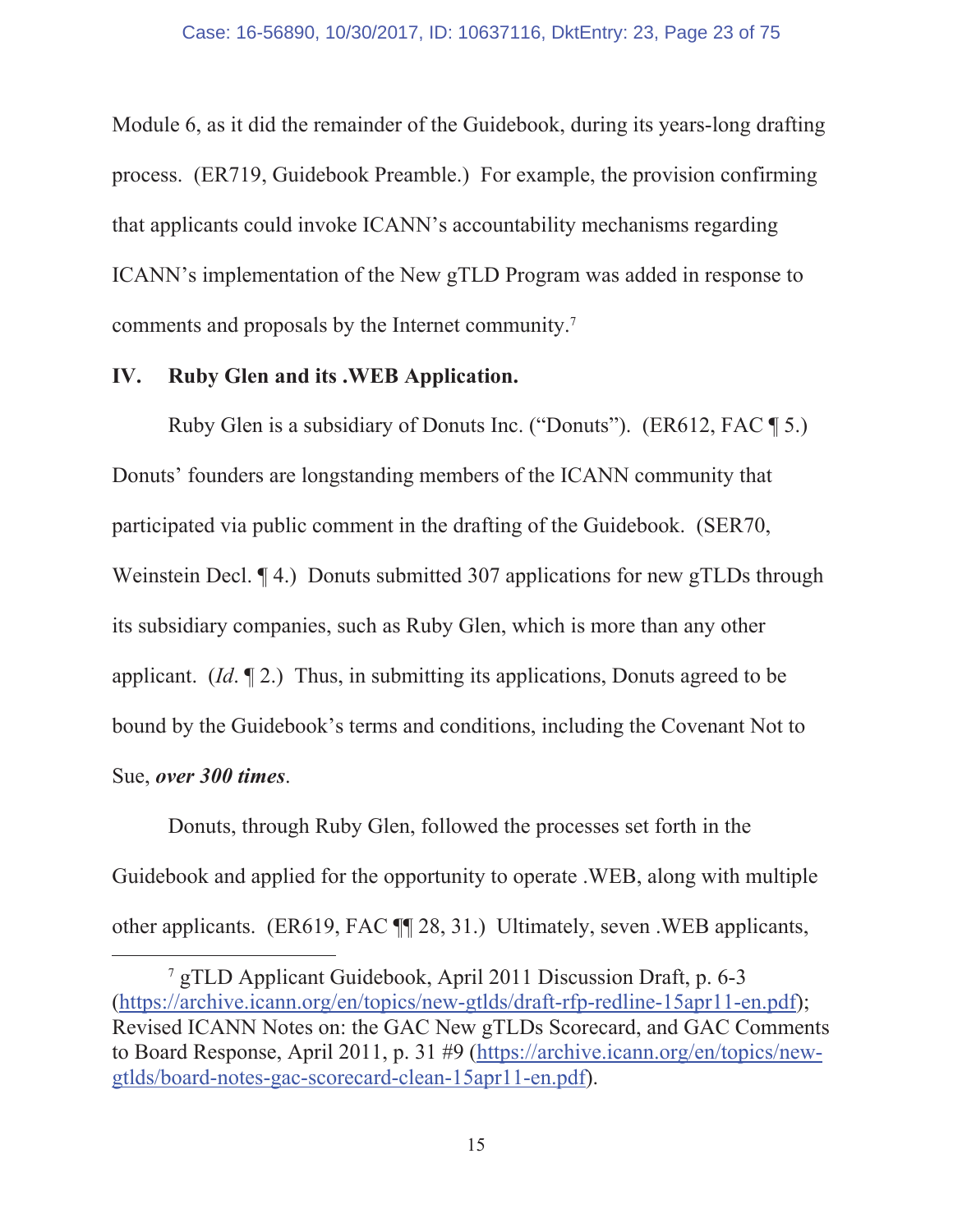including Ruby Glen and Nu Dot Co, LLC ("NDC"), passed the initial evaluation process for .WEB. (SER38, Willett Decl.  $\parallel$  6.) In a circumstance where there is more than one qualified applicant for the same gTLD, the Guidebook mandates that all such applications be placed in a "contention set" that must be resolved in order to select a single successful applicant. (ER732-733, Guidebook  $\S$  1.1.2.10.)

When applicants are placed in a contention set, the Guidebook encourages the applicants to agree among themselves on resolution of the contention set. (ER907, Guidebook § 4.1.3.) If it is resolved by agreement, such as through a private auction, the applicants allocate the proceeds as they choose. (ER618, FAC 127.) But in order to privately resolve a contention set, all applicants must agree to the private resolution method. (*Id.*, FAC  $\P$  26.) If all members of a contention set do not, the Guidebook requires ICANN to schedule an auction of last resort for those applicants wishing to proceed with their applications in order to select the successful applicant. (ER920, Guidebook § 4.3.) The Guidebook makes clear that the gTLD contention process, including resolution by either private means or through an ICANN auction, is part of ICANN's evaluation process. (See ER903, ER931, Guidebook  $\S$  4.1, 5.1.)

Should an ICANN auction occur, the auction proceeds are first used to offset the administrative costs of the auction. (ER920, Guidebook  $\S$  4.3 n.1.) The remainder of the auction proceeds are held in a segregated account until the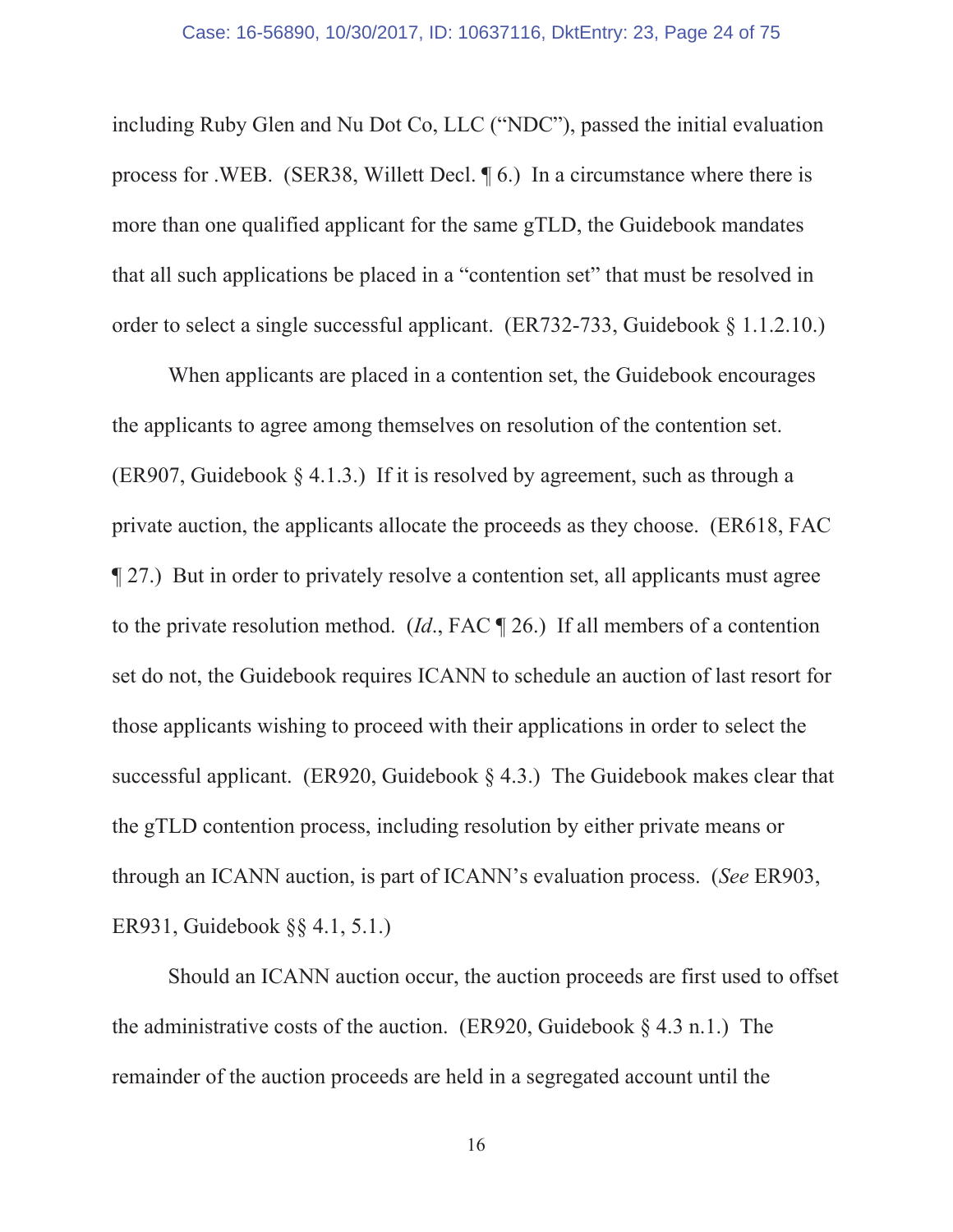Internet community develops, and the ICANN Board authorizes, a plan to use the funds for charitable purposes consistent with ICANN's mission, core values, and status as a not-for-profit entity. (*Id.*; SER73, Weinstein Decl. 13.) Accordingly, ICANN does not retain remaining auction funds for its own operational use. (Id.)

With respect to the .WEB contention set, one of the applicants, NDC, did not agree to participate in a private resolution. As such, on April 27, 2016, ICANN scheduled the .WEB auction for July 27, 2016, as required by the Guidebook. (ER618, ER621, ER623, FAC ¶ 26, 37, 43.)

#### Ruby Glen's Unsuccessful Attempts to Halt the .WEB Auction.  $V_{\cdot}$

Following NDC's refusal to join in a private resolution of the .WEB contention, Ruby Glen alleged that NDC had undergone an undisclosed change in control, and asked ICANN to halt the .WEB auction while investigating. (ER622, FAC ¶ 40; SER46, Willett Decl. Ex. A.) On investigation, ICANN's staff found a lack of support for Ruby Glen's allegations, and thus refused to postpone the auction. Ruby Glen then invoked every ICANN accountability mechanism available, and eventually litigation, in an attempt to prevent the auction from going forward. (See ER622-623, FAC ¶ 40-42; ER624-626, FAC ¶ 49-52, 55.)

First, Ruby Glen complained to ICANN staff that NDC appeared to have experienced a change in ownership and control, and that NDC had failed to notify ICANN of this change, as required by the Guidebook. (ER622, FAC  $\P$  40.)

17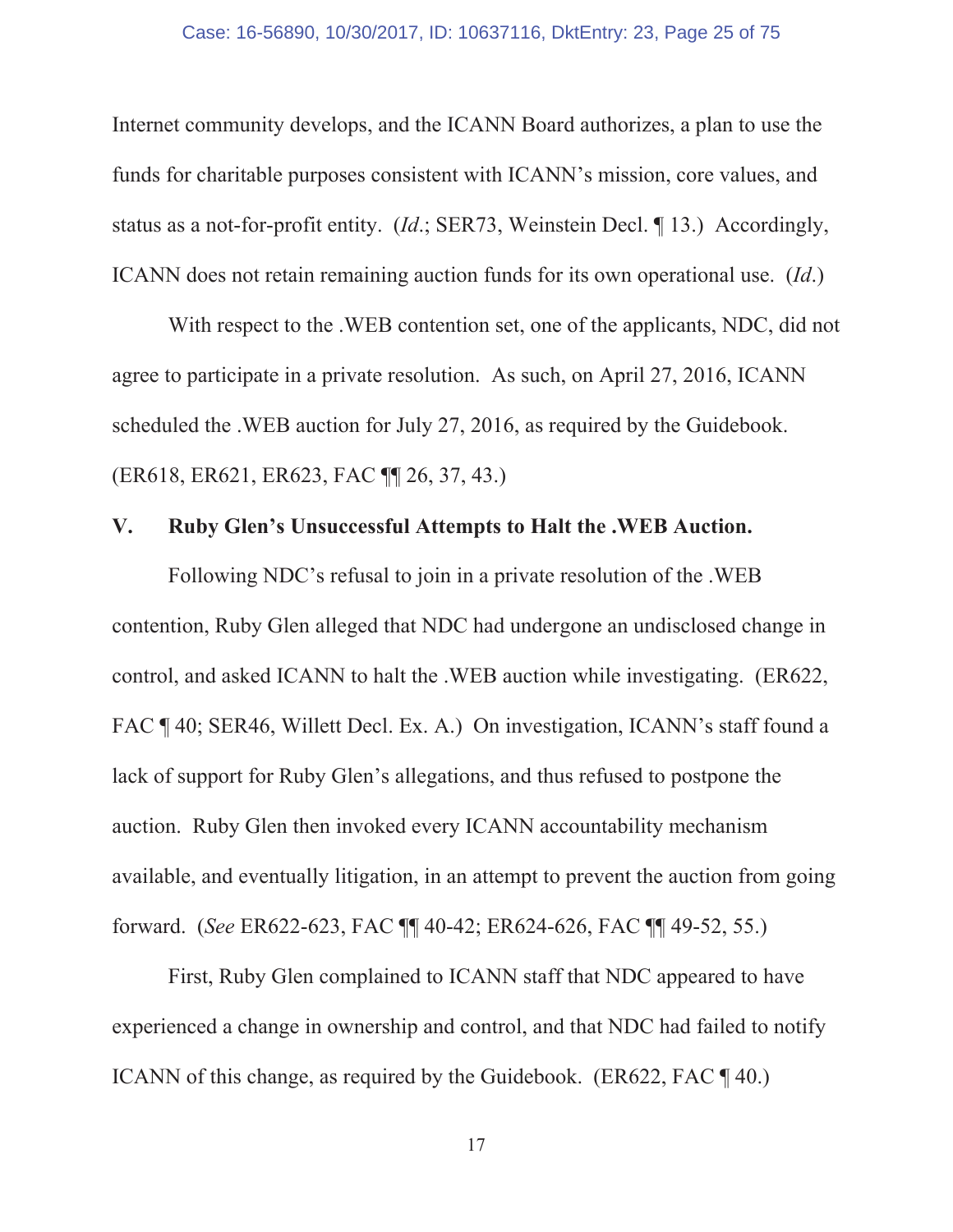According to Ruby Glen, this alleged failure, if true, constituted a "disqualifying" change in the control of [NDC]." (ER601.) Disqualification of NDC would have paved the way for a private resolution, rather than an ICANN auction. (ER740-744, ER749, ER770-771, Guidebook §§ 1.2.1, 1.2.7, Module 2, 2.1.) ICANN thoroughly investigated these claims. Specifically, ICANN contacted NDC on June 27, 2016, asking it to confirm whether there were any changes to NDC's organizational structure that required reporting to ICANN. (SER40, Willett Decl.) 13.) NDC's Chief Financial Officer, Jose Ignacio Rasco III, responded the same day to confirm that NDC had not experienced any changes in its organizational structure. (Id.) Nonetheless, in an abundance of caution, ICANN contacted NDC again, just eleven days later, to inquire further into potential changes to NDC's organization. (SER42, *Id.* 18.) ICANN staff interviewed Mr. Rasco via telephone. *(Id.)* During the call, Mr. Rasco explicitly stated (and later confirmed via email on July 11, 2016): "Neither the ownership nor the control of [NDC] has changed since we filed our application." (SER42, SER63, Willett Decl. ¶ 18, Ex. F.) Thereafter, ICANN informed Ruby Glen by letter that ICANN had "investigated the matter, and to date we have found no basis to initiate the application change request process or postpone the auction." ( $ER623$ ,  $FAC \P 44$ ; SER556, Zecchini Decl., Ex. G.)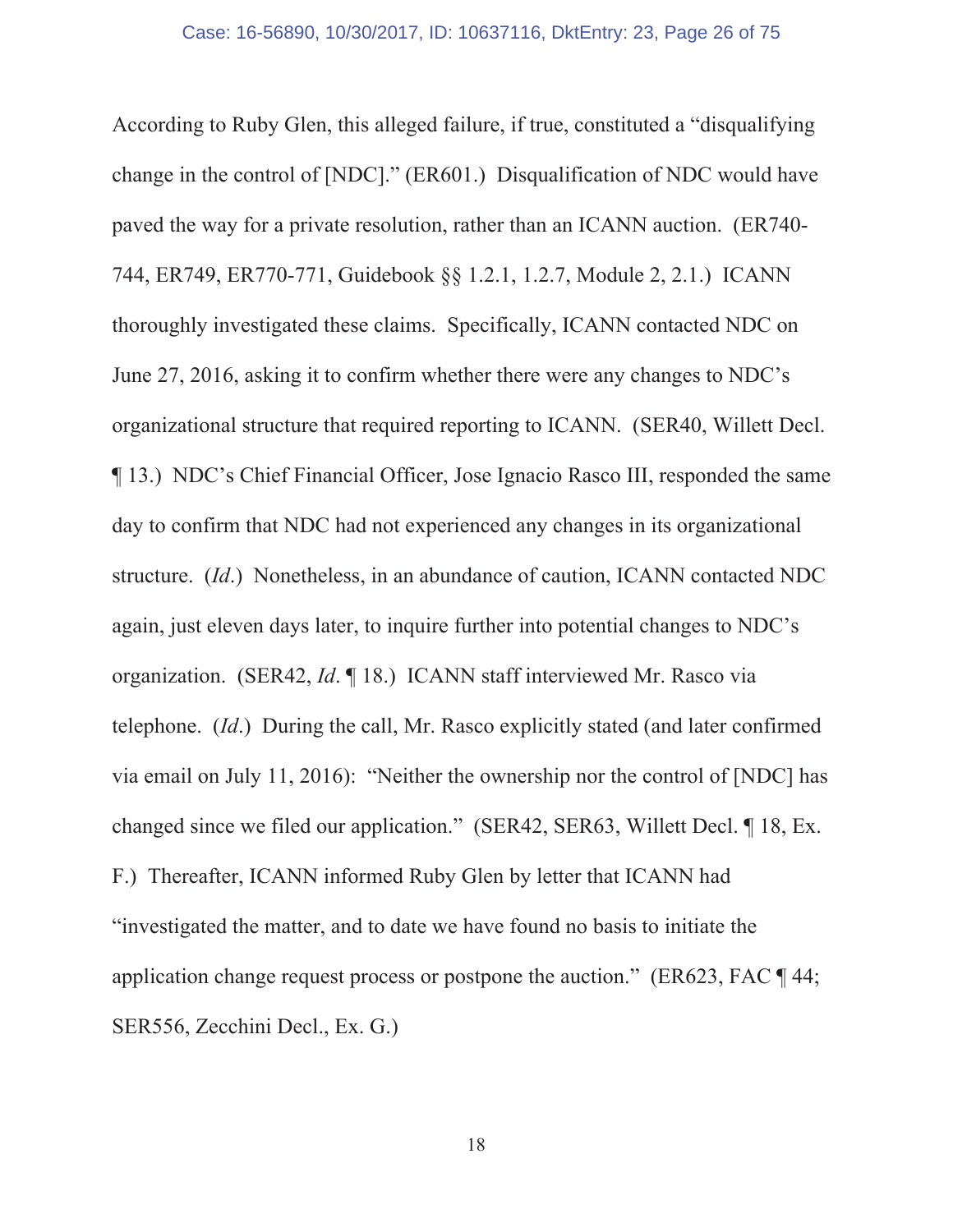Second, Ruby Glen brought its allegations to the Ombudsman, who also investigated the claim. (ER622-623, FAC  $\P$  41, 42; SER 41-42, Willett Decl. **116-17; SER61, Willett Decl. Ex. E.) Like ICANN staff, the Ombudsman did** not find evidence that NDC had experienced any change in ownership. (SER43, Willett Decl ¶ 21; SER65, Willett Decl. Ex. G.)

Third, on July 17, 2016, Ruby Glen filed a Reconsideration Request on an emergency basis to enjoin the auction, claiming that ICANN staff had failed to sufficiently investigate Ruby Glen's claims regarding NDC. (ER81-101, Reconsideration Request.) ICANN's Board Governance Committee accommodated Ruby Glen's request and expeditiously reviewed the thoroughness of ICANN staff's investigation into the alleged changes in NDC's management and control. (SER581-592, Final Determination.) After finishing its review, ICANN's Board Governance Committee denied the Reconsideration Request, concluding that ICANN staff had sufficiently investigated Ruby Glen's claims.  $(Id.: ER626, FAC \P 54.)$ 

Fourth, just days before the .WEB auction was set to begin, Ruby Glen filed a complaint and an ex parte application for a temporary restraining order ("TRO") in the District Court seeking an order blocking the auction. (SER616-652,  $Ex$ ) *Parte* Appl. for TRO.) ICANN opposed the TRO application, arguing, among other things, that Ruby Glen was not likely to succeed on the merits of its claims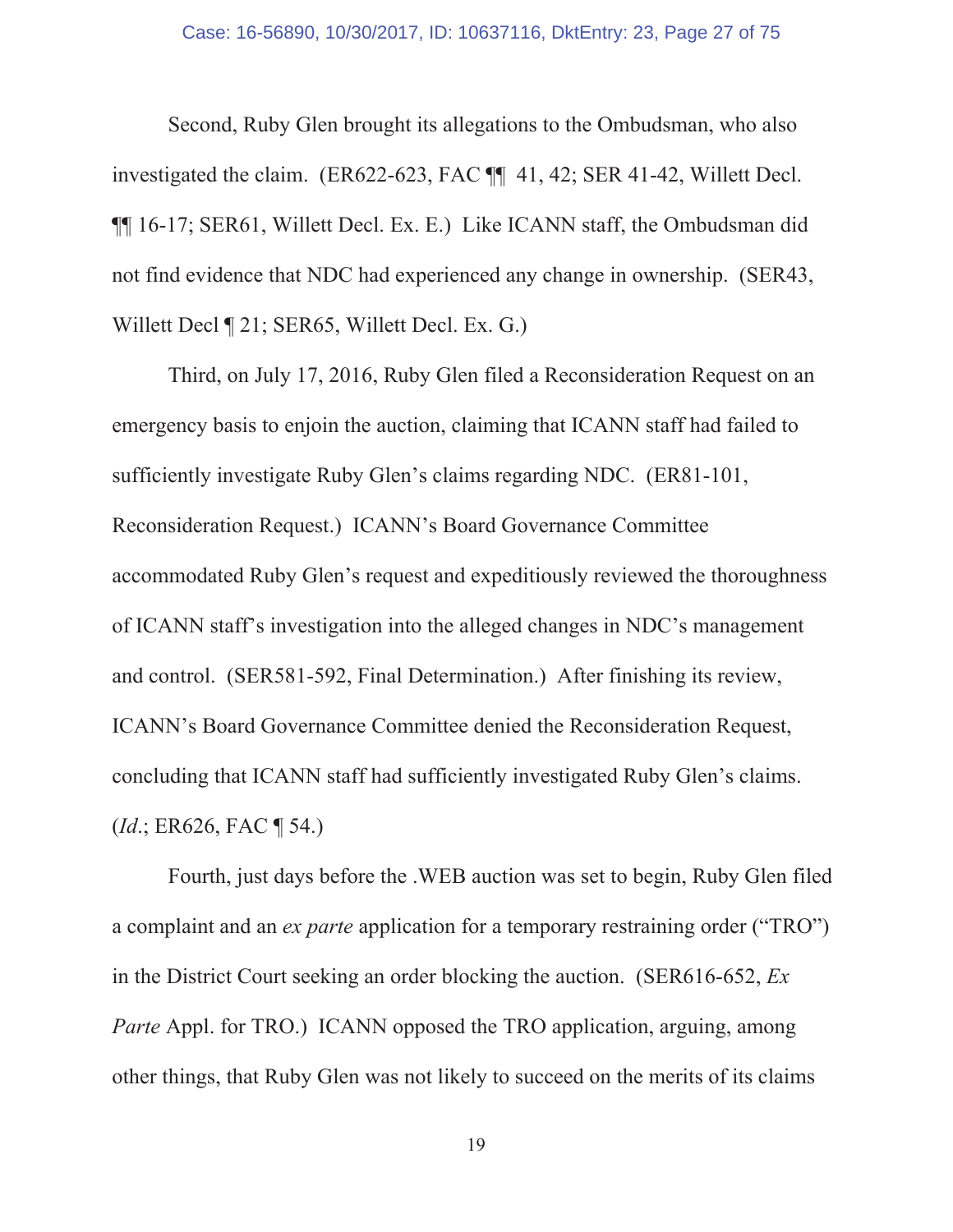because ICANN's Board and staff appropriately investigated Ruby Glen's claims and detected no changes to NDC's ownership or control, which was corroborated by sworn declarations from NDC's Chief Operating Officer and Chief Financial Officer. (SER24, Opp'n to TRO.) The District Court agreed based on the "strength of ICANN's evidence." (SER4, Order on *Ex Parte* Appl. for TRO.) Specifically, the District Court held:

ICANN has provided evidence that it has conducted investigations into Plaintiff's allegations concerning potential changes in NDC's management and ownership structure at each level of Plaintiff's appeals to ICANN for an investigation and postponement of the auction. During those investigations, NDC provided evidence to ICANN that it had made no material changes to its management and ownership structure. Additionally, ICANN's Opposition is supported by the Declarations of Nicolai Bezson of fand Jose Ignacio Rasco, who declare under penalty of perjury that there have been no changes to NDC's management, membership, or ownership since NDC first filed its application with ICANN.

 $(Id.)$ 

Finally, Ruby Glen filed a request for Independent Review Process at the same time as it sought its TRO on the same grounds. (ER626, FAC  $\parallel$  55, SER616,

20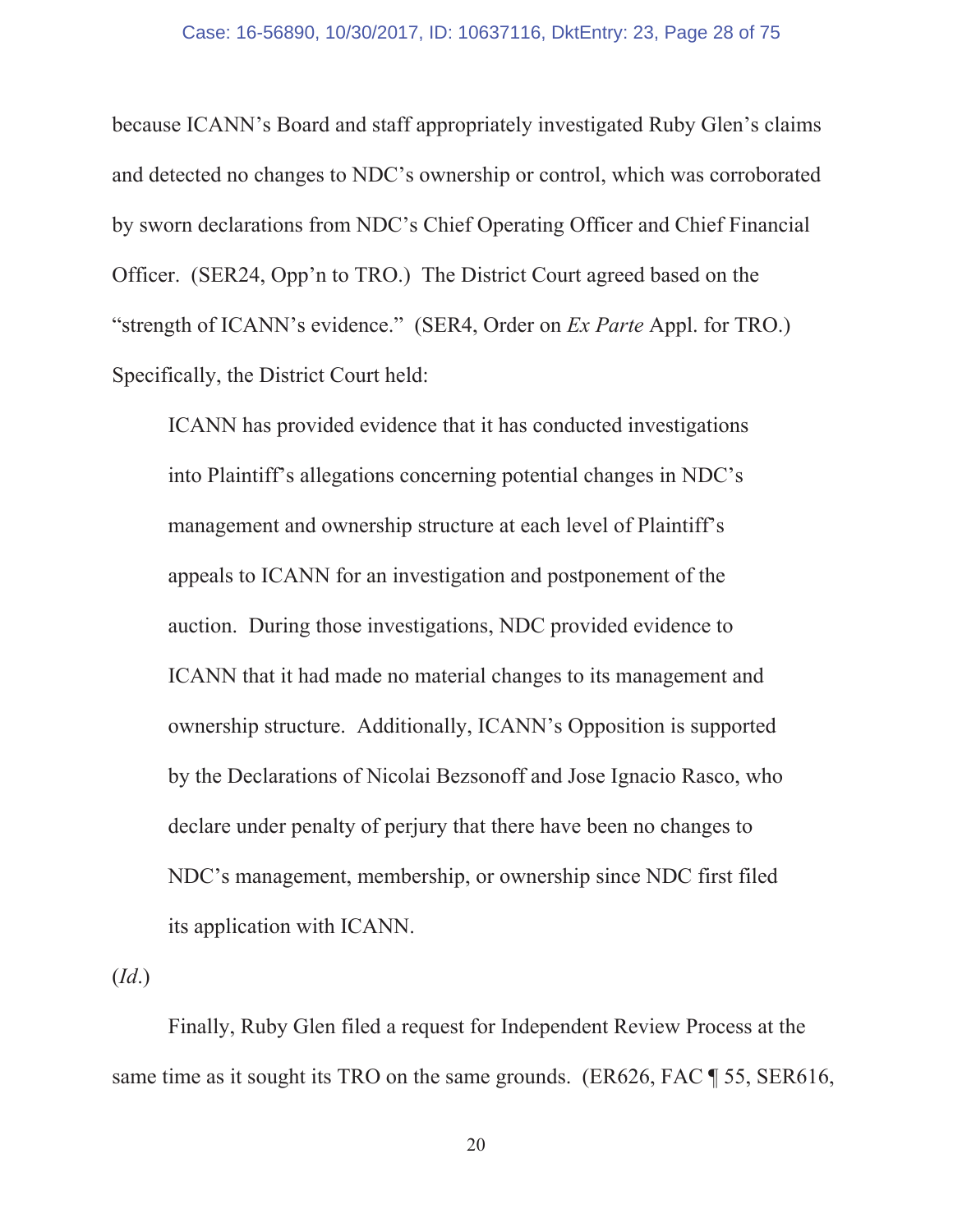*Ex Parte* Appl. for TRO.) Ruby Glen, however, later withdrew its Independent Review Process request, opting to proceed with litigation despite the Covenant Not to Sue.

After denial of the TRO application, the .WEB auction proceeded as scheduled in accordance with the Guidebook and the Auction Rules. (ER626-627, FAC ¶ 56.) Ruby Glen and all other .WEB applicants were outbid by NDC, which won the auction for \$135 million.  $(Id.)$  Days after NDC won the auction, Verisign, Inc., which is the entity that operates the .COM and .NET gTLDs, among others, publicly stated that it "provided funds for [NDC's] bid" in exchange for an agreement that if NDC entered into a Registry Agreement with ICANN to operate . WEB, NDC would then seek to "assign[] the Registry Agreement to VeriSign upon consent from ICANN." (ER627.) To date, NDC has not sought to assign the rights to operate the . WEB gTLD to Verisign.

#### VI. **ICANN's Motion to Dismiss.**

On August 8, 2016, after the Court's denial of the TRO and after the conclusion of the .WEB auction, Ruby Glen filed its FAC, the operative complaint in this action. (ER610, FAC.) The FAC alleges that ICANN improperly allowed the .WEB auction to proceed thereby permitting NDC to succeed in obtaining the rights to operate .WEB. (ER611-612, FAC  $\P$ [1-4.) Ruby Glen's FAC alleges five causes of action: (1) breach of contract; (2) breach of the implied covenant of

21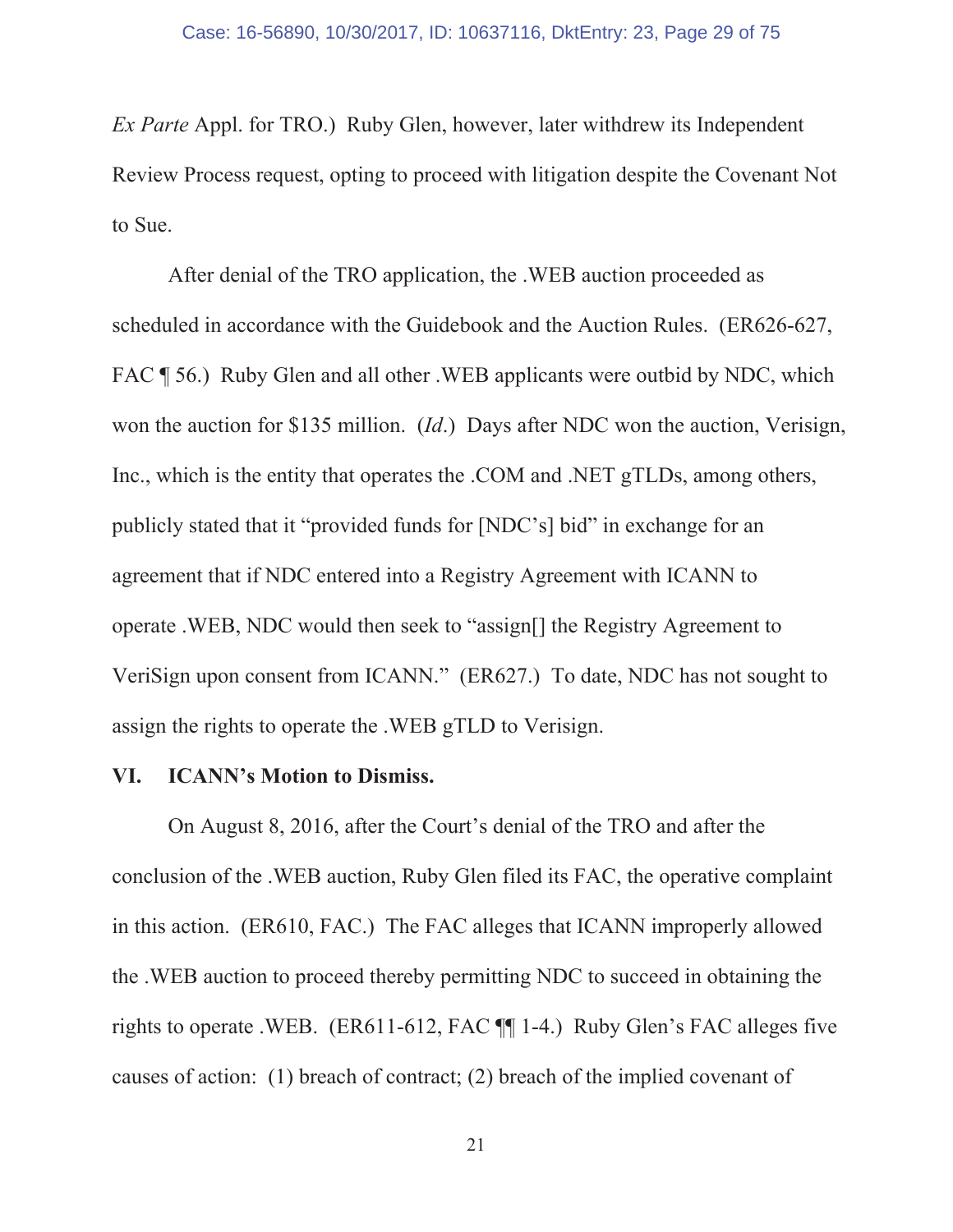good faith and fair dealing; (3) negligence; (4) violation of California Business and Professions Code section 17200; and (5) declaratory relief. (ER610, FAC.) Ruby Glen seeks a damages award against ICANN of "not less" than \$22.5 million (ER632, FAC \[I 72), which represents what would have been Ruby Glen's share of NDC's \$135 million bid for .WEB if the bid had been submitted in a private auction.

ICANN filed a motion to dismiss the FAC on the following grounds: (1) the Covenant Not to Sue contained in the Guidebook barred each of Ruby Glen's claims; (2) Ruby Glen failed to state a claim on which relief could be granted; and (3) Ruby Glen failed to join NDC, a necessary and indispensable party. (ER220-221, MTD.)

The District Court granted ICANN's motion to dismiss, ruling that the Covenant Not to Sue barred Ruby Glen from asserting its claims in court. (ER19, MTD Minute Order.) The District Court held that because the Covenant Not to Sue "does not leave [Ruby Glen] without remedies," but instead provides redress through ICANN's accountability mechanisms, the Covenant Not to Sue is not of the type of "exempt [ion] provision" barred by Section 1668. (ER16-17, MTD) Minute Order.) The District Court also found that Section 1668 was inapplicable because the "FAC does not seek to impose liability on ICANN for fraud, willful injury, or gross negligence." (ER16, MTD Minute Order.) In regards to Ruby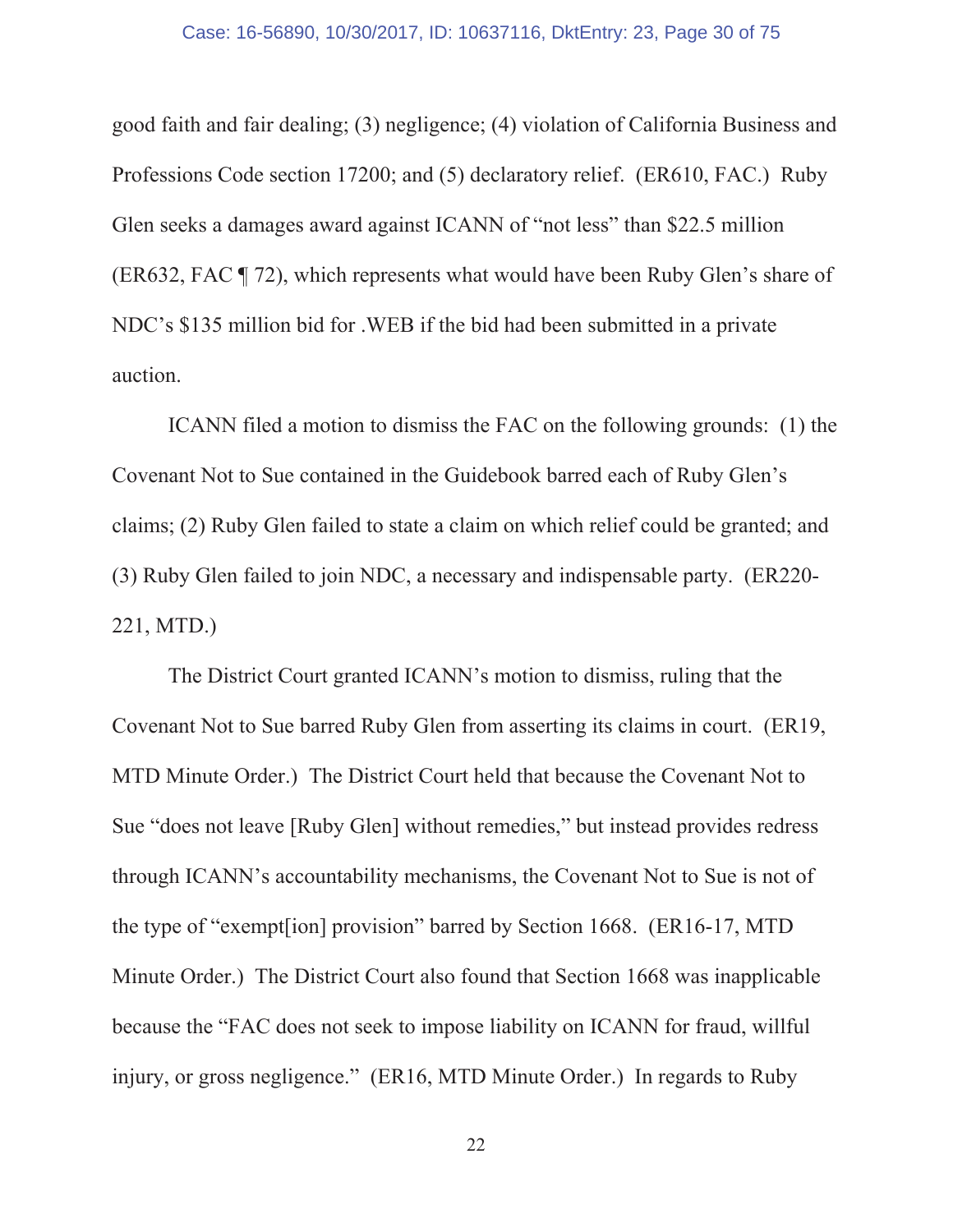Glen's claim of procedural unconscionability, the District Court noted that Ruby Glen is a "sophisticated entity" and that "at most" the Covenant Not to Sue is "only minimally procedurally unconscionable." (ER18, MTD Minute Order.) The District Court further held that the Covenant Not to Sue was not substantively unconscionable at all. *(Id.)* Notably, the District Court reasoned that without the Covenant Not to Sue, "any frustrated applicant could, through the filing of a lawsuit, derail the entire system developed by ICANN to process applications for  $gTLDs$ ," a burden that ICANN alone bears. (*Id.*)

### **SUMMARY OF ARGUMENT**

In its Opening Brief, Ruby Glen seeks to argue a starkly different case than what it presented in the District Court, now raising what it acknowledges are "several" new arguments that Ruby Glen did not make below. At the same time, however, Ruby Glen wholly fails to address some of the District Court's critical rulings that led to dismissal of Ruby Glen's claims, such as the finding that the Covenant Not to Sue is not an exemption from liability because it "does not leave" Plaintiff without remedies." There is simply no avoiding the fact that Ruby Glen's . WEB application represents a voluntary transaction between sophisticated corporate entities that limited, but did not exclude, Ruby Glen's ability to raise challenges to ICANN's review of new gTLD applications. Neither the arguments Ruby Glen asserted below nor the arguments raised for the first time on appeal are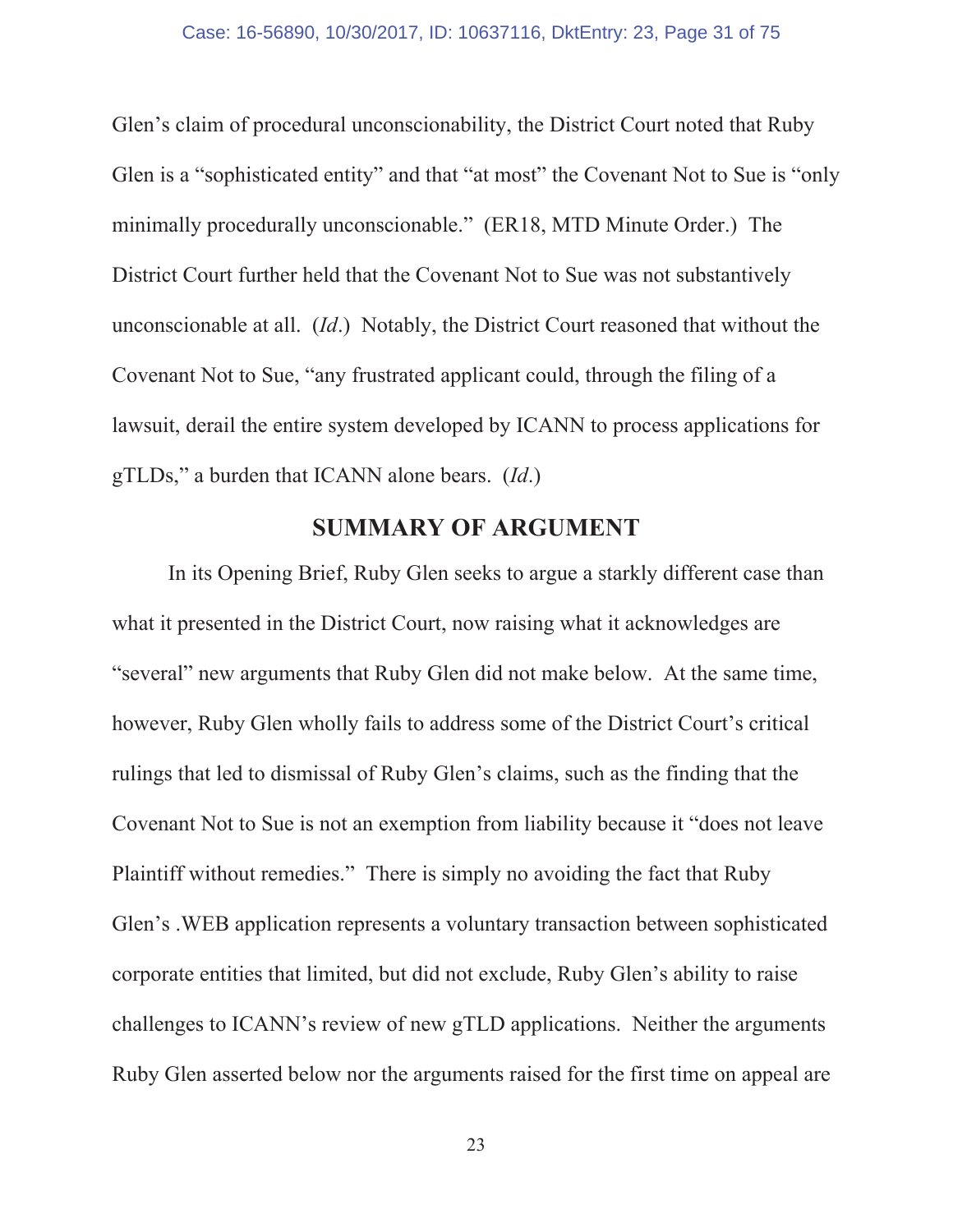#### Case: 16-56890, 10/30/2017, ID: 10637116, DktEntry: 23, Page 32 of 75

sufficient to cure the deficiencies in Ruby Glen's claims or overturn the District Court's dismissal of Ruby Glen's FAC.

Ruby Glen's primary argument is one of the several that Ruby Glen raises for the first time on appeal. Ruby Glen now argues that the Covenant Not to Sue should be narrowly construed against ICANN because ICANN was the "sole" drafter" of the provision and, based on that narrow construction, Ruby Glen's claims are not covered by the Covenant Not to Sue because its claims are not premised on ICANN's review of Ruby Glen's application. This argument should not be considered on appeal because the necessary facts were not fully developed below, but in any event, Ruby Glen's new assertions are wrong on all counts. ICANN was not the "sole drafter" of the Covenant Not to Sue. The Guidebook and the Covenant Not to Sue were collaboratively crafted by ICANN and the ICANN community, including potential applicants such as Ruby Glen's parent company. In addition, Ruby Glen's claims are clearly based on ICANN's treatment of Ruby Glen's .WEB application. The premise of each of Ruby Glen's claims is that ICANN improperly moved forward with an ICANN auction to resolve the .WEB contention set, a decision that implicated all .WEB applications including that of Ruby Glen. Moreover, Ruby Glen alleges that it lost revenue, market share, reputation, and goodwill as a consequence of its application losing at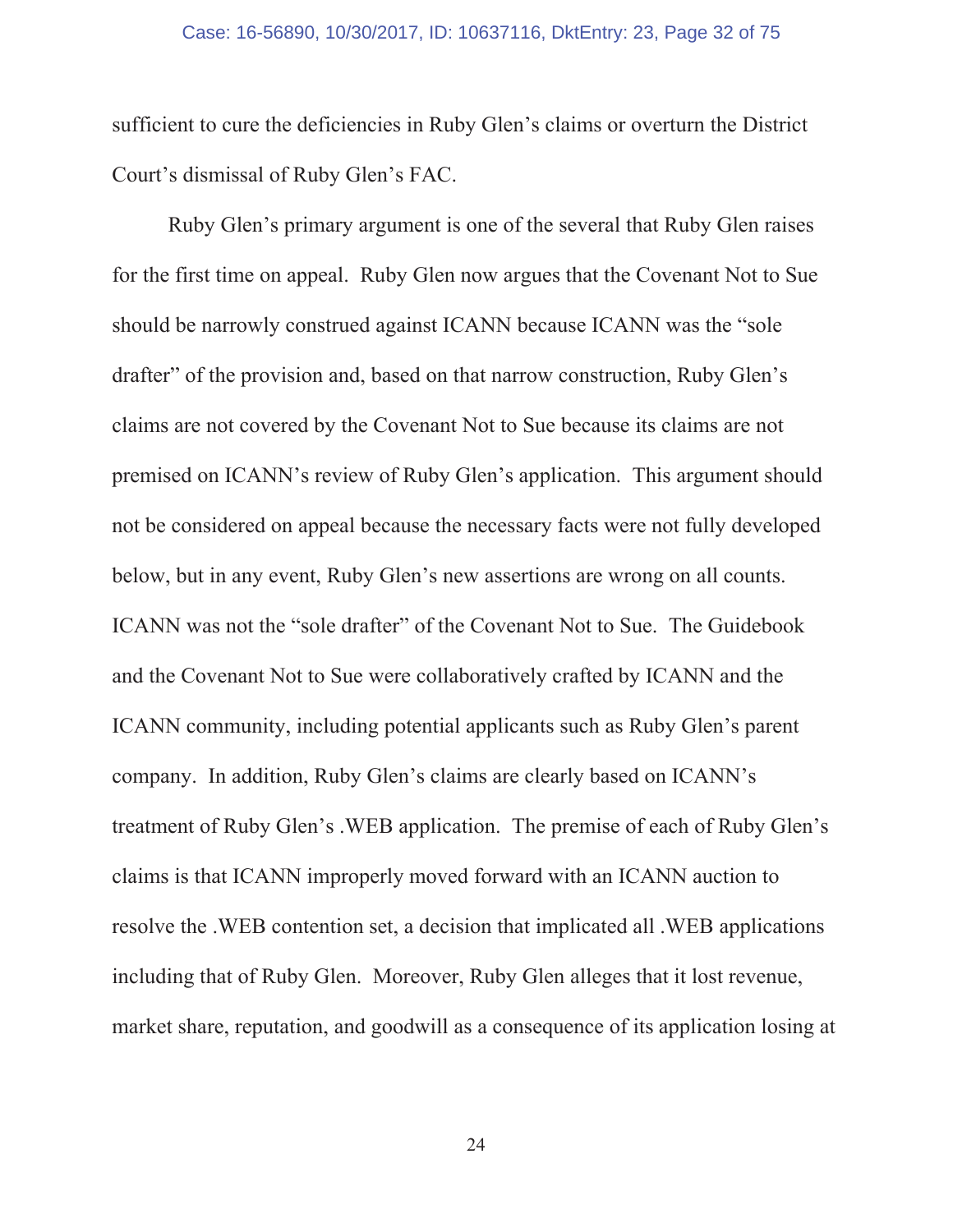the ICANN auction. Ruby Glen is unquestionably asserting claims based on ICANN's review of its application.

Curiously, Ruby Glen's Opening Brief fails to address the District Court's dispositive ruling that the Covenant Not to Sue does not violate Section 1668 because it does not "exempt [ICANN] from responsibility" for its own acts. As the District Court held, the Covenant Not to Sue "does not leave [Ruby Glen] without remedies," but instead requires Ruby Glen to seek redress through ICANN's accountability mechanisms, including the Independent Review Process, in lieu of litigation. Rather than addressing this ruling, Ruby Glen now argues for the first time that the Independent Review Process is "illusory" because ICANN "is free to ignore" adverse Independent Review Process rulings. This new argument is both substantively unsupported and irrelevant. The federal policy favoring alternative dispute resolution compels referral of disputes to agreed-upon alternative mechanisms in lieu of court action, even if the alternatives are non-binding.

Next, Ruby Glen argues – here again, for the first time – that the Covenant Not to Sue is so broad that it should be invalidated on its face even though Ruby Glen is not asserting the type of claims covered by Section 1668, such as fraud and willful misconduct. California law, however, is clear that when a party is mounting a Section 1668 challenge to a release that it has already accepted, a court

25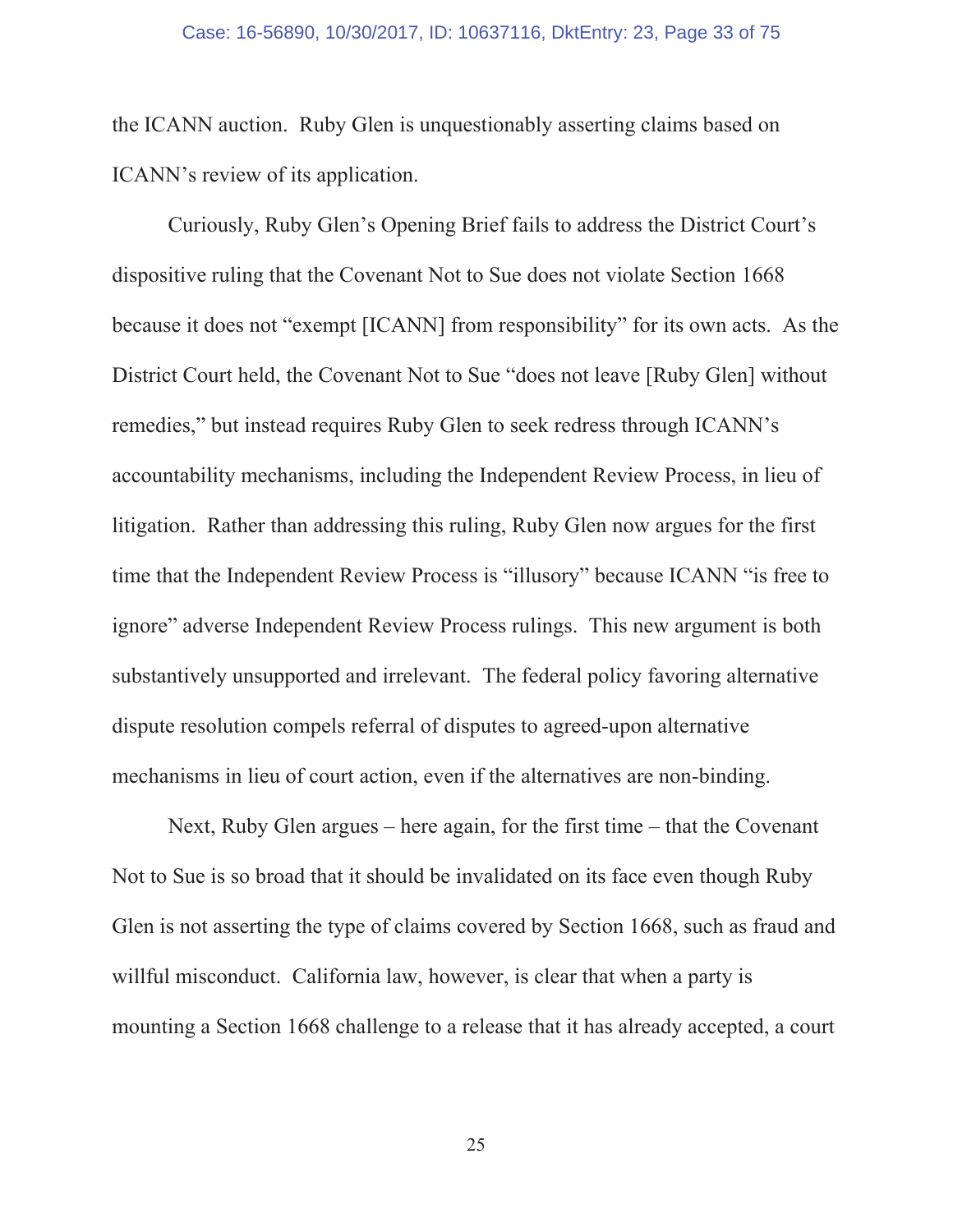#### Case: 16-56890, 10/30/2017, ID: 10637116, DktEntry: 23, Page 34 of 75

must follow an *as-applied* analysis, focusing on whether the plaintiff has alleged claims of the sort that Section 1668 protects.

Moving to an as-applied challenge, as it must, Ruby Glen argues that two of its claims – for breach of the implied covenant of good faith and fair dealing and unfair competition – are protected by Section 1668 because they are predicated on "intentional conduct by ICANN." Section 1668, however, applies only to specific types of intentional *wrongful misconduct*, such as tortious and fraudulent acts, not just intentional acts that happen to cause injury. None of Ruby Glen's claims meet that test.

Another new argument presented for the first time on appeal is Ruby Glen's attempt to utilize Tunkl v. Regents of University of California as support for applying Section 1668 to the Covenant Not to Sue. The Tunkl Court, in evaluating a medical release form forced on a helpless hospital patient, held that an "exculpatory provision" cannot be enforced where it "affects the public interest," as illuminated by evaluating six characteristics of the transaction at issue. At the outset, this new argument should not be considered because it depends on facts and six factors not developed below. More importantly, *Tunkl* is irrelevant in a commercial transaction like the one at issue here. Ruby Glen applied to operate . WEB in a private and voluntary commercial transaction between sophisticated entities, while *Tunkl* was concerned with situations involving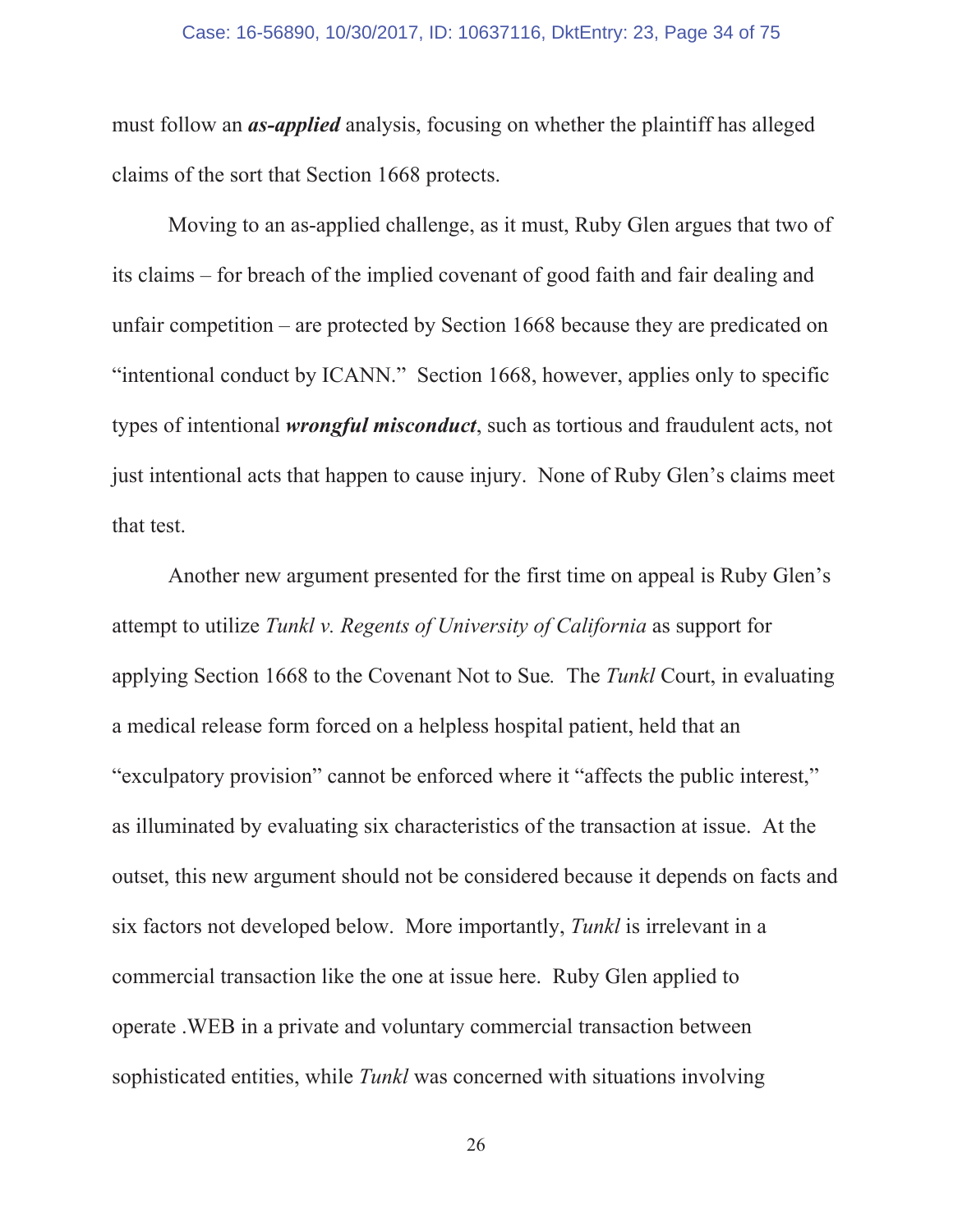#### Case: 16-56890, 10/30/2017, ID: 10637116, DktEntry: 23, Page 35 of 75

services offered to members of the public essential to their well-being, such as medical treatment and housing. As this Court has held before, "[t] he commercial context presented by this case raises equities far different from those of the helpless patient entering the hospital." Arcwell Marine, Inc. v. Sw. Marine, Inc., 816 F.2d 468, 470-71 (9th Cir. 1987). Moreover, none of the six factors identified by the *Tunkl* Court as relevant to application of Section 1668 pertain to Ruby Glen's . WEB application or the New gTLD Program.

Ruby Glen also argues that the Covenant Not to Sue is unconscionable. The District Court, however, was correct in rejecting this argument. Ruby Glen and its parent company, which accepted the Covenant Not to Sue over 300 times, can claim no "oppression or surprise" from the Covenant Not to Sue. Moreover, as the District Court rightly recognized, the New gTLD Program presented a welljustified need for non-judicial mechanisms to resolve disputes in a consistent manner sensitive to technical requirements. Particularly given those circumstances, the District Court correctly concluded that there was no unconscionability.

Ruby Glen's final argument is that the District Court was required to grant it leave to amend. But because the Covenant Not to Sue mandates that all disputes be referred to ICANN's accountability mechanisms, any effort by Ruby Glen to further amend its already-amended FAC would be futile. Leave was appropriately denied.

27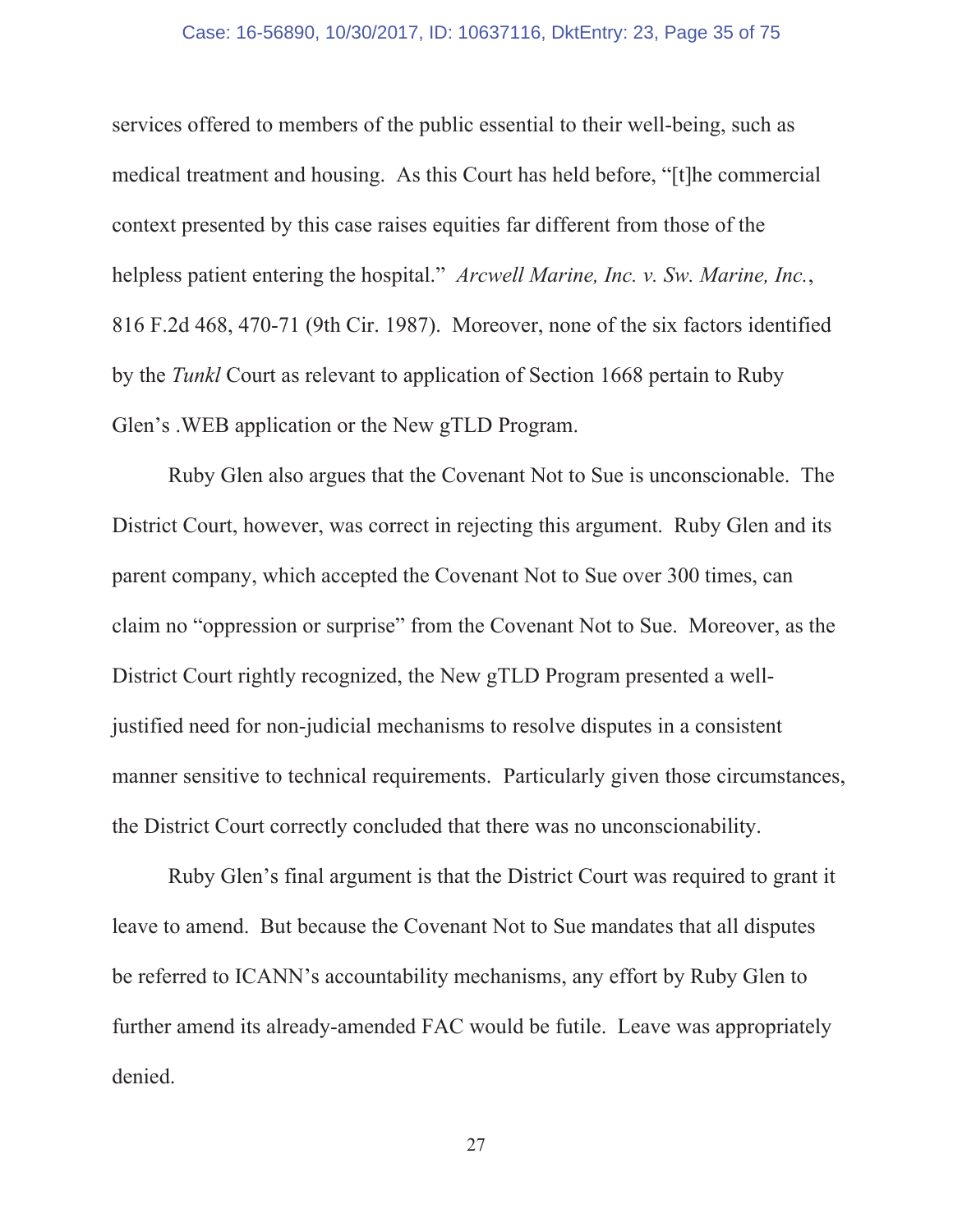Lastly, Ruby Glen makes no effort to address ICANN's motion to dismiss for failure to state a claim, which was fully briefed in the District Court. This Court can affirm dismissal of Ruby Glen's FAC for a failure to plausibly allege facts that state a cause of action against ICANN.

### **STANDARD OF REVIEW**

Dismissals under Federal Rule of Civil Procedure 12(b)(6) are reviewed de novo. Outdoor Media Grp., Inc. v. City of Beaumont, 506 F.3d 895, 899 (9th Cir. 2007). This Court may consider "allegations contained in the pleadings, exhibits attached to the complaint, and matters properly subject to judicial notice." Id. at 899-900 (quoting Swartz v. KPMG LLP, 476 F.3d 756, 763 (9th Cir.2007)). This Court may also consider "documents crucial to the plaintiff's claims." Parrino v. FHP, Inc., 146 F.3d 699, 706 (9th Cir. 1998).

#### **ARGUMENT**

#### $\mathbf{I}$ . The Covenant Not To Sue Encompasses, and Therefore Bars, Ruby Glen's Claims.

Ruby Glen's lead argument is one of "several" that Ruby Glen did not assert in the District Court. Ruby Glen claims  $-$  for the first time on appeal  $-$  that the Covenant Not to Sue does not apply to its FAC, laying out a two-part argument. First, Ruby Glen argues that the Covenant Not to Sue must be narrowly construed against ICANN because ICANN was the "sole drafter" of the provision. Second,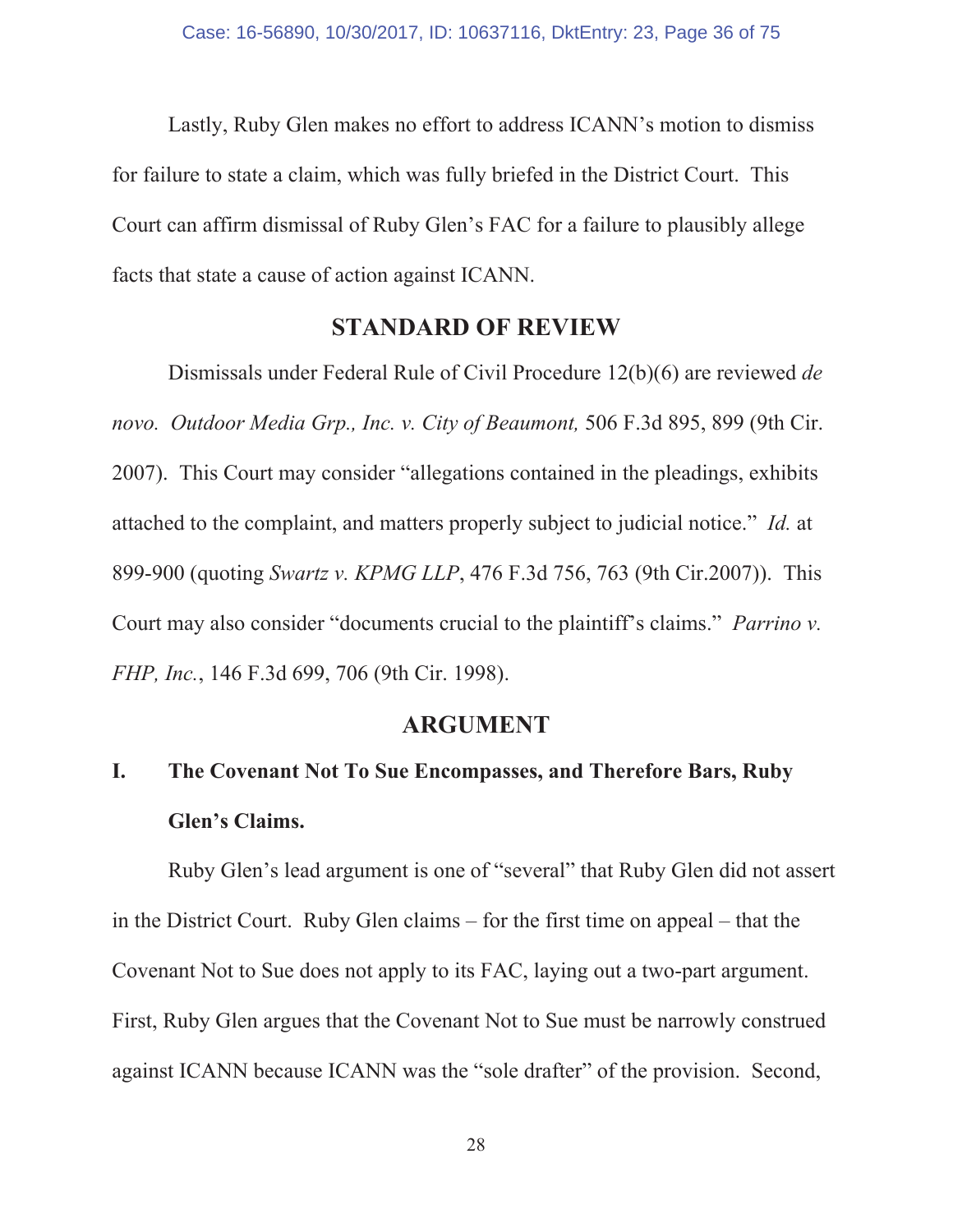### Case: 16-56890, 10/30/2017, ID: 10637116, DktEntry: 23, Page 37 of 75

Ruby Glen argues that, when the Covenant Not to Sue is narrowly construed, it applies only to claims brought by an applicant regarding the treatment of its own application and Ruby Glen is not asserting claims regarding ICANN's treatment of its own application. Not only should Ruby Glen's new argument not be considered on appeal but, even if it is considered, the argument fails because ICANN was not the "sole drafter" of the Covenant Not to Sue and Ruby Glen's claims are indeed based on ICANN's treatment of Ruby Glen's application.

# **Ruby Glen's "Narrow Construction" Argument Should Not Be**  $\mathbf{A}$ . **Considered on Appeal and Is Unsupported.**

Ruby Glen's argument that the Covenant Not to Sue must be narrowly construed against ICANN should not be considered on appeal. As Ruby Glen's Opening Brief acknowledges, the argument is one of "several" that Ruby Glen has raised for the first time on appeal. Under Romain v. Shear, 799 F.2d 1416, 1419 (9th Cir. 1986), arguments first raised on appeal will generally not be considered. The exception invoked by Ruby Glen is that "the issue is purely one of law and the necessary facts are fully developed." *Id.* This exception, however, does not apply because the necessary facts have not been fully developed.

Ruby Glen's claim that ICANN was the sole drafter of the Covenant Not to Sue depends completely on the circumstances surrounding the drafting of the Guidebook and the Covenant Not to Sue. But the facts surrounding the drafting of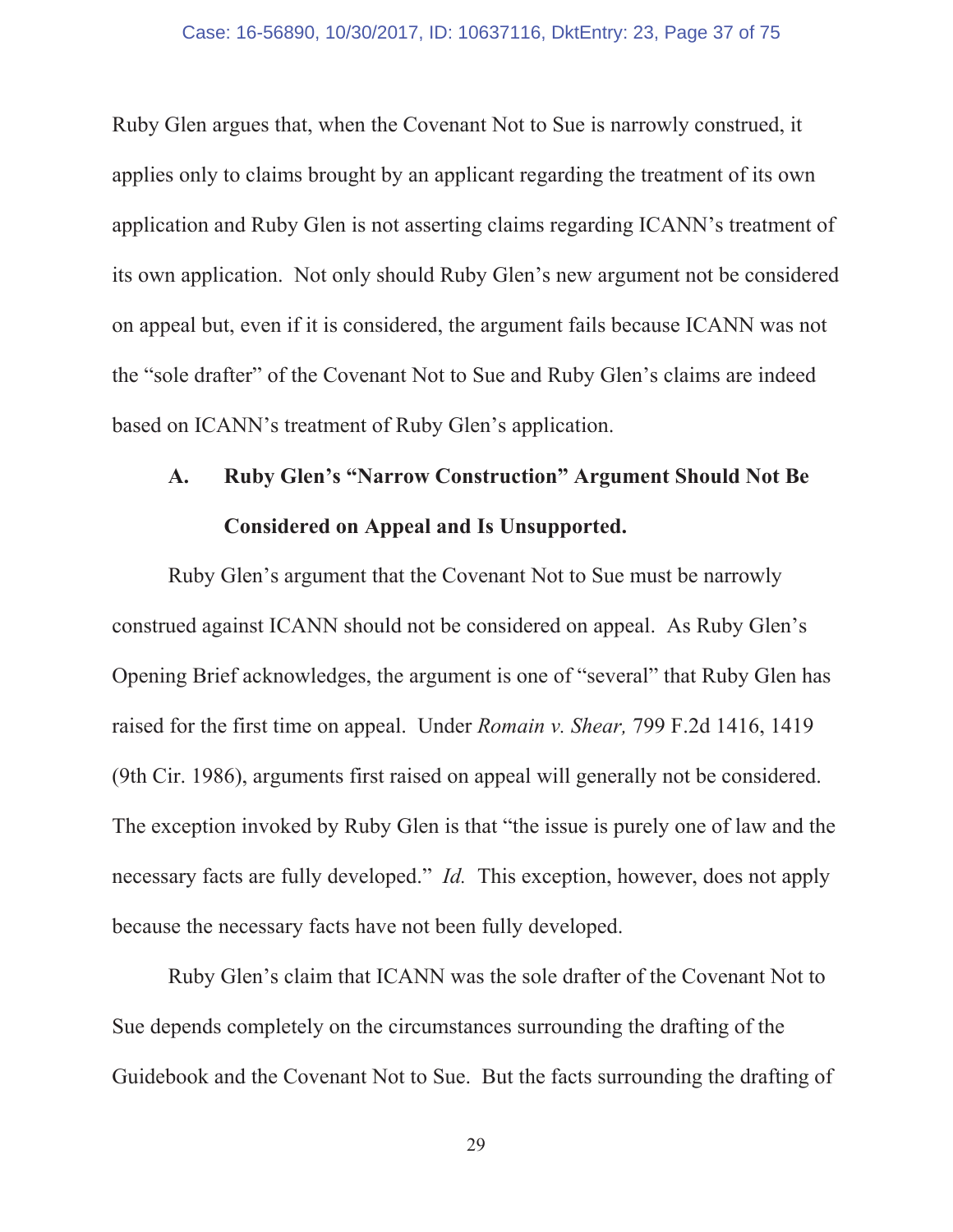### Case: 16-56890, 10/30/2017, ID: 10637116, DktEntry: 23, Page 38 of 75

the Guidebook and the Covenant Not to Sue were not fully developed in the District Court because Ruby Glen did not raise this argument in the District Court. Indeed, neither Ruby Glen's FAC nor the materials submitted by Ruby Glen in connection with its TRO application offer any facts or information describing how the Guidebook or the Covenant Not to Sue were drafted, debated, or finalized.

Perhaps more importantly, the limited facts that were developed below demonstrate that ICANN did not unilaterally draft the Guidebook or the Covenant Not to Sue. The Guidebook's provisions were developed over a number of years based on suggestions, comments and proposals made by the ICANN community, including entities planning to apply for new gTLDs. The involvement of the entire ICANN community in developing the Guidebook is noted in the Guidebook's preamble: "Meaningful community input has led to revisions of the draft applicant guidebook." (ER719, Guidebook Preamble.) To be certain, community development of the Guidebook was acknowledged in sworn Congressional testimony by Paul Stahura, a participant in the Guidebook development who later went on to co-found Ruby Glen's parent company, Donuts. In that testimony, he stated that "several years of arduous work by ICANN and the Internet community through an open and transparent process and public participation that has resulted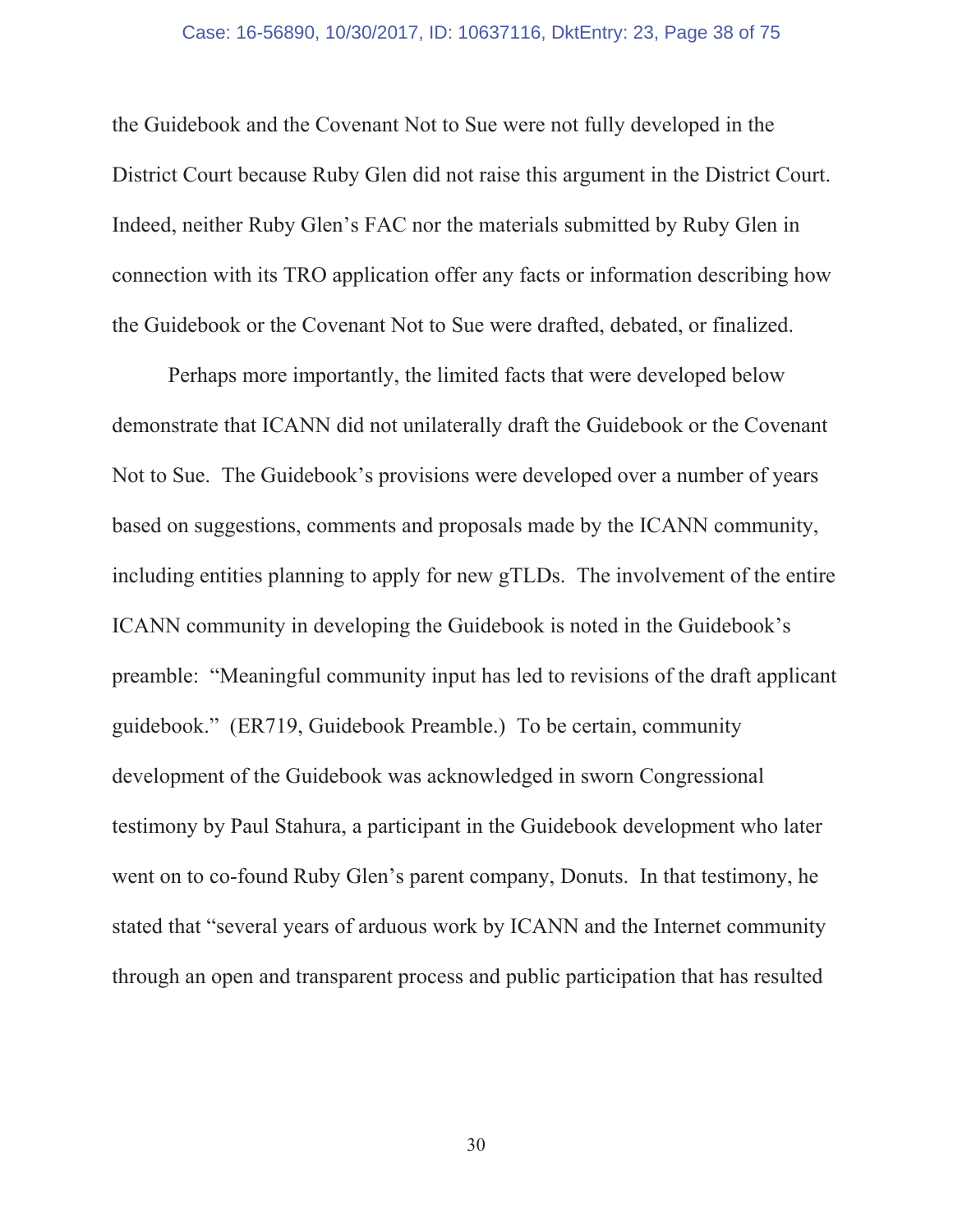in ICANN's 'Draft Applicant Guidebook'...for new gTLDs."<sup>8</sup> Moreover, the ICANN community had a significant impact on the drafting of the Covenant Not to Sue. As an example, in April 2011, the Covenant Not to Sue was revised in response to community requests to add the proviso "THAT APPLICANT MAY UTILIZE ANY ACCOUNTABILITY MECHANISM SET FORTH IN ICANN'S BYLAWS FOR PURPOSES OF CHALLENGING ANY FINAL DECISION MADE BY ICANN WITH RESPECT TO THE APPLICATION."9

Accordingly, Ruby Glen's narrow construction argument should not be considered on appeal because the facts surrounding the drafting of the Guidebook and the Covenant Not to Sue were not fully developed below. And had Ruby Glen raised this argument in the District Court, the record would further establish that ICANN was not the "sole drafter" of the Guidebook or Covenant Not to Sue.

<sup>&</sup>lt;sup>8</sup> Expansion of Top Level Domains and its Effects on Competition: Hearing Before the Subcomm. on Courts and Competition Policy, 111th Cong., 1st Sess., p. 78 (Sept. 23, 2009) (statement of Paul Stahura), *available at* https://www.gpo.gov/fdsys/pkg/CHRG-111hhrg52411/pdf/CHRG-111hhrg52411.pdf.

<sup>&</sup>lt;sup>9</sup> gTLD Applicant Guidebook, April 2011 Discussion Draft, p. 6-3 https://archive.icann.org/en/topics/new-gtlds/draft-rfp-redline-15apr11-en.pdf; https://archive.icann.org/en/topics/new-gtlds/board-notes-gac-scorecard-redline-15apr11-en.pdf, p. 47.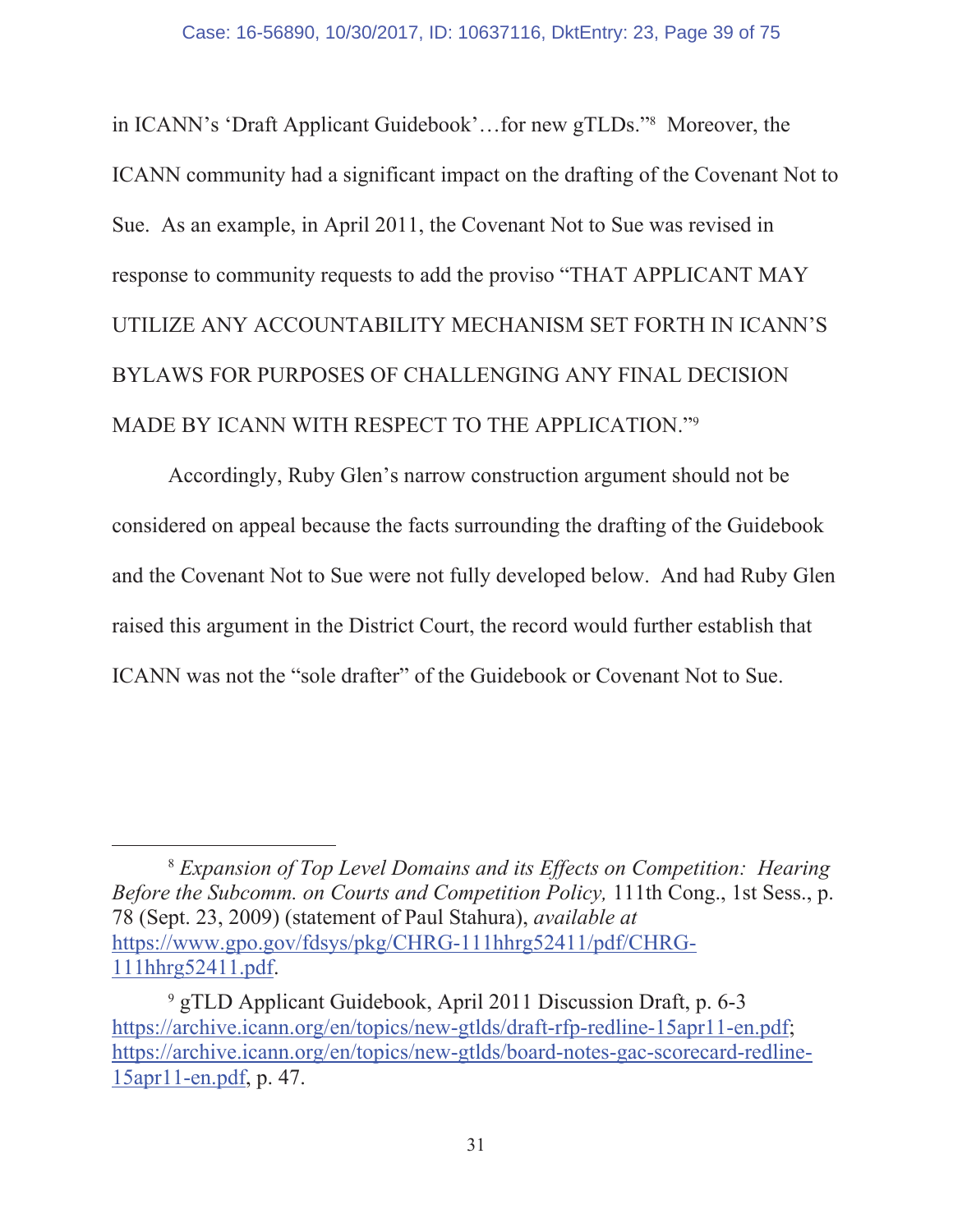## **B. Ruby Glen's Causes of Action Are Based on ICANN's Treatment** of Ruby Glen's .WEB Application.

Ruby Glen's corollary argument similarly fails. Ruby Glen argues, again for the first time on appeal, that it is not asserting any claims related to ICANN's evaluation of Ruby Glen's own . WEB application. Instead, Ruby Glen attempts to portray its claims as relating solely to how ICANN handled NDC's application. Ruby Glen's FAC, however, tells a different story.

All of Ruby Glen's claims are premised on the allegation that Ruby Glen submitted its . WEB application "[i]n reliance on ICANN's agreement to administer the bid process in accordance with the rules and guidelines contained in [the Guidebook]." (ER611, FAC  $\P$  1.) Ruby Glen then alleges that ICANN breached the terms of the Guidebook, thereby "depriv ing Ruby Glen] and the other applicants for the .WEB gTLD of the right to compete for the .WEB gTLD in accordance with established ICANN policy and guidelines" by concluding that the .WEB contention set must be resolved through an ICANN auction of last resort.  $(ER612, ER629, FACT M 4, 68.)$  From this, Ruby Glen alleges that this breach and the resulting auction caused Ruby Glen to lose "the opportunity to secure the rights" to the .WEB gTLD" (ER611, FAC  $\P$  1), and, as a result, Ruby Glen suffered damages arising from "losses of revenue from third parties, profits, consequential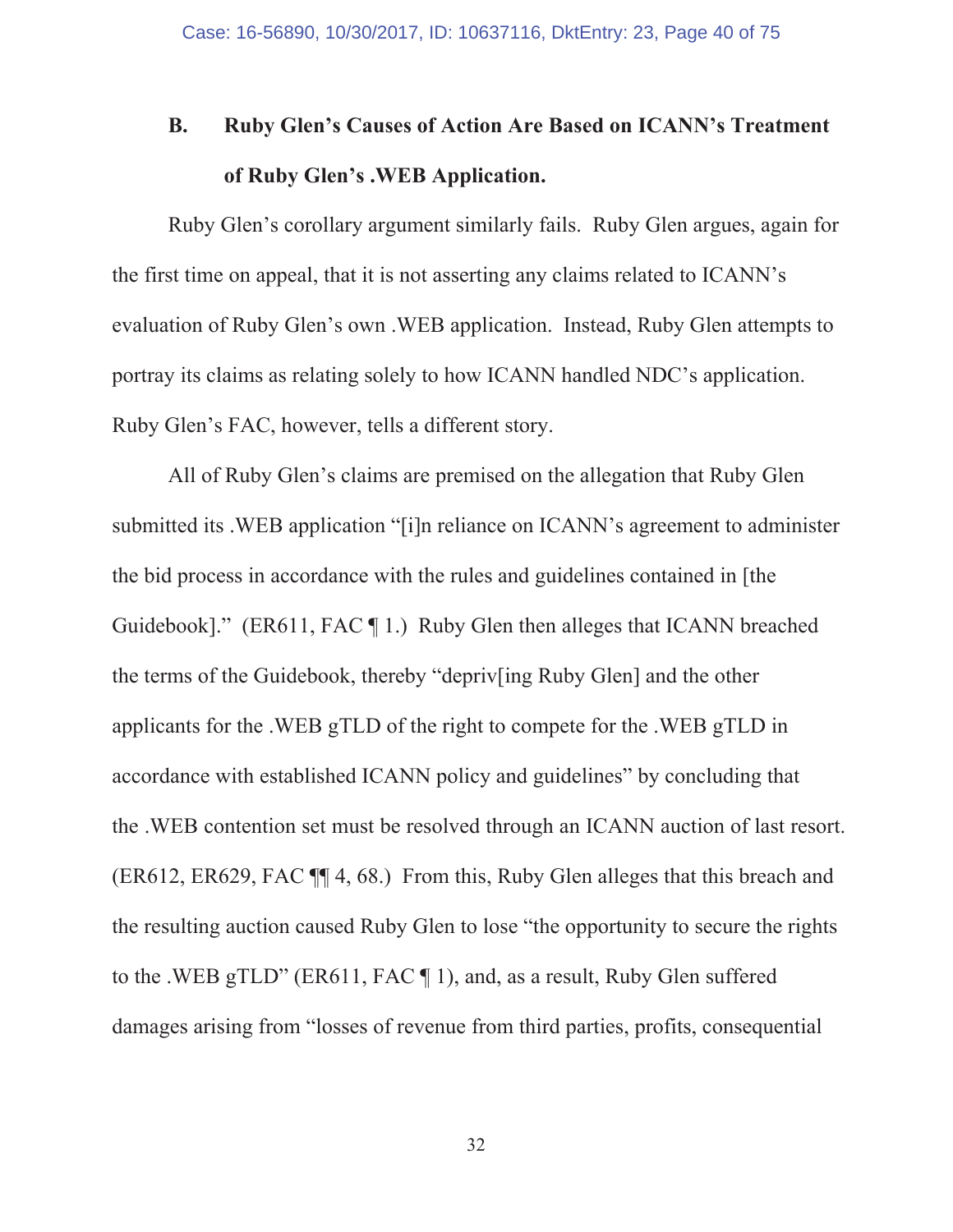costs and expenses, market share, reputation, and goodwill ... ." (ER632, FAC ¶  $72.)$ 

Plainly stated, Ruby Glen's causes of action and its alleged injury flow directly from ICANN's review of all of the .WEB applications including Ruby Glen's, and ICANN's decision that all . WEB applicants that wished to proceed with their applications, including Ruby Glen, must do so through an ICANN auction.<sup>10</sup> In other words, all of the FAC's claims arise from ICANN's decision to proceed with an auction pursuant to the Guidebook, which impacted all of the .WEB applications, including Ruby Glen's. It is undeniable that Ruby Glen's causes of action "arise out of" ICANN's "review" of Ruby Glen's .WEB application.

Moreover, the FAC complains about the manner in which ICANN conducted the .WEB auction,<sup>11</sup> which, as the Guidebook makes clear, is part of

<sup>&</sup>lt;sup>10</sup> Ruby Glen was not forced to participate in the .WEB auction. Once the auction was scheduled, Ruby Glen could have withdrawn its application and received a partial refund of its application fee. (ER907, Guidebook  $\S$  4.1.3; ER761-762, Guidebook § 1.5.1.)

<sup>&</sup>lt;sup>11</sup> ER629, ER632, FAC  $\P$  68, 70; see also SER617, *Ex Parte* Appl. for TRO ("ICANN has refused to agree to [Ruby Glen's] and other bidders' simple request to postpone the .WEB auction of last resort to allow for a full and transparent investigation into apparent discrepancies in NDC's . WEB application. The bidders should have transparency into who they are bidding against at auction."); SER023 ("This case concerns ICANN's bid process for granting the rights to the .WEB [TLD]."); SER024 ("ICANN's steadfast refusal to postpone the auction pending a thorough and transparent investigation into the disqualifying admissions made by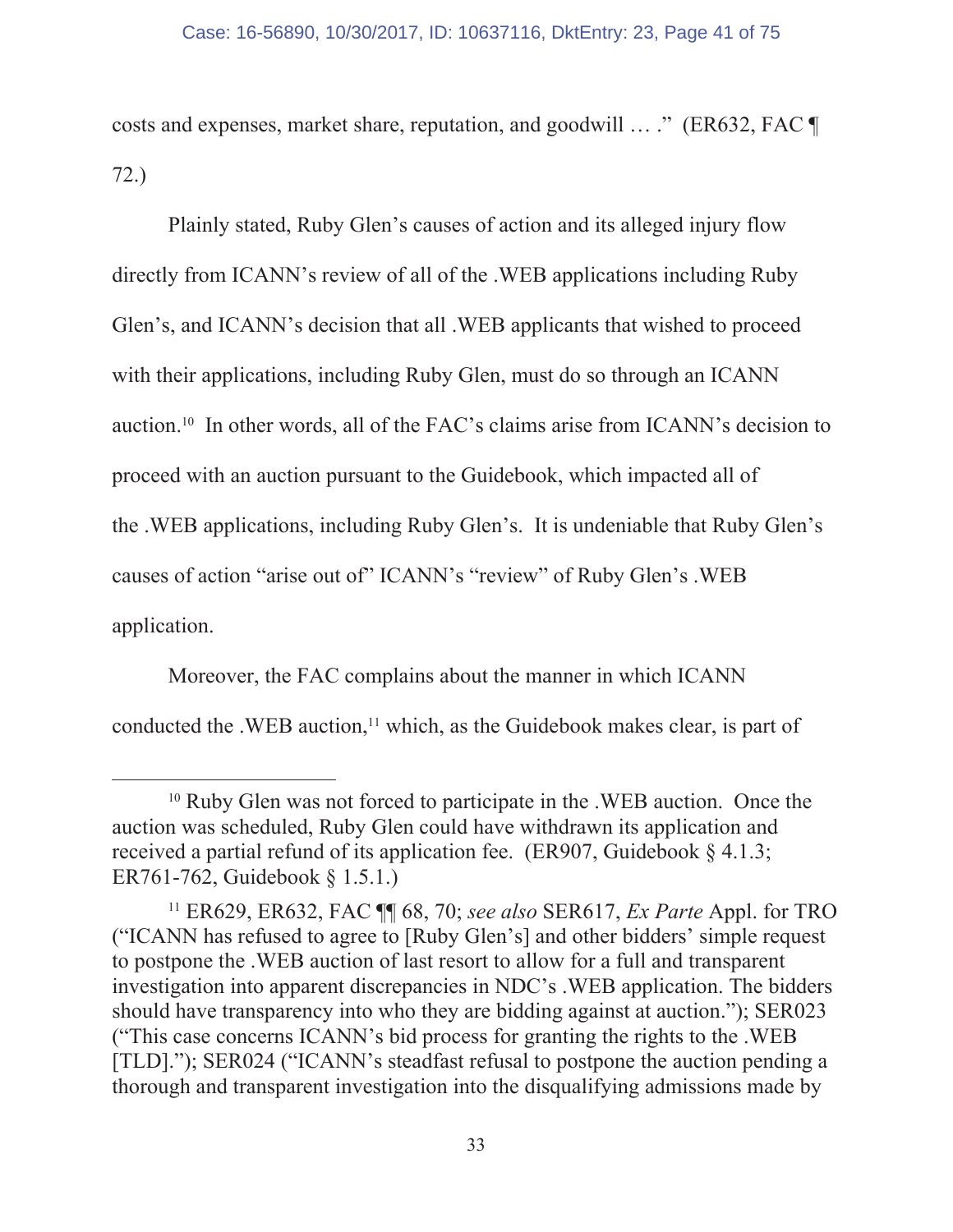ICANN's application-review process. As the Guidebook describes, because only one application for a particular gTLD can prevail, ICANN's evaluation of applications continues through "string contention"<sup>12</sup> processes, including auctions, created to resolve competing gTLD applications. Section 4.1 of the Guidebook states that contention occurs when "[t] wo or more applicants for similar gTLD strings successfully complete all previous stages of the evaluation." (ER903.) Section 5.1 of the Guidebook also states that contracting only occurs after an applicant has "successfully completed the *evaluation process*—including, if necessary, the dispute resolution *and string contention* processes ...." (ER931) (emphasis added).)

In short, the auction process is part of an application's evaluation. Accordingly, challenges to how an auction is conducted, such as those raised by Ruby Glen, are within the scope of the Covenant Not to Sue because they are claims that "arise out of, are based upon, or are in any way related to" ICANN's "review of the application, investigation or verification ... or the decision by

 $(continued...)$ 

a. WEB applicant has placed all other. WEB applicants in a situation where they will be forced to bid against a party that has violated ICANN guidelines by obfuscating changes in its ownership or leadership and, as a result, may be subject to disqualification.")

 $^{12}$  gTLDs are sometimes referred to as "strings" by the Internet community.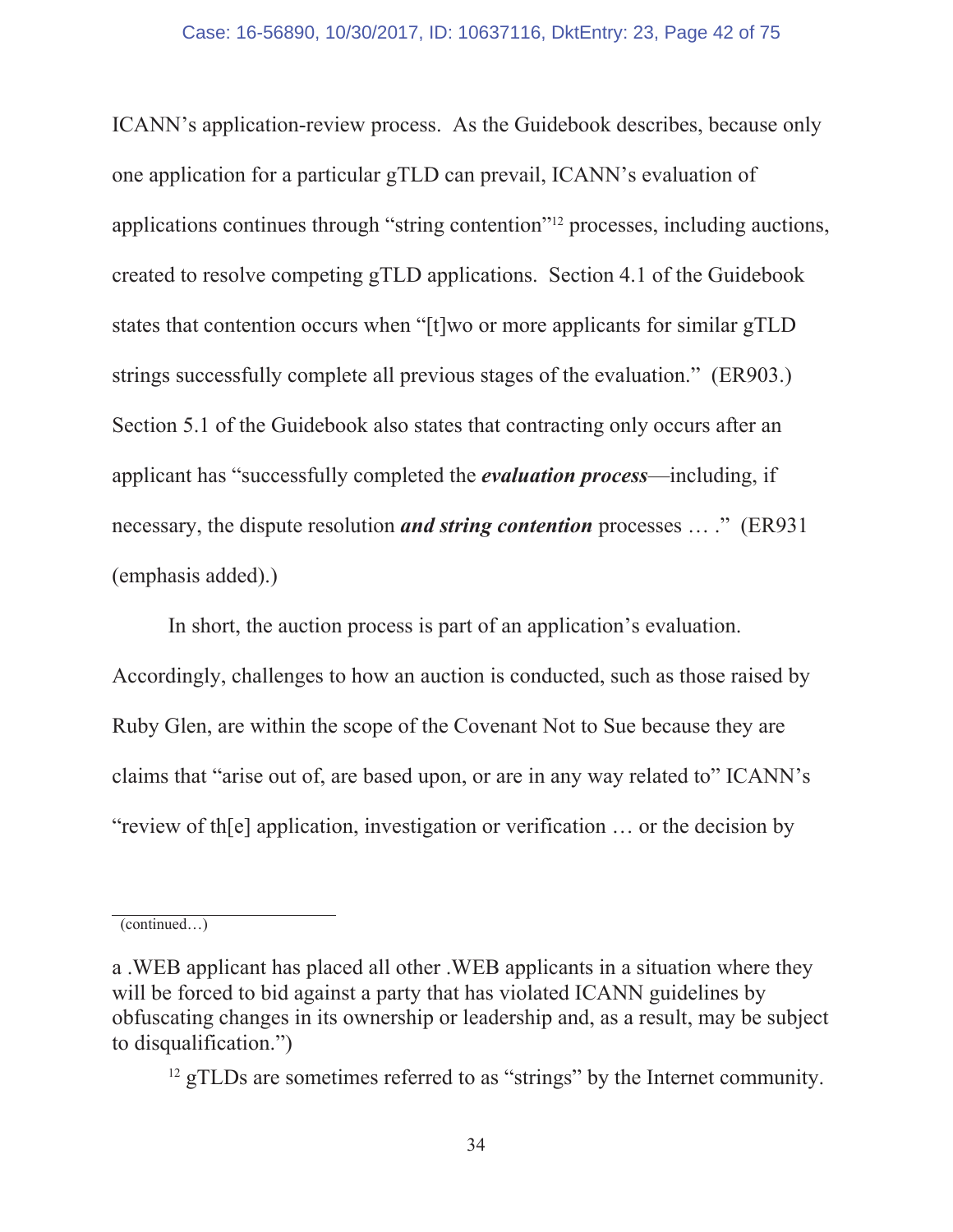ICANN to recommend, or not to recommend the approval of applicant's gTLD application."<sup>13</sup>

Finally, if Ruby Glen's claims are wholly unconnected to ICANN's review of Ruby Glen's own application, Ruby Glen has no standing to bring its claims against ICANN or seek the damages it is seeking. Ruby Glen's standing to assert its claims is based on its status as an applicant for . WEB, as alleged in the FAC: "ICANN deprived [Ruby Glen] and the other applicants for the .WEB gTLD of the right to compete for the .WEB gTLD in accordance with established ICANN policy and guidelines." (ER612, FAC  $\P$ 4.) Ruby Glen's TRO application confirmed the same: "ICANN owed [Ruby Glen] and every other member of the contention set a duty to act with proper care and diligence in administering the .WEB auction process in accordance with its Bylaws, Articles of Incorporation, and the rules and procedures as stated in the Applicant Guidebook." (SER638, *Ex Parte* Appl. for TRO.) Ruby Glen's ability to pursue claims against ICANN regarding the . WEB auction is based entirely on Ruby Glen's . WEB application and how it was affected by ICANN's alleged conduct.

<sup>&</sup>lt;sup>13</sup> ER1051, Guidebook Module 6  $\delta$  6. The Covenant Not to Sue also bars claims in court "with respect to the application," claims in court for "profits that applicant may expect to realize from the operation of a registry for the TLD," and challenges in court to "any decision made by ICANN with respect to the application."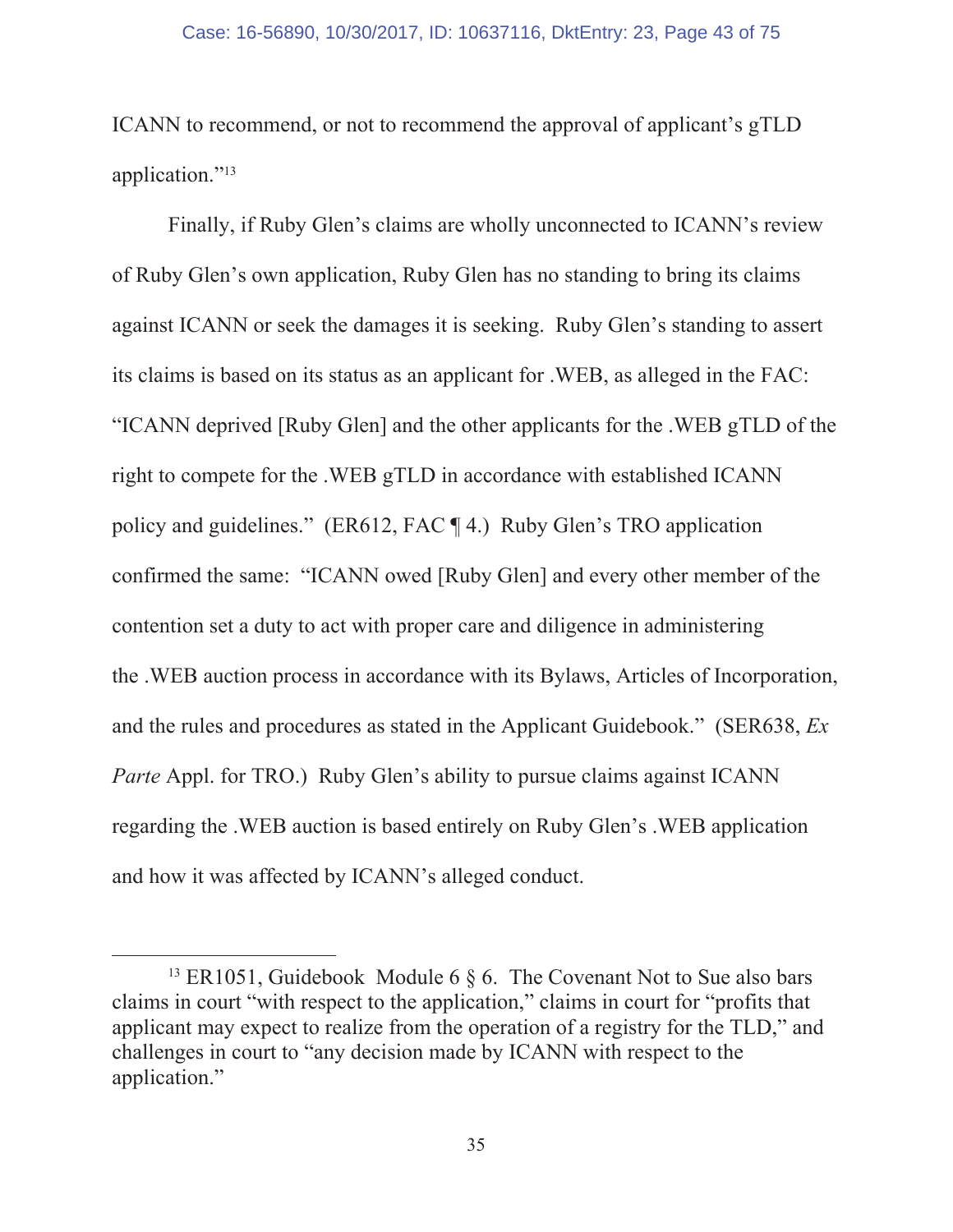# The Covenant Not to Sue Is Not an "Exculpatory Provision" Because it П. Affords Ruby Glen Meaningful Redress for its Claims and Therefore Does Not Violate Section 1668.

By its terms, Section 1668 invalidates only contracts that "exempt anyone" from responsibility for his own fraud, or will full injury to the person or property of another, or violation of law, whether willful or negligent...." (Emphasis added.) The District Court ruled that the Covenant Not to Sue is not an *exemption* from responsibility because:

the covenant not to sue does not leave [Ruby Glen] without remedies. [Ruby Glen] may still utilize the accountability mechanisms contained in ICANN's Bylaws.... According to the FAC, these accountability mechanisms include "an arbitration, operated by the International Centre for Dispute Resolution of the American Arbitration Association, comprised of an independent panel of arbitrators." Therefore, in the circumstances alleged in the FAC, and based on the relationship between ICANN and [Ruby Glen], section 1668 does not invalidate the covenant not to sue."

(ER16-17, MTD Minute Order. (citations omitted).) Put another way, the District Court concluded that because the Covenant Not to Sue affirmatively gives Ruby Glen meaningful redress for its claims through ICANN's accountability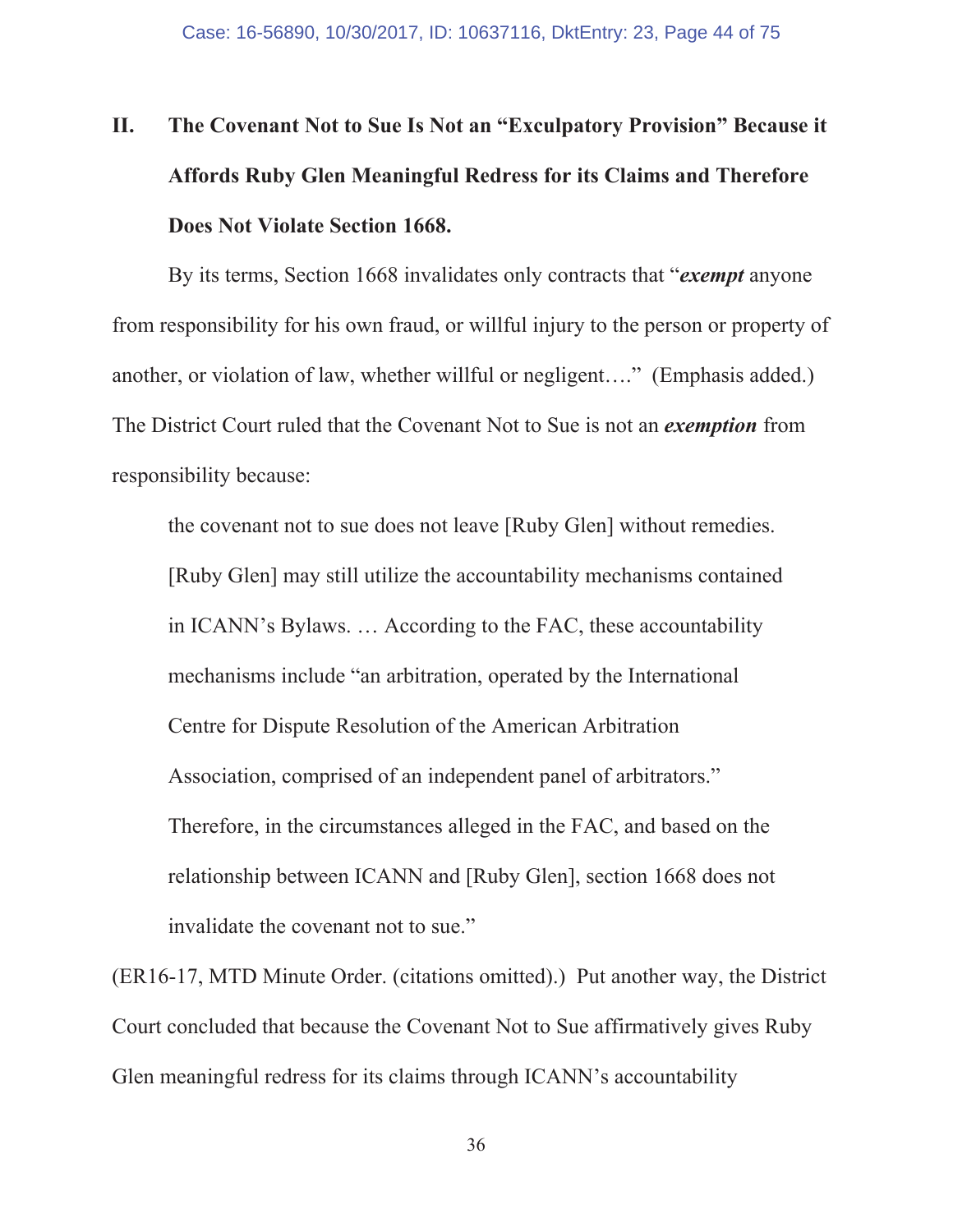mechanisms, including the Independent Review Process, the Covenant Not to Sue is not an exemption from responsibility that could possibly violate Section 1668. The District Court's ruling on this issue is consistent with this Court's previous instruction that Section 1668 does not prohibit promises not to sue where "[o]ther sanctions remain in place." Continental Airlines, 819 F.2d at 1527.

Ruby Glen's Opening Brief does not address, much less rebut, the District Court's finding on this point except in a hurried claim that ICANN's Independent Review Process is "neither binding nor mandatory" and is therefore "illusory." (Opening Br. at 51.) But this is wrong. The Independent Review Process is mandatory, in that ICANN must participate, and the Independent Review Process calls for determinations that "are final and have precedential value," which the ICANN Board must act upon. (ER656, Bylaws, Art. IV  $\S$  3(21).)

And even if this were not true, that would not render the Independent Review Process illusory or decrease its value as a dispute resolution procedure available to Ruby Glen. This Court's decision in Wolsey, Ltd. v. Foodmaker, Inc., 144 F.3d 1205 (9th Cir. 1998), confirms that agreements to use alternative dispute resolution procedures like those in the Covenant Not to Sue – even in a case where they are not binding – are meaningful and enforceable. *Wolsey* arose from a lawsuit brought by a party that had agreed that claims "shall be submitted for nonbinding arbitration." *Id.* at 1207. The lower court refused a stay under the Federal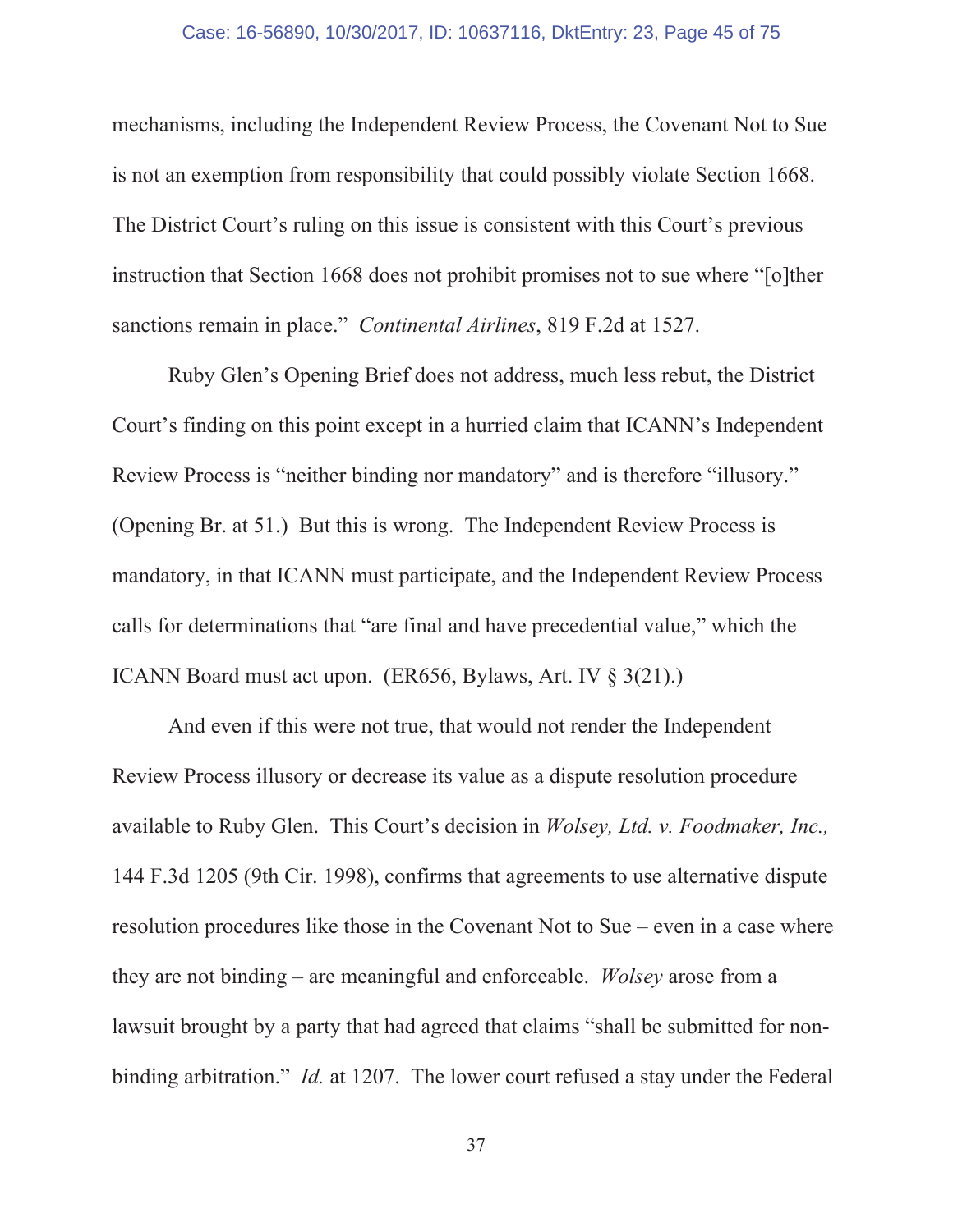Arbitration Act. This Court reversed, observing that "arbitration need not be binding in order to fall within the scope of the Federal Arbitration Act." *Id.* at 1209. The promise to use the procedure was enforceable because the parties agreed to submit "claims to 'a third party." *Id.*; see also AMF Inc. v. Brunswick Corp., 621 F. Supp. 456, 460 (E.D.N.Y. 1985) ("No magic words such as 'arbitrate' or 'binding arbitration' or 'final dispute resolution' are needed to obtain the benefits of the Act."). Thus, the promise to submit disputes in a non-binding resolution process was enforceable.

In light of this Court's holding in *Wolsey*, and given the nature of the Independent Review Process and ICANN's Bylaws, Ruby Glen is wrong to portray the Independent Review Process as illusory. As Ruby Glen's FAC acknowledges, "[t] he IRP is effectively an arbitration, operated by the International Centre for Dispute Resolution of the American Arbitration Association, comprised of an independent panel of arbitrators." (ER617, FAC ¶ 23.) The Independent Review Process gives Ruby Glen the ability, not available in court proceedings, to have independent third parties evaluate its challenges to ICANN's actions under ICANN's Articles and Bylaws,<sup>14</sup> in addition to claims under the Guidebook. In

<sup>&</sup>lt;sup>14</sup> Since it is not a statutory member of ICANN, Ruby Glen lacks standing to bring court proceedings to enforce ICANN's Articles and Bylaws. E.g., Cal. Corp. Code § 5141. The Independent Review Process, in contrast, gives Ruby Glen the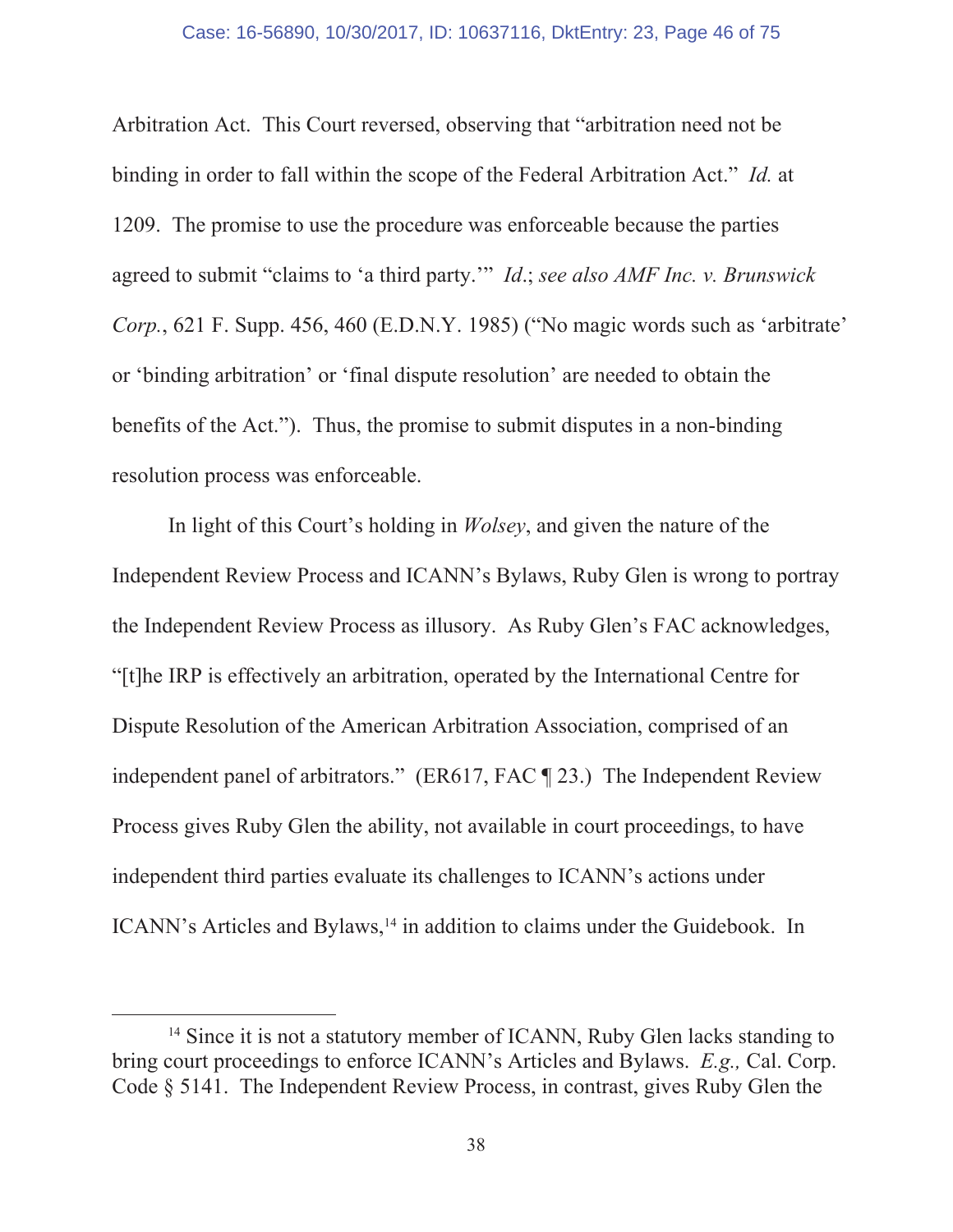fact, another Donuts subsidiary has utilized the Independent Review Process in the past to overturn an ICANN Board decision and obtain the rights to operate another new gTLD, .CHARITY.<sup>15</sup> Far from an exemption, the Covenant Not to Sue provides Ruby Glen with valuable redress.

#### Ш. Ruby Glen Does Not Allege Claims Covered by Section 1668.

Section 1668 does not invalidate all exculpatory provisions. Rather, Section 1668 only forbids releases pertaining to particular types of claims; namely, those for fraud or willful misconduct. In its Order, the District Court analyzed the claims in Ruby Glen's FAC and correctly determined that none of them fell within the scope of Section 1668:

The FAC does not seek to impose liability on ICANN for fraud,

willful injury, or gross negligence. Nor does [Ruby Glen] allege that

ICANN has willfully or negligently violated a law or harmed the

public interest through its administration of the gTLD auction process

for .web.

(ER16, MTD Minute Order.)

 $(continued...)$ 

ability to pursue claims that ICANN has not complied with its foundational documents.

<sup>&</sup>lt;sup>15</sup> Final Declaration, *Corn Lake, LLC v. ICANN*, ICDR No. 01-15-0002-9938 (Oct. 17, 2016), *available at https://www.icann.org/en/system/files/files/irp-corn*lake-final-declaration-17oct16-en.pdf.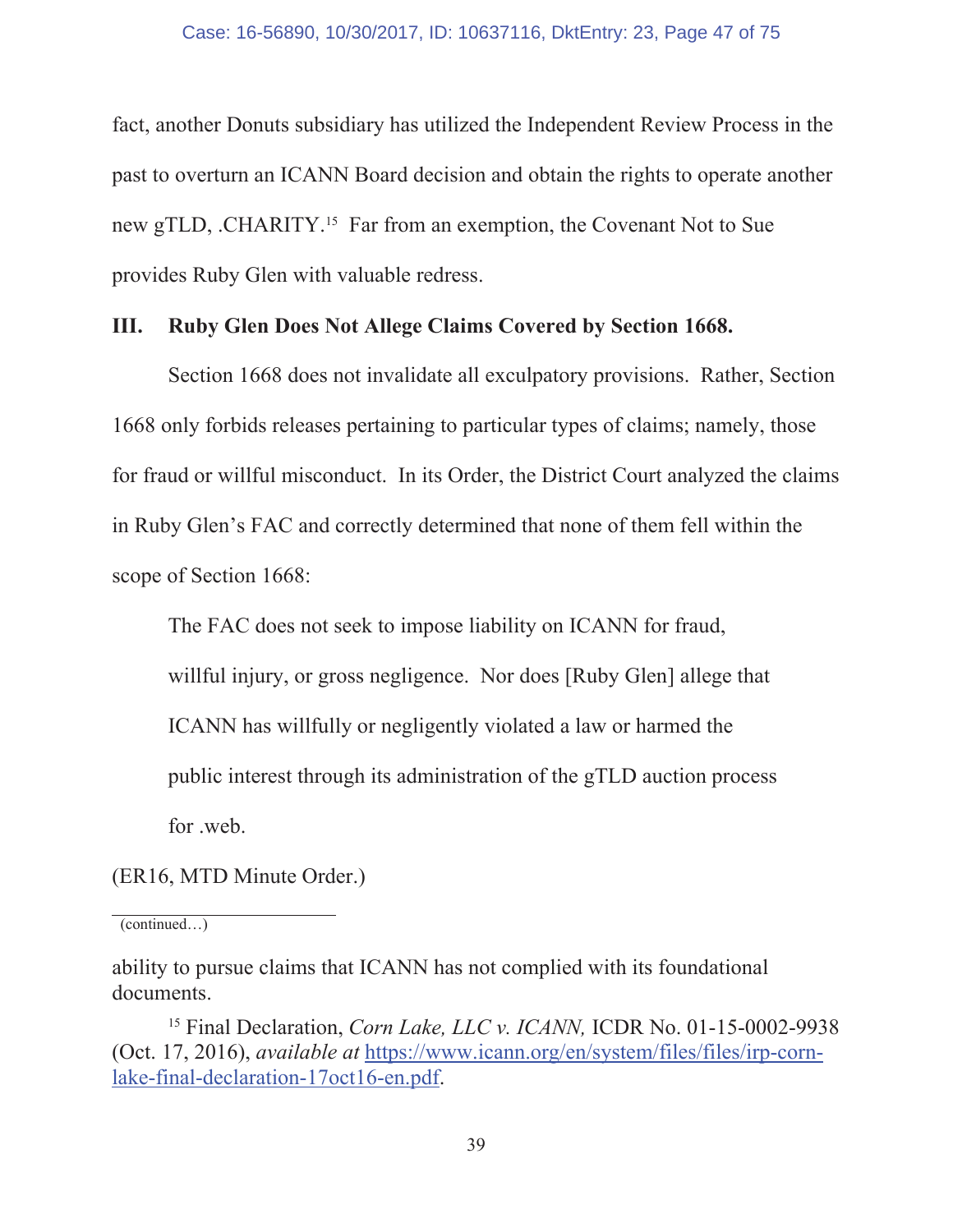Ruby Glen now argues  $-$  again, for the first time on appeal  $-$  that the District Court should have invalidated the Covenant Not to Sue on its face, rather than evaluating the causes of action actually alleged by Ruby Glen; and that, in any event, Ruby Glen has alleged causes of action that are covered by Section 1668. Ruby Glen is wrong on both counts.

# $\mathbf{A}$ . Having Agreed to the Covenant Not to Sue, Ruby Glen Cannot Now Claim that it Is Facially Invalid Under Section 1668.

Even if the Court decides to consider Ruby Glen's new argument that the Covenant Not to Sue is invalid on its face because it *could be read* to apply to claims for fraud and willful misconduct, the Court should reject the argument. Ruby Glen relies on a single case to support this recently-developed position, Baker Pacific Corp. v. Suttles, 220 Cal. App. 3d 1148 (1990). However, Baker *Pacific* actually refutes, rather than supports, Ruby Glen's argument that the Covenant Not to Sue can be invalidated on its face regardless of the substance of Ruby Glen's claims.

In *Baker Pacific*, an asbestos remediation contractor required its employees to sign broad releases of the building owner as a condition of employment. *Id.* at 1150-51. Two prospective employees refused to sign the release, contending that it violated California public policy. *Id.* at 1151. The contractor therefore declined to put the two employees on the job and litigation over the release ensued. Id.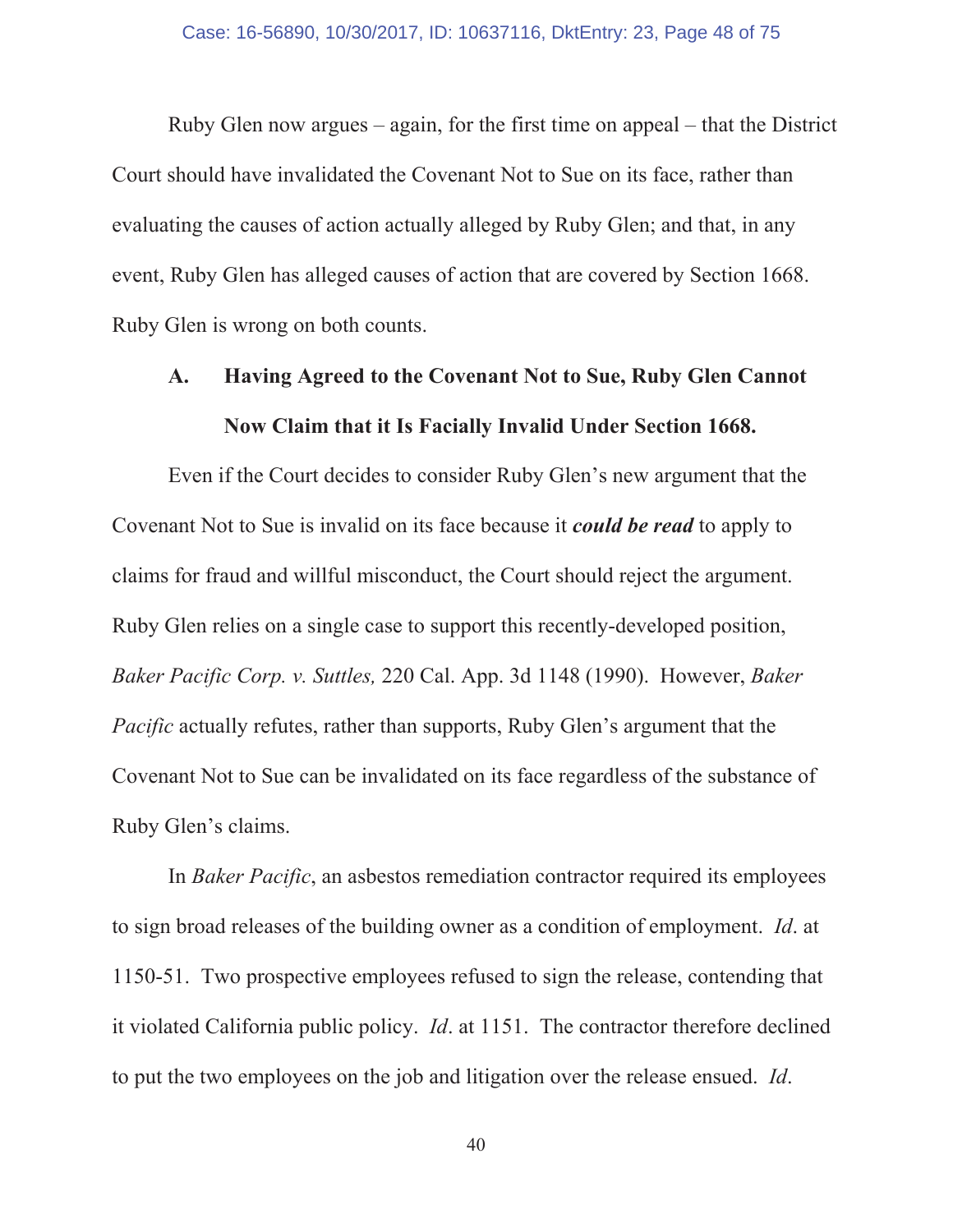While the two justices in the *Baker Pacific* majority ruled that the broadlyworded release could cover claims subject to Section 1668 and declared the release void, they only did so because the prospective employees had refused to execute the release and therefore lost an employment opportunity. In addressing the cases cited by the dissent (*Werner v. Knoll,* 89 Cal. App. 2d 474 (1948); *Hulsey v. Elsinore Parachute Center,* 168 Cal. App. 3d 333 (1985); and *Madison v. Superior Court,* 203 Cal. App. 3d 589 (1988)), the majority distinguished those cases because they "each involve a situation where the exculpatory language is subjected to judicial review in litigation arising *after* the complaining party has signed and accepted the release," whereas the declaratory relief action in *Baker Pacific* was *"prior* to the parties' acceptance of the release language." *Baker Pacific*, 220 Cal. App. 3d at  $1155-56$  (emphasis in original). The majority elaborated:

We have no quarrel with the holdings in these cases cited by the dissent. Werner, Hulsey, and Madison simply stand for the proposition that where a plaintiff/releaser has knowingly and willingly contracted to exculpate the defendant releasee from liability, accepts the benefits of the agreement, and then sues the releasee on causes of action not statutorily proscribed by Civil Code section 1668 (i.e., negligence, warranty, strict liability), the releasor will not be permitted to avoid his agreement on public policy grounds by urging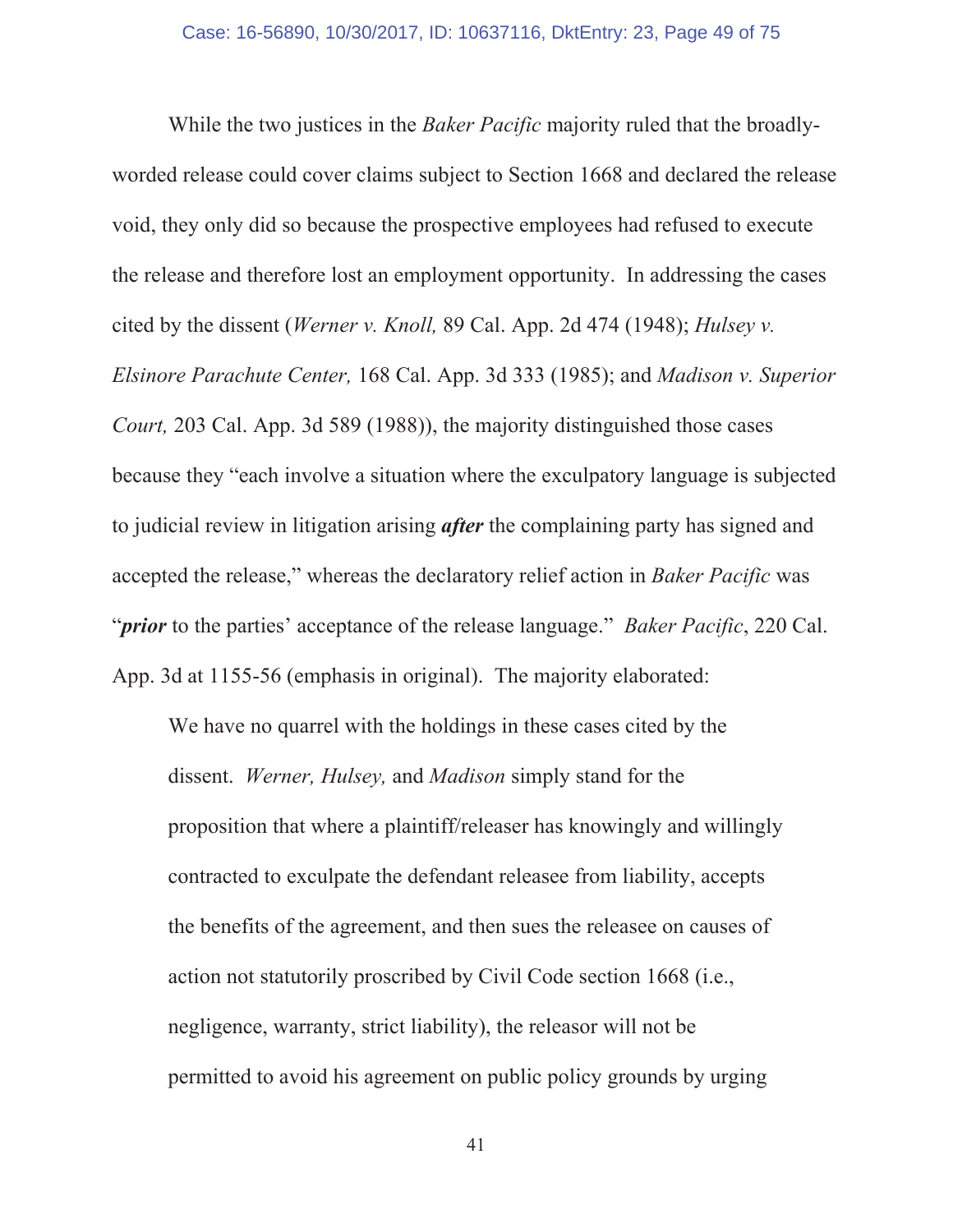that statutorily proscribed actions, *irrelevant to the actions pursued by the releasor*, can be inferred as included within the broad exculpatory language of the agreement.

*Id.* at 1156 (emphasis in original).

Thus, as all three *Baker Pacific* justices agreed, after freely accepting the terms of the Covenant Not to Sue, Ruby Glen cannot now argue that it is void on its face because the Covenant Not to Sue could theoretically release fraud claims that were not alleged in the FAC. Rather, Ruby Glen must present cognizable causes of action against ICANN that are within the proscriptions of Section 1668. This, Ruby Glen has not done, and cannot do, as the District Court correctly found.

#### **B. Ruby Glen's Causes of Action Are Not Within the Scope of**

## **Claims Protected by Section 1668.**

Moving from a facial challenge to an as-applied challenge of the Covenant Not to Sue, Ruby Glen asserts that Section 1668 specifically protects two of its claims from release: its Second Cause of Action for breach of the implied covenant of good faith and fair dealing ("Implied Covenant of Good Faith"); and its Fourth Cause of Action for violation of the Unfair Competition Law ("UCL"), California Business and Professions Code Section 17200. But as the District Court correctly found, none of Ruby Glen's causes of action, including the Second and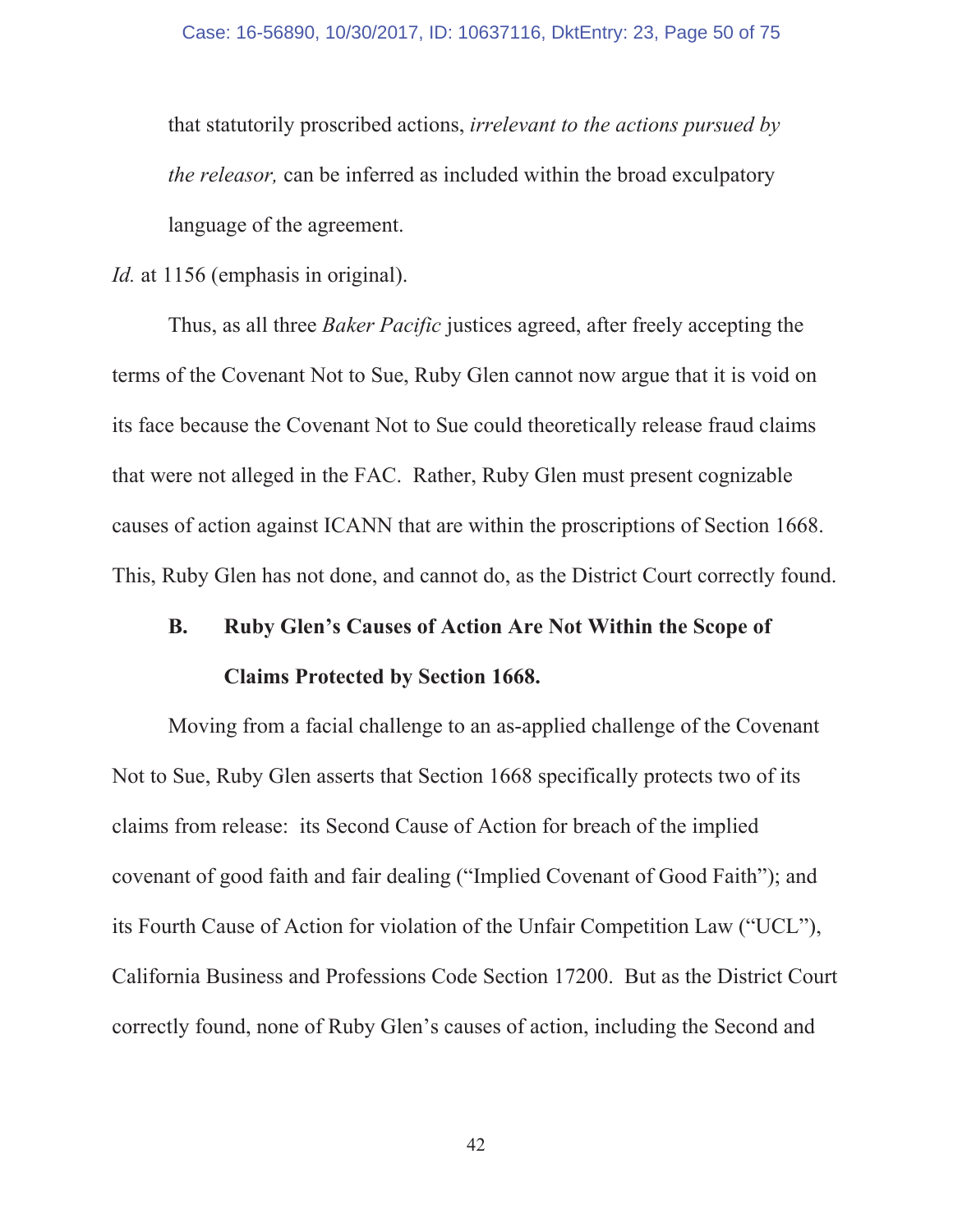Fourth Causes of Action, sound in "fraud, willful injury, or gross negligence," as required to invoke Section 1668. (ER16, MTD Minute Order.)

The California Supreme Court has instructed that courts should invalidate releases under Section 1668 only when "the waiver becomes in practice the exemption of the party 'from responsibility for [its] own fraud, or willful injury to the person or property of another." *Discover Bank v. Superior Court,* 36 Cal. 4th 148, 163 (2005) (quoting Section 1668), *abrogated on other grounds*, *AT&T Mobility LLC v. Concepcion,* 563 U.S. 333 (2011). Courts have consistently interpreted the phrase "willful injury to the person or property of another" to mean more than merely intentional conduct, but instead "*intentional wrongs.*" Frittelli, *Inc. v. 350 N. Canon Drive, LP, 202 Cal. App. 4th 35, 43 (2011)* ("Ordinarily, the statute invalidates contracts that purport to exempt an individual or entity from liability for **future intentional wrongs**.") (emphasis added). As the California Supreme Court has explained: "While the word 'willful' implies an intent, the intention must relate to the misconduct and not merely to the fact that some act was intentionally done." Calvillo-Silva v. Home Grocery, 19 Cal. 4th 714, 729 (1998) (citations omitted), *disapproved* of on other grounds, *Aguilar v. Atl. Richfield Co.*, 25 Cal. 4th 826 (2001).

The California Court of Appeals' decision in *Food Safety Net Services v. Eco Safe Systems USA, Inc.,* 209 Cal. App. 4th 1118 (2012), is informative. There,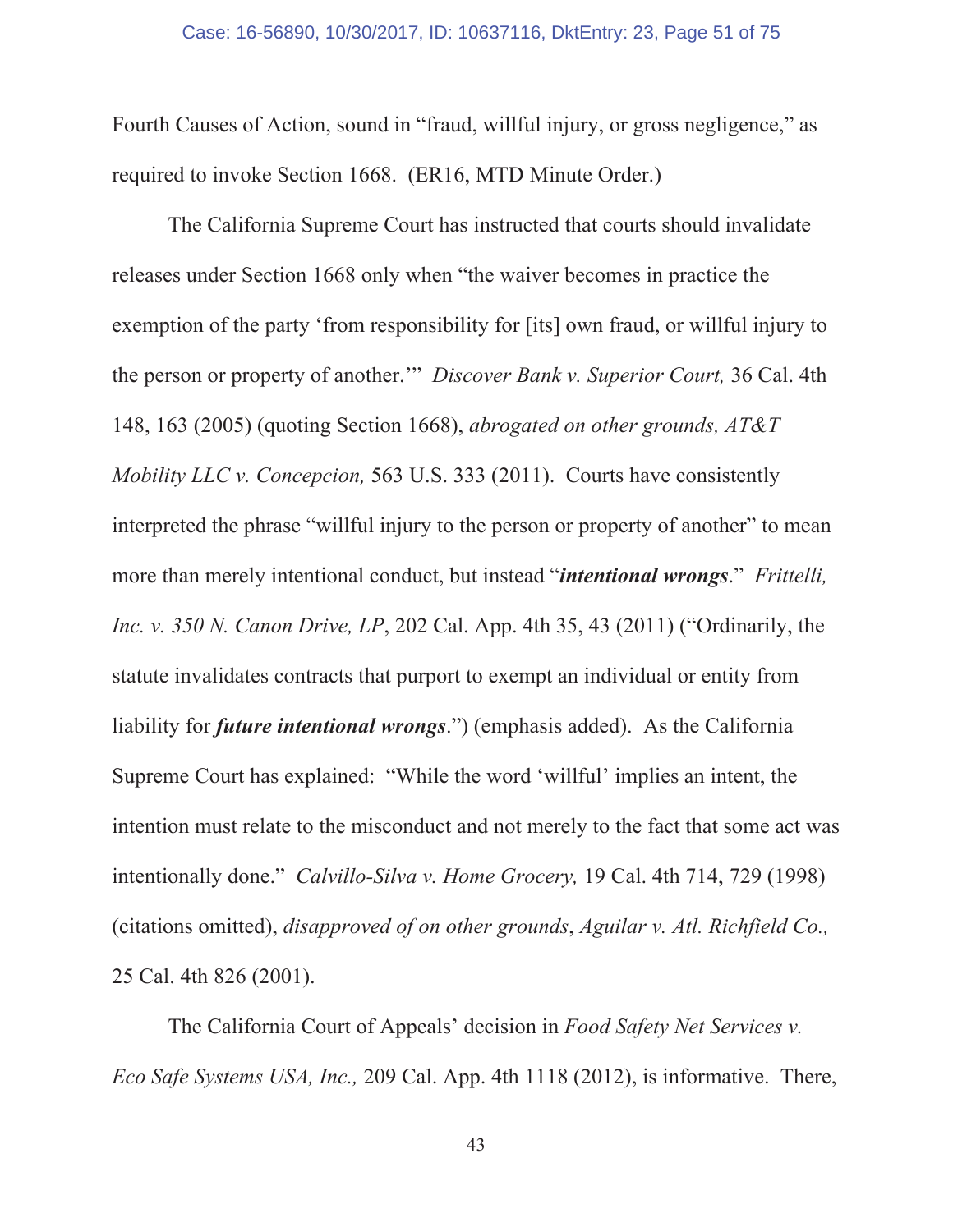### Case: 16-56890, 10/30/2017, ID: 10637116, DktEntry: 23, Page 52 of 75

a food-disinfectant equipment manufacturer alleged that a food-safety equipment tester failed to test equipment using agreed-upon standards in bad faith, and instead intentionally employed "slovenly procedures which seemed to be slanted towards a preconceived conclusion." *Id.* at 1125. The court held that a limitation-of-liability clause in the parties' contract was enforceable and barred not only the breach of contract claim but also the "bad faith" breach of the Implied Covenant of Good Faith claim. *Id.* at 1125-27.

Based on these standards and the uniform interpretation of Section 1668, the District Court correctly found that Ruby Glen's FAC does not allege the types of conduct or claims covered by Section 1668. In particular, Ruby Glen's Second and Fourth Causes of Action do not sound in fraud or willful misconduct.

As to Ruby Glen's breach of the Implied Covenant of Good Faith claim, which Ruby Glen wrongly recasts in its Opening Brief as a claim for "tortious" breach of the Implied Covenant of Good Faith, it is no tort at all or within the protections of Section 1668. Ruby Glen's Implied Covenant of Good Faith claim alleges that Ruby Glen was denied "the benefits of the agreements as set forth in the Applicant Guidebook" because ICANN "[f]ailed to conduct due diligence and an adequate investigation into apparent violations of the Applicant Guidebook" by NDC. (ER633, FAC ¶ 75, 76.) But Ruby Glen has not alleged that ICANN did so through fraud or willful misconduct. Just like the "bad faith" claims in Food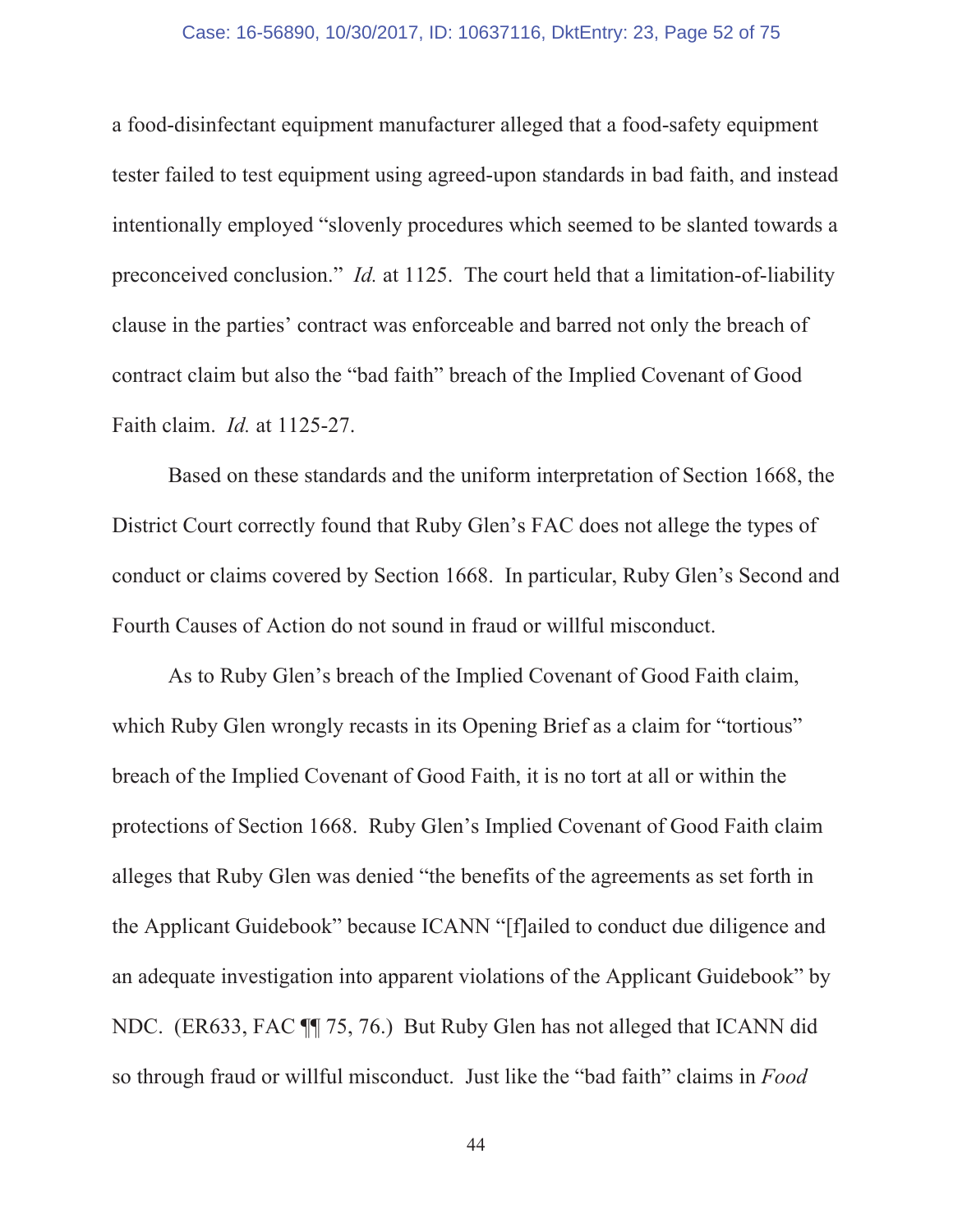Safety, Ruby Glen's Implied Covenant of Good Faith claim simply is not covered by Section 1668 because it is nothing more than a breach-of-contract claim. Food Safety, 209 Cal. App. 4th at 1127 ("breaches of the covenant of good faith implied within contracts are not tortious outside the context of insurance policies"). Moreover, as the California Supreme Court noted in *Erlich v. Menezes*, 21 Cal. 4th 543 (1999), a contractual breach cannot be "tortious" unless "one party intentionally breaches the contract intending or knowing that such a breach will cause severe, unmitigable harm in the form of mental anguish, personal hardship, or substantial consequential damages." *Id.* at 553-54 (1999) (quoting *Freeman &* Mills, Inc. v. Belcher Oil Co., (11 Cal. 4th 85,105 (1995) (Mosk, J., concurring and dissenting)). Ruby Glen does not allege – nor could it – that ICANN intentionally breached the Guidebook to cause Ruby Glen "severe, unmitigable harm in the form of mental anguish, personal hardship, or substantial consequential damages." *Erlich*, 21 Cal. 4th at 552, 554 ("The question thus remains: is the mere negligent breach of a contract sufficient? The answer is no."). Finally, Ruby Glen's assertion that ICANN failed to conduct a thorough investigation of NDC because "it was in ICANN's interest that the .WEB contention set be resolved by way of an ICANN auction," (ER633-634, FAC ¶ 77), is not only completely contradicted by the Guidebook itself,<sup>16</sup> but there is no support in the law for the notion that an

<sup>&</sup>lt;sup>16</sup> The Guidebook makes clear that once the administrative costs of an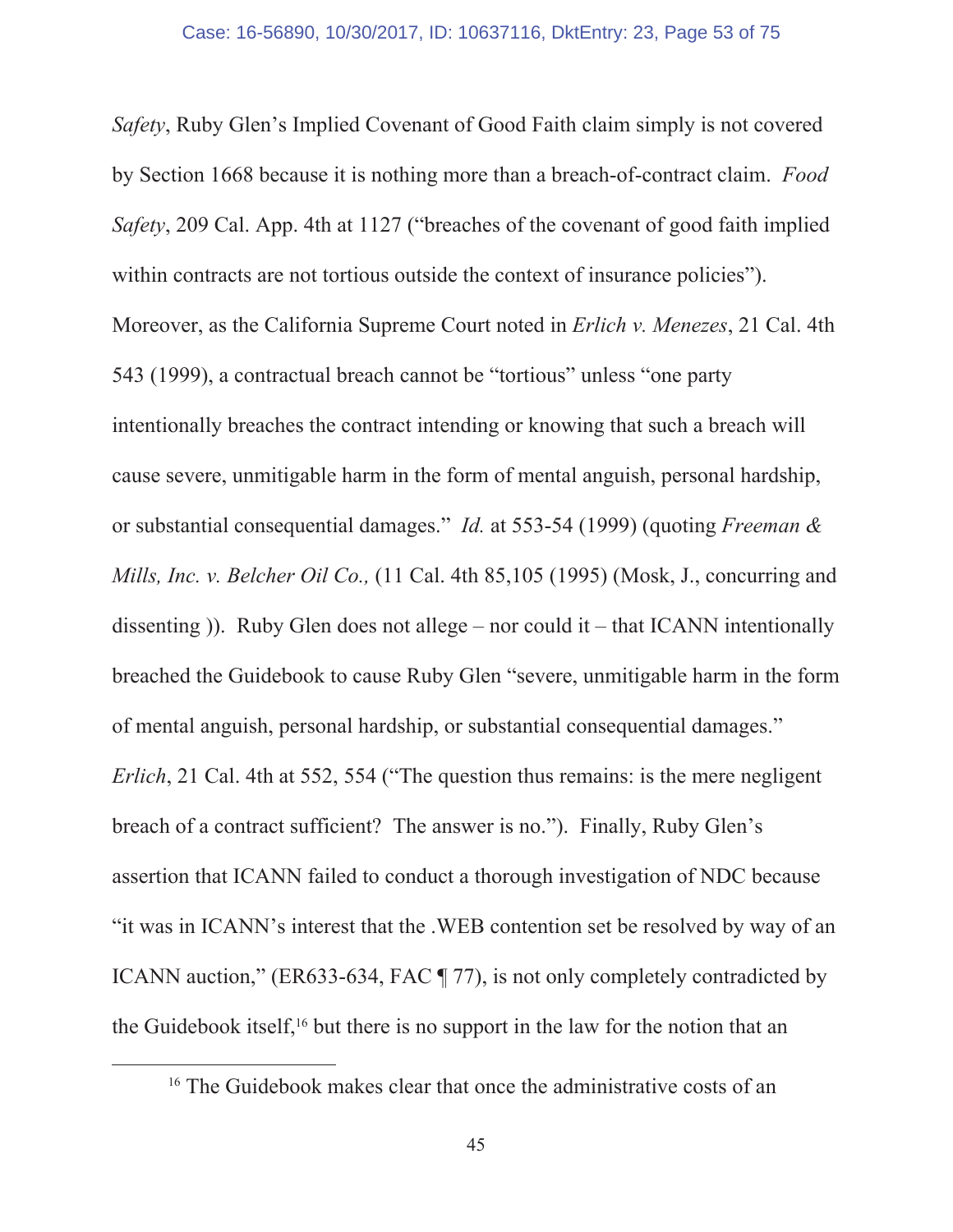## Case: 16-56890, 10/30/2017, ID: 10637116, DktEntry: 23, Page 54 of 75

alleged profit motive converts a breach of contract into a tort. *Harris v. Atl. Richfield Co.*, 14 Cal. App. 4th 70, 82 (1993) ("The imposition of tort remedies for 'bad' breaches of commercial contracts is a substantial deviation from the traditional approach which was blind to the motive for the breach.").

Ruby Glen's UCL claim fares no better. Ruby Glen alleges an "unlawful" business practice based on inclusion of the Covenant Not to Sue in the Guidebook and a "fraudulent" business practice based on ICANN's alleged failure to abide by the Guidebook in evaluating the .WEB applications. Neither alleged UCL claim is covered by Section 1668.

As to Ruby Glen's unlawful business practice claim, Ruby Glen argues that the inclusion of the Covenant Not to Sue violates Section 1668 and that violations of Section 1668 are the type of claims protected by Section 1668. This argument is as circular as it is nonsensical. Ruby Glen does not cite a single case supporting the claim that use of a release that allegedly violates Section 1668 is the type of

 $(continued...)$ 

auction are covered, "proceeds from auctions will be reserved and earmarked until the uses of funds are determined. Funds must be used in a manner that supports directly ICANN's Mission and Core Values and also allows ICANN to maintain its not for profit status." (ER920, Guidebook  $\S$  4.3 n.1) In fact, guidelines are currently being developed by ICANN's Cross-Community Working Group on New gTLD Auction Proceeds, of which Jonathon Nevett, a co-founder and coowner of Donuts, Ruby Glen's parent, is a member. (See https://community.icann.org/pages/viewpage.action?pageId=63150102.)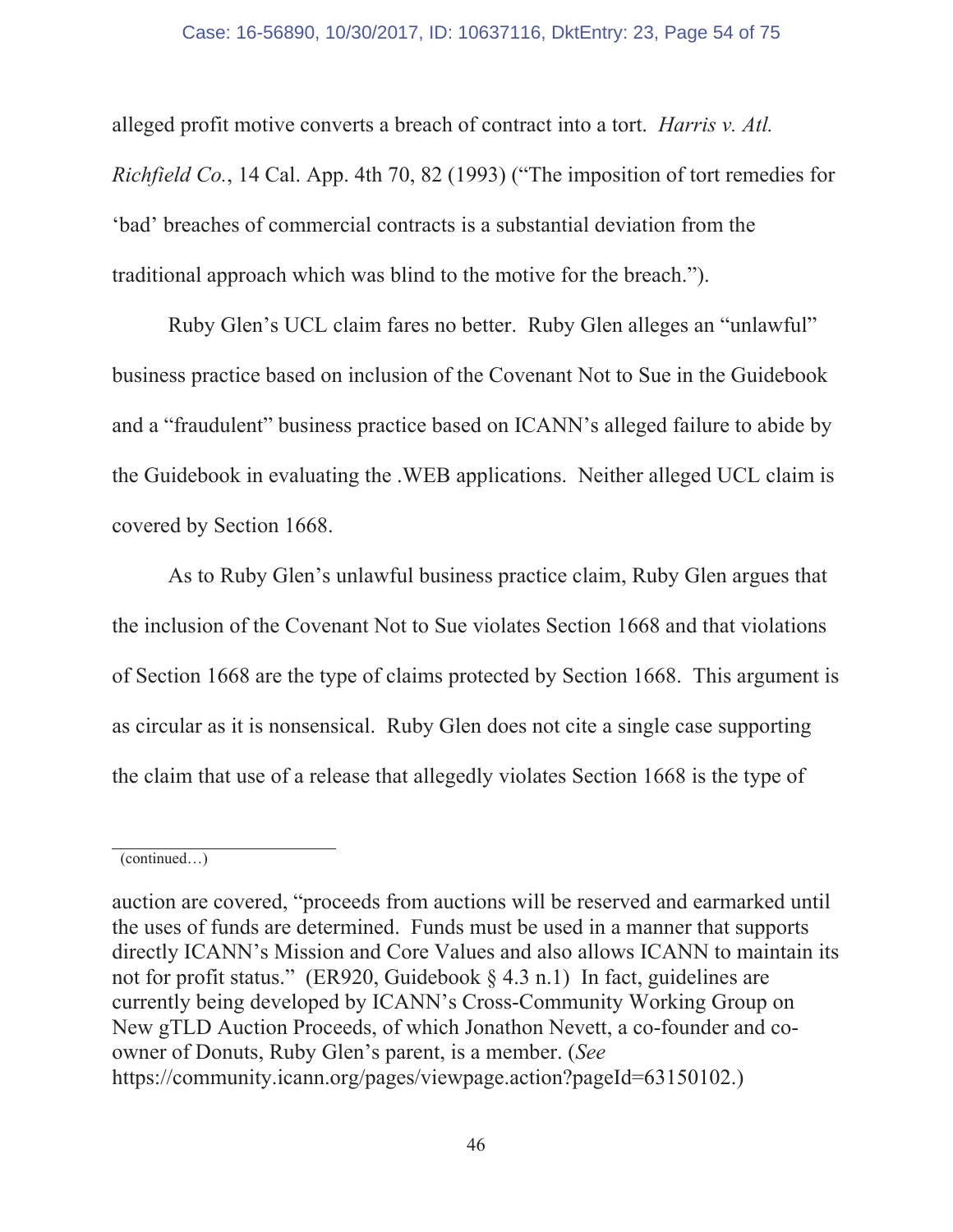willful misconduct that is covered by Section 1668. To the contrary, the California Supreme Court made clear in *Calvillo-Silva*, that the question under Section 1668 is not whether an act was intentional, but whether the act was one involving intentional misconduct. Calvillo-Silva, 19 Cal. 4th at 729 ("While the word 'willful' implies an intent, the intention must relate to the misconduct and not merely to the fact that some act was intentionally done." (citations omitted)). Ruby Glen has never alleged, nor could it, that ICANN willfully intended to violate Section 1668 by adopting the Guidebook and the Covenant Not to Sue. Rather, as the District Court found, the motivation behind the Covenant Not to Sue was not nefarious at all, but was to avoid repetitive litigation over each ICANN decision in order to allow the New gTLD Program to proceed in an orderly and predictable fashion. (ER18, MTD Minute Order ("Without the covenant not to sue, any frustrated applicant could, through the filing of a lawsuit, derail the entire system developed by ICANN to process applications for gTLDs. ICANN and frustrated applicants do not bear this potential harm equally. This alone establishes the reasonableness of the covenant not to sue.").)

As to Ruby Glen's fraudulent business practice claim, Ruby Glen alleges that ICANN failed to follow through on a representation that ICANN would evaluate the .WEB applications according to the Guidebook. (ER637-38, FAC **[88.]** This claim, however, is not the type of common law "fraud" that concerns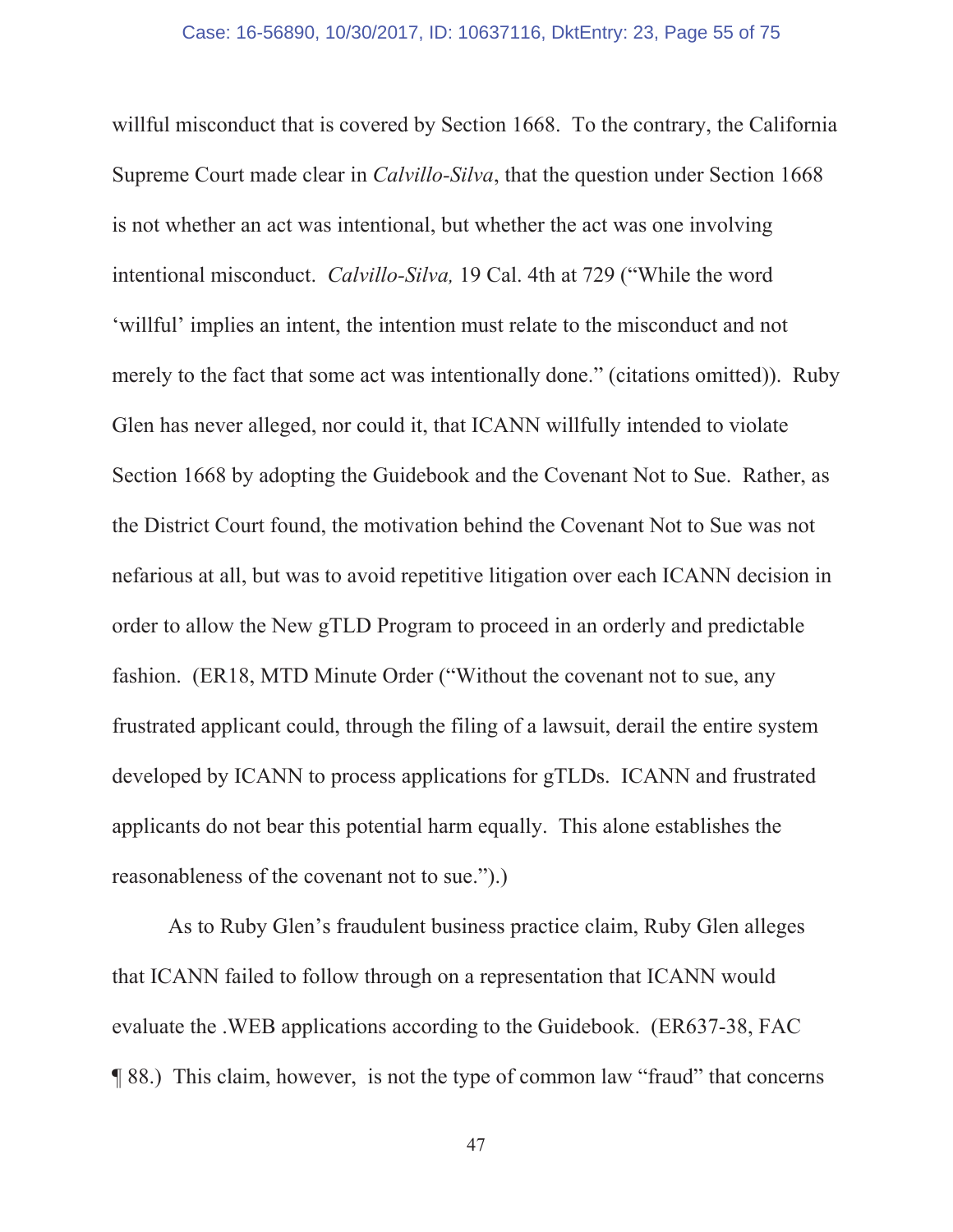Section 1668. Indeed, UCL claims encompass much broader conduct than the intentional misrepresentations covered by Section  $1668$ <sup>17</sup>

"California courts have consistently interpreted the language of [the UCL] broadly." Hewlett v. Squaw Valley Ski Corp., 54 Cal. App. 4th 499, 519 (1997). To state a claim under the UCL, a plaintiff "need not plead and prove the elements of a tort." *Bank of the West v. Superior Court*, 2 Cal. 4th 1254, 1267 (1992) (citing *Committee on Children's Television, Inc. v. Gen. Foods Corp.*, 35 Cal. 3d 197, 211 (1983) ("Allegations of actual deception, reasonable reliance, and damage are unnecessary.")). The critical difference between the common law tort of fraud and a fraudulent UCL claim is that a UCL claim "does not include any 'scienter' or intent requirement." *Hypertouch, Inc. v. ValueClick, Inc.*, 192 Cal. App. 4th 805, 821-22 (2011). Specifically, the California Legislature "did not intend guilty knowledge or intent to be elements of a violation." *Id.* at 821 (citation omitted); *Margarito v. State Athletic Comm'n,* 189 Cal. App. 4th 159, 168 (2010); Day v.  $AT&T$  Corp., 63 Cal. App. 4th 325, 332 (1998) (noting that a UCL "fraudulent" claim does not require an intent to mislead); State Farm Fire & Casualty Co, 45

<sup>&</sup>lt;sup>17</sup> Ruby Glen's reliance on *State Farm Fire & Casualty Co. v. Superior Court,* 45 Cal. App. 4th 1093, 1105 (1996) in its Opening Brief confirms the differences between common law fraud and a UCL fraudulent practice claim: "This means that a [UCL fraudulent practice] violation, unlike common law fraud, can be shown even if no one was actually deceived, relied upon the fraudulent practice, or sustained any damage." (Opening Brief at 48.)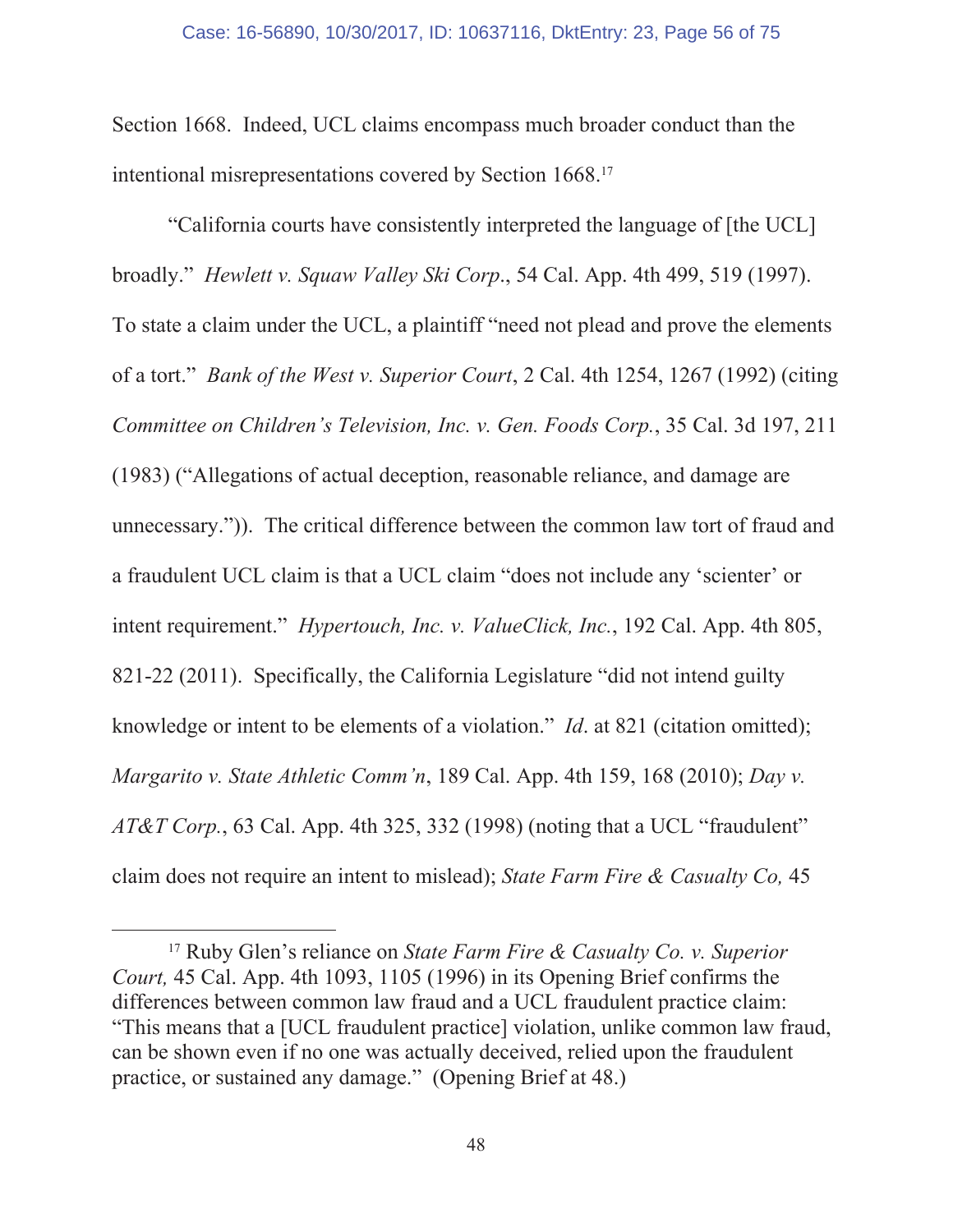Cal. App. 4th at 1105 (same). Thus, unlike the common law tort of fraud, the UCL makes a defendant "strictly liable" for potentially deceptive statements regardless of whether the defendant "had any intent to deceive the recipient." *Hypertouch*, 192 Cal. App. 4th at 821-22; *Hewlett*, 54 Cal. App. 4th at 520 ("The [UCL] imposes strict liability." (citations omitted)).

Put another way, the fraudulent business practice alleged by Ruby Glen does not involve the type of intentional misrepresentations that would support a common law fraud claim covered by Section 1668. Ruby Glen is not alleging that ICANN intentionally misled Ruby Glen and other applicants by making false representations in the Guidebook that ICANN did not intend to honor, nor could Ruby Glen make any such assertions. Rather, Ruby Glen is claiming that ICANN merely failed to live up to the standards set forth in the Guidebook by not conducting a complete investigation of NDC. (ER637-38, FAC  $\parallel$  88.) In fact, Ruby Glen's opposition to ICANN's motion to dismiss in the District Court made clear that Ruby Glen was not claiming that ICANN intentionally misled Ruby Glen and other applicants, but was instead asserting a violation of the UCL for allegedly "fail[ing] to adhere to each of the promises" made in the Guidebook. (ER201, Opp'n to MTD.) Thus, the alleged fraudulent business practice set forth in Ruby Glen's UCL claim does not allege fraudulent conduct at all. Rather, Ruby Glen seeks to hold ICANN strictly liable under the UCL for allegedly failing to act in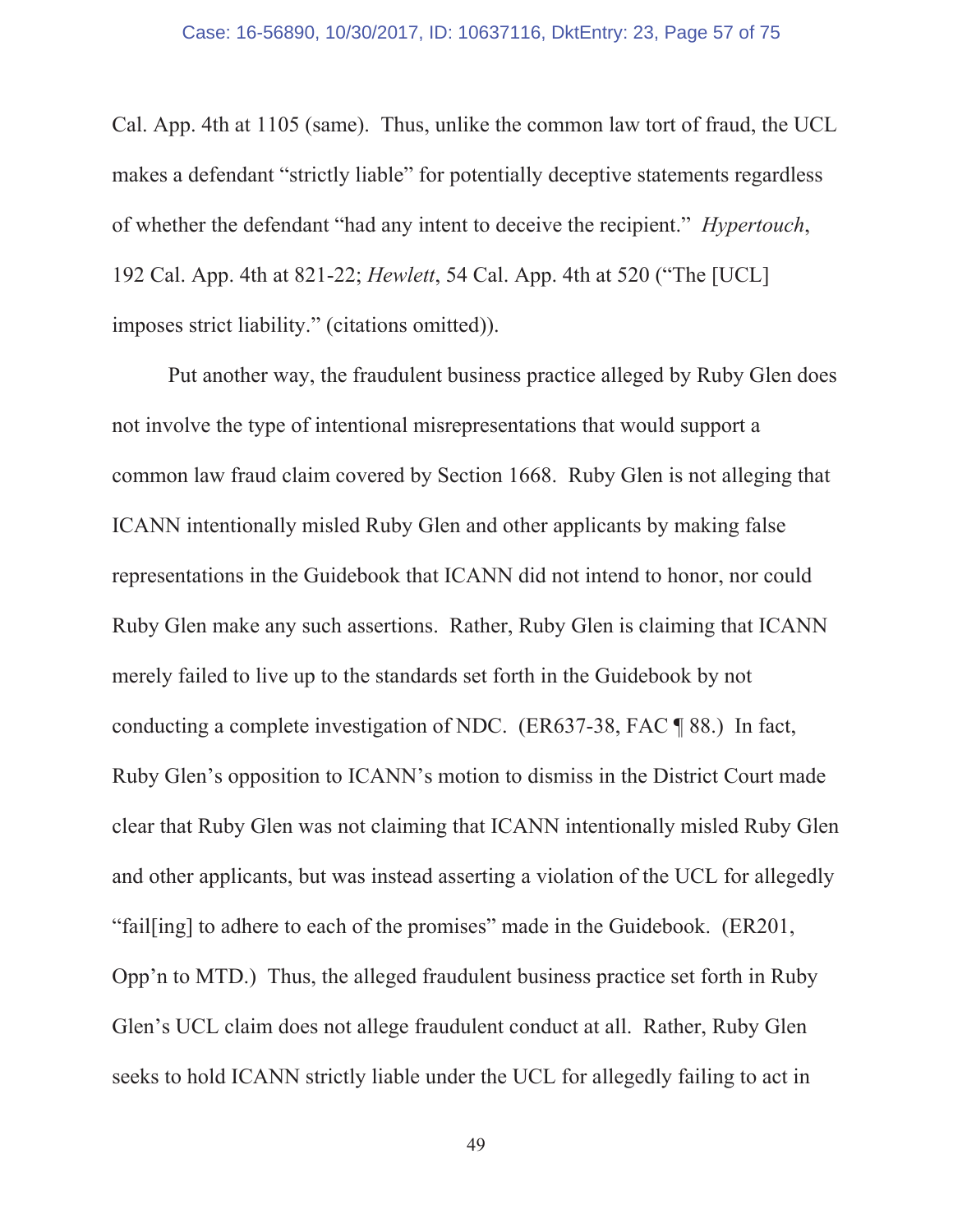accordance with the terms of the Guidebook. Not only is this not the type of "fraudulent" conduct covered by Section 1668, but as the California Court of Appeals has made clear: "Whatever it proscribes, this section [1668] does not invalidate contracts which seek to except one from liability for simple negligence or strict liability." *Hulsey*, 168 Cal. App. 3d at 342 (emphasis in original); *Baker Pacific*, 220 Cal. App. 3d at 1156 (stating that Section 1668 does not protect claims based on "strict liability.").

# **Tunkl's Restriction on Releases in Transactions Involving the Public** IV. **Interest Does Not Apply to Ruby Glen's .WEB Application.**

Ruby Glen dedicates a large part of its Opening Brief to yet another argument raised for the first time on appeal. That is, Ruby Glen's claim that Tunkl is an alternative analysis that makes the Covenant Not to Sue invalid under Section 1668. Ruby Glen's new Tunkl argument, however, fails for multiple reasons.

As an initial matter, Ruby Glen did not present any semblance of this argument in the District Court. And, as shown by Ruby Glen's lengthy argument, the six-factor analysis Ruby Glen draws from Tunkl involves consideration of extended factual circumstances, which were not developed below due to Ruby Glen's failure to invoke this argument in the District Court. Ruby Glen should not be permitted to make its *Tunkl* argument for the first time on appeal. *Romain*, 799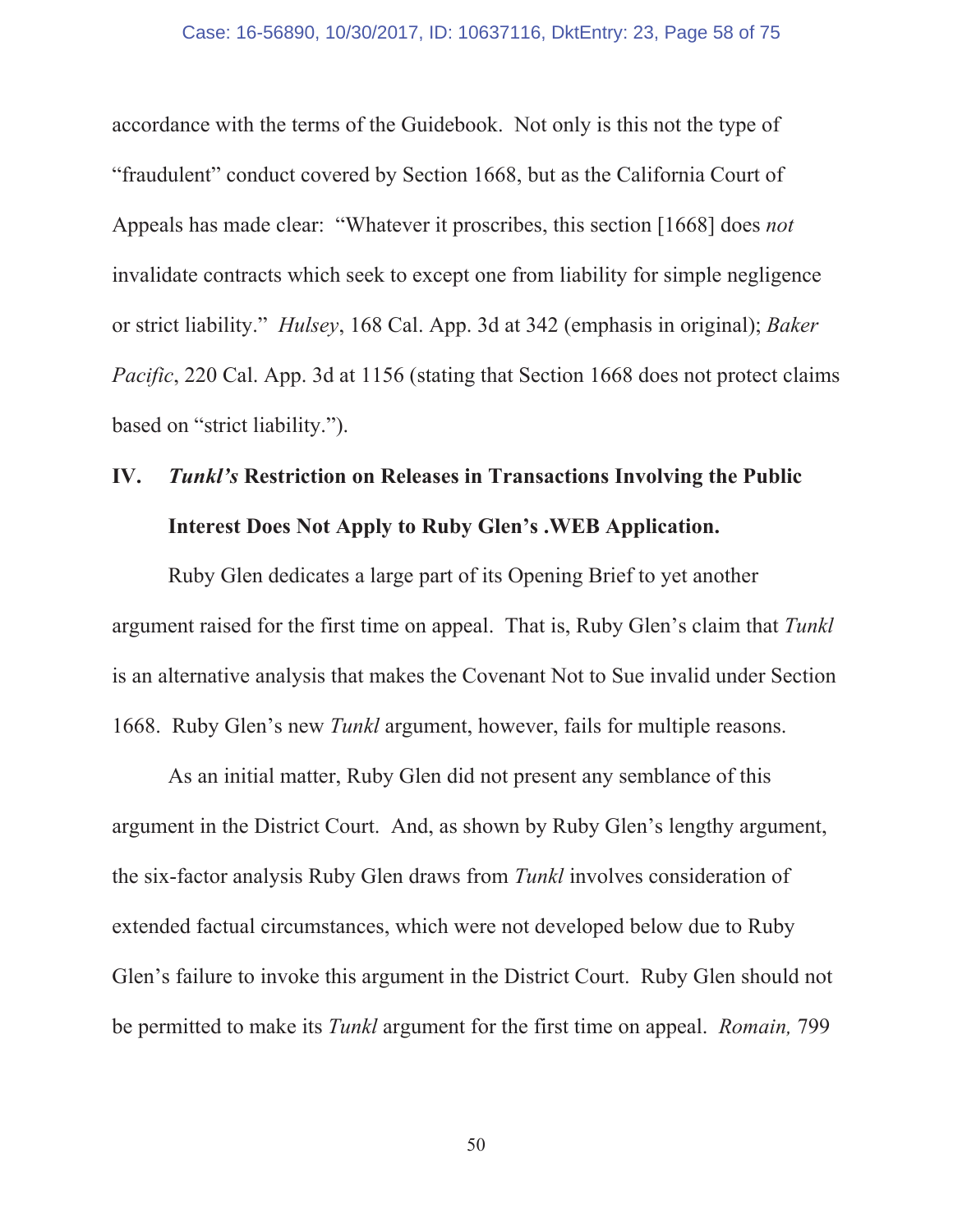F.2d at 1419 (arguments raised for the first time on appeal should not be considered when the necessary facts were not "fully developed" below.)

Next, Tunkl involved facts and circumstances vastly different from those surrounding Ruby Glen's . WEB application, making Tunkl absolutely irrelevant to this case. In Tunkl, the court announced an approach to applying Section 1668 to an "exculpatory clause" contained in a medical release form that a patient was forced to sign on admission to a hospital and similar contracts affecting the public interest. 60 Cal. 2d at 101. Here, however, the Covenant Not to Sue is not an "exculpatory clause," but instead provides alternative mechanisms for holding ICANN accountable. Tunkl did not address agreements that include different means of accountability, because it was concerned only with releases that remove accountability altogether. Moreover, agreements involving critical medical care (like those involving essential personal needs as provided by common carriers, public warehouses, and innkeepers) have traditionally been understood to involve a publicly mandated duty to serve without an exemption from liability for negligence. *Id.* at 99 n.12. In contrast, the law respects the right of sophisticated businesses to tailor their agreements with one another as they see fit. Indeed, the Tunkl Court noted that Section 1668 has had a "troubled" course as courts sought to distinguish between "private, voluntary transactions in which one party, for a consideration, agrees to shoulder a risk that the law would otherwise have placed upon the other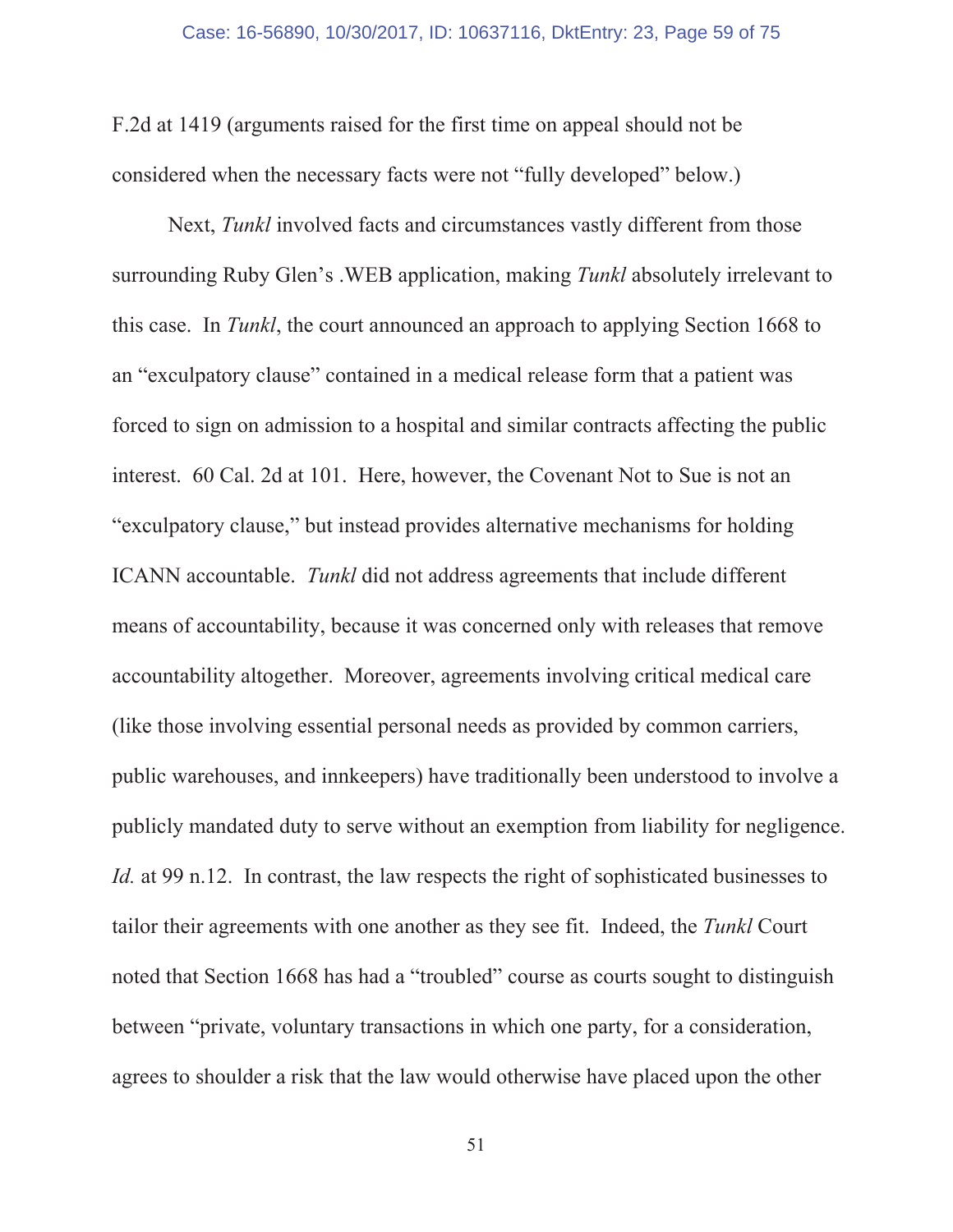## Case: 16-56890, 10/30/2017, ID: 10637116, DktEntry: 23, Page 60 of 75

party," which the court observed "no public policy opposes," from an "exculpatory" clause that affects the public interest," in which public policies justify limiting freedom of contract. *Id.* at 98, 101. Ruby Glen's .WEB application was a "private, voluntary transaction<sup>[]</sup>," making *Tunkl*'s analysis inapplicable in this matter.

Finally, the six factors listed by the *Tunkl* Court to aid in distinguishing between situations "affected with a public interest" (where exculpatory clauses should be restricted) and situations involving commercial relationships (where contractual freedom should control) demonstrate that the Covenant Not to Sue is outside the proscriptions of Section 1668 and the concerns of Tunkl. CAZA Drilling (California), Inc. v. TEG Oil & Gas U.S.A., Inc., 142 Cal. App. 4th 453, 468-69 (2006) ("I'll is difficult to imagine a situation where a contract of that type [between relatively equal business entities] would meet more than one or two of the requirements discussed in Tunkl.")

First, ICANN's function – technical coordination of the  $DNS - is not$ "generally thought suitable for public [*i.e.* governmental] regulation." In fact, the federal government last year completed the final steps in a lengthy process of phasing out governmental oversight of ICANN's functions.<sup>18</sup>

<sup>&</sup>lt;sup>18</sup> See National Telecommunications and Information Administration, Quarterly Report on the Transition of the Stewardship of the Internet Assigned Numbers Authority ("IANA") Functions (Oct. 2016), p. 3 ("[W]e have finally realized the bipartisan goal of previous administrations to privatize the domain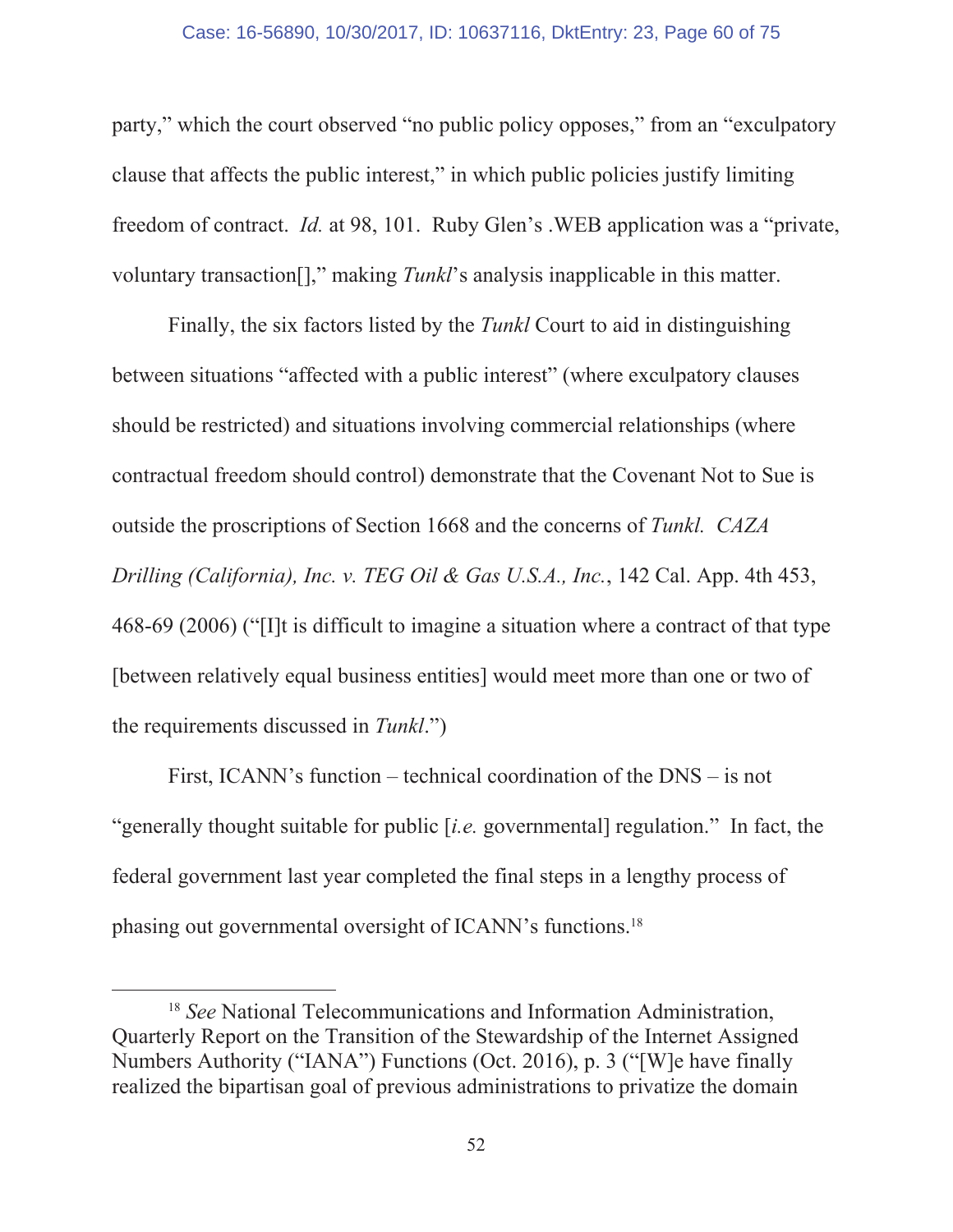Second, while the selection of qualified gTLD operators is important to ICANN and the applicants, it is not "a service of great importance to the public" that is "often a matter of practical necessity for some members of the public." CAZA, 142 Cal. App. 4th at 468-69 ("While the production of oil is of great importance to the public, the drilling of a particular oil well is generally only important to the party who will profit from it."); *Appalachian Ins. Co. v.* McDonnell Douglas Corp., 214 Cal. App. 3d 1, 30 (1989) (ruling that the launching of satellites for telecommunications purposes is "essential' only to a small number of large corporations and governmental entities," not individual members of the public). Indeed, it is hard to imagine that the public at large is even aware of the particular entities and organizations serving as gTLD operators, much less view new gTLDs as a "practical necessity" like medical care, safe housing, and the like.

Third, ICANN has not held itself "out as willing to perform this service for any member of the public who seeks it" because individual members of the public were not permitted to submit applications in the New gTLD Program. The Guidebook confirms this: "Established corporations, organizations, or institutions

 $(continued...)$ 

name system."), *available at* https://www.ntia.doc.gov/files/ntia/publications/final ntia iana 8th quarterly rep ort q $4$  fy 2016.pdf.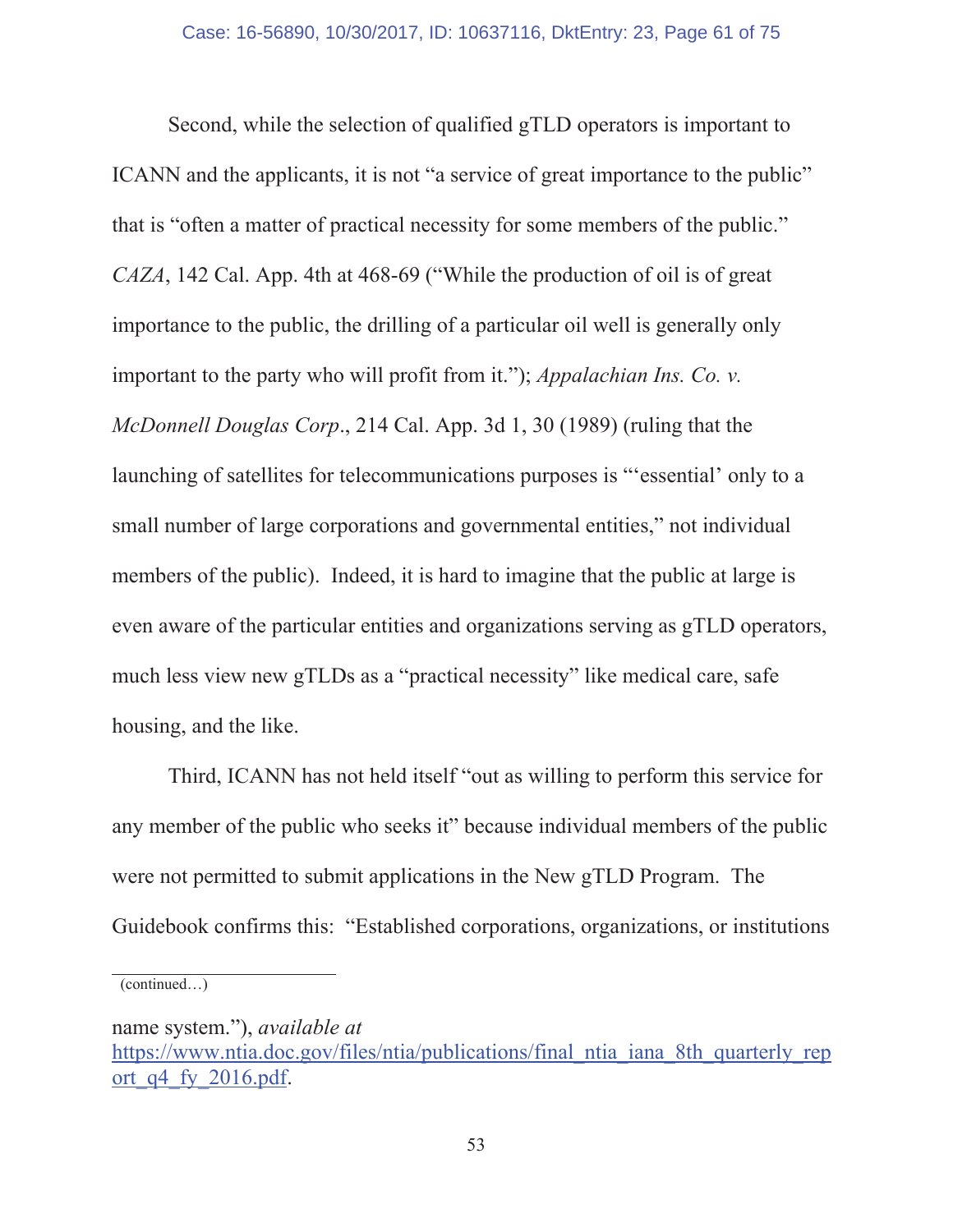in good standing may apply for a new gTLD. Applications from individuals or sole proprietorships will not be considered."<sup>19</sup> Ruby Glen and the other gTLD applicants are not "members of the public," like the individual seeking medical assistance in Tunkl, as Ruby Glen seems to suggest. Indeed, the California Court of Appeals has repeatedly found that private transactions between business entities do not involve services offered to "members of the public" under Tunkl. In CAZA, for example, the court ruled that Tunkl did not apply because an oil well drilling company "did not hold itself out as performing services for the public, but only for the small number of entities that happened to be oil field operators." 142 Cal. App. 4th at 469. Likewise, in *Appalachian Ins. Co.*, 214 Cal. App. 3d at 29, McDonnell Douglas's service of launching satellites into orbit fell outside the Tunkl analysis because the services were not offered to individual members of the public, but instead "only to a few, very large commercial and governmental entities dealing in highly specialized fields such as telecommunications." The situation is no different here. ICANN made the New gTLD Program available to established entities and organizations, not the general public.

Fourth, it is not the case that the "essential nature of the service, in the economic setting of the transaction" gives a decisive bargaining advantage over

<sup>&</sup>lt;sup>19</sup> ER740, Guidebook  $\S$  1.2.1 (emphasis added); see also Opening Brief at 37 n.5 (only "established public or private organization [s] . . . can apply to create and operate a new gTLD Registry.").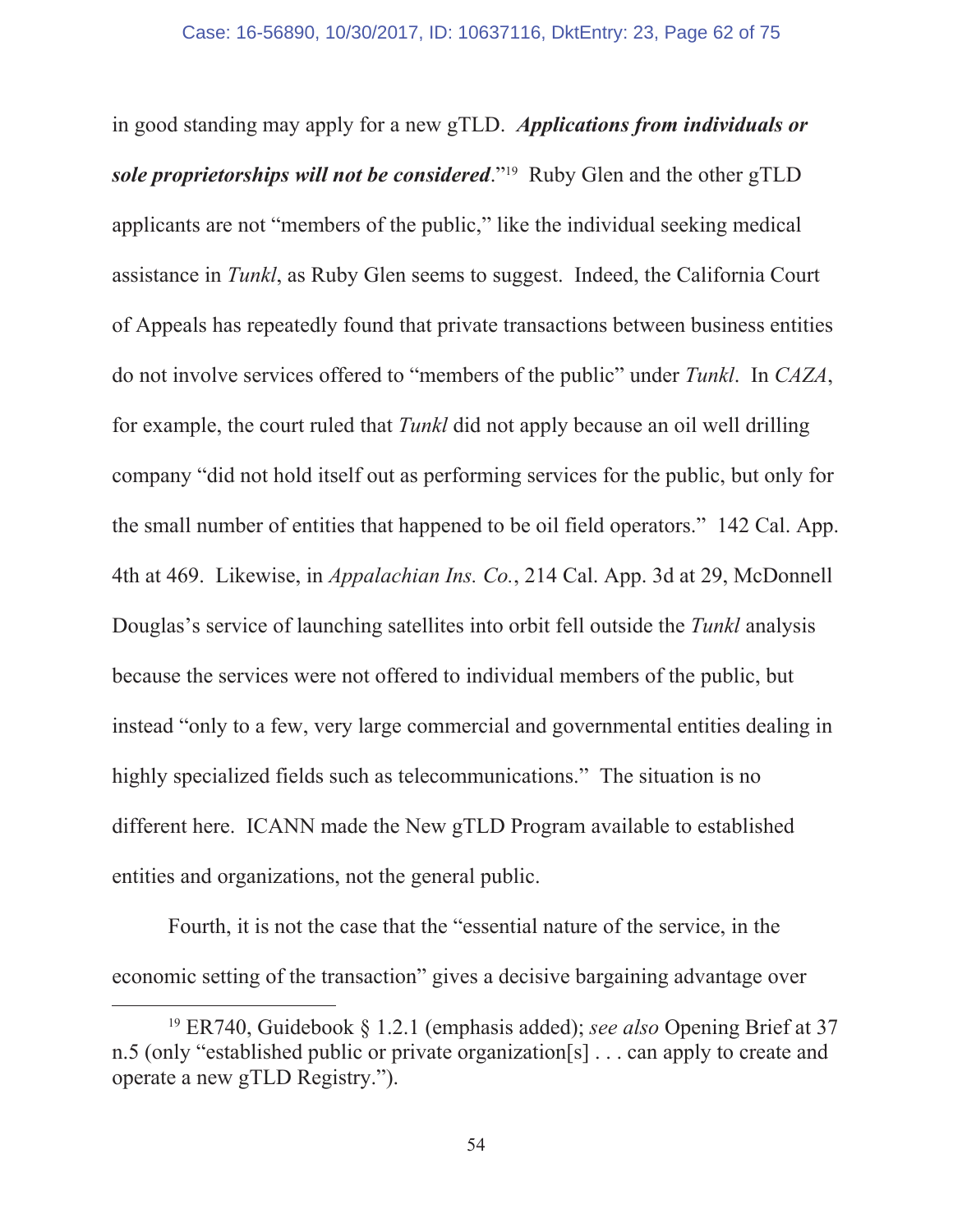"any member of the public who seeks [the] services." Applying to run a new gTLD is a business opportunity, not an "essential" service. Moreover, in connection with the New gTLD Program, ICANN did not negotiate against members of the public. Instead, ICANN interacted with established entities and organizations, many of whom, like Ruby Glen and its parent corporation, were well-funded and sophisticated corporations.

Fifth, it is not the case that ICANN has used "a superior bargaining power" to "confront[] the public with a standardized adhesion contract of exculpation." As set forth above, ICANN has not, and could not, force the Covenant Not to Sue on "the public" in that ICANN did not contract with any individual members of the public. Moreover, ICANN did not impose a "standardized adhesion contract of exculpation" on applicants, but instead adopted the Guidebook, which was developed collaboratively with applicants and other interested parties over a period of years and offered applicants meaningful redress through ICANN's accountability mechanisms.

Sixth, by submitting its . WEB application to ICANN, Ruby Glen did not place its "person or property" under ICANN's control, the way a hospital patient hands over control to a hospital. Instead, Ruby Glen simply participated in an application process that is not that dissimilar from other commercial bidding processes.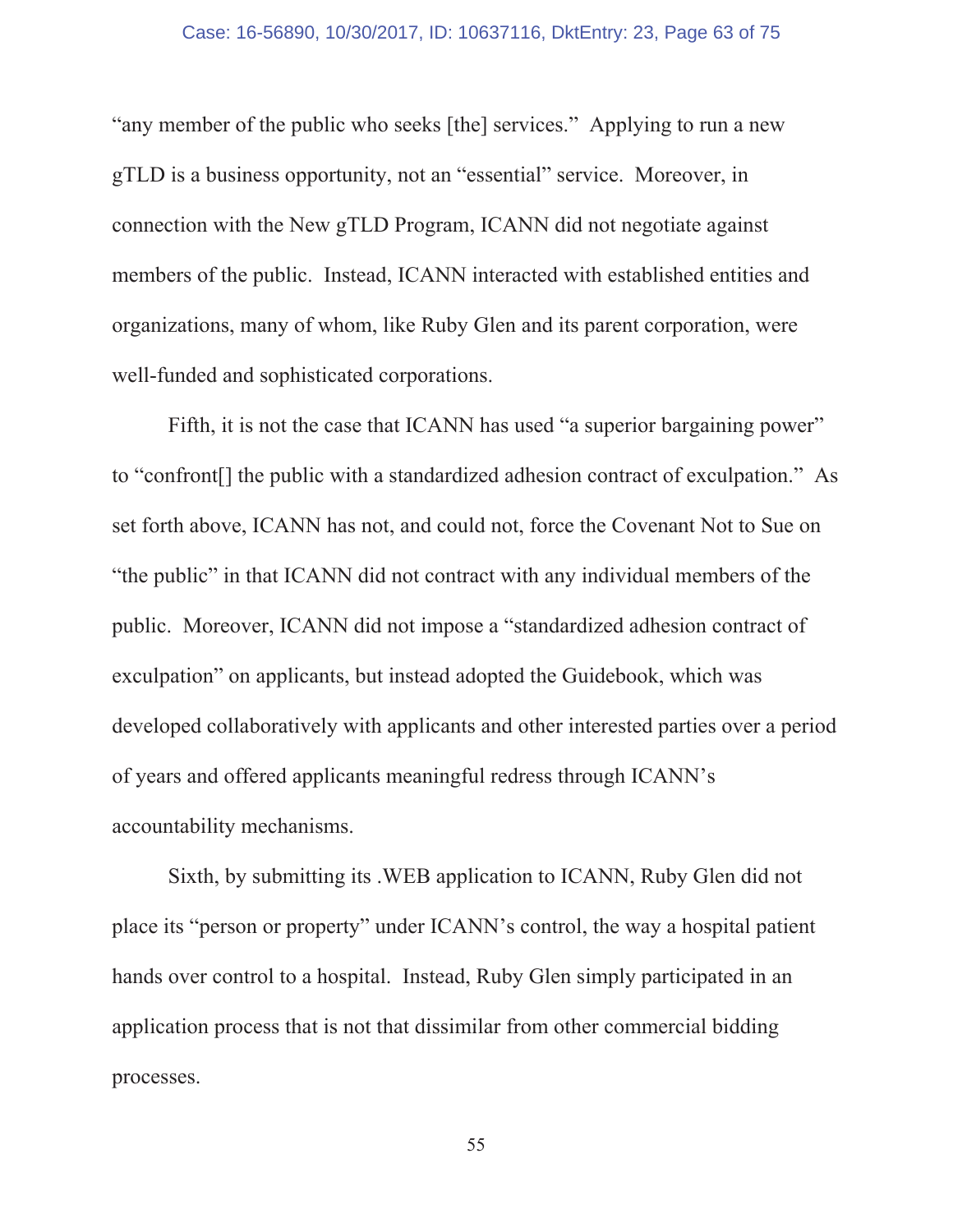The factors identified in Tunkl as important to evaluating the enforceability of "exculpatory clauses" that "affect the public interest," such as a medical release form required of a patient lying on a gurney, simply do not fit in the context of Ruby Glen's . WEB application. As this Court has previously held, "it makes little" sense in the context of two large, legally sophisticated companies to invoke the Tunkl application of the unconscionability doctrine." Cont'l Airlines, 819 F.2d at 1527. And in the words of this Court in a similar case: "The commercial context presented by this case raises equities far different from those of the helpless patient entering the hospital in Tunkl." Arcwell Marine, Inc., 816 F.2d at 470-71; see also Delta Air Lines, Inc. v. Douglas Aircraft Co., 238 Cal. App. 2d 95, 102 (1965) ("Delta, bargaining for the purchase and delivery of an airplane yet to be built, is hardly the pain-wracked sufferer seeking emergency admission to the hospital whose plight secured relief in Tunkl."). Section 1668 does not apply on its own terms or under Tunkl's analysis.

#### The Covenant Not to Sue Is Not Unconscionable. V.

Ruby Glen next argues that the Covenant Not to Sue is unconscionable. To establish unconscionability, Ruby Glen bears the burden of demonstrating that the Covenant Not to Sue "is both procedurally and substantively unconscionable." Poublon v. C.H. Robinson Co., 846 F.3d 1251, 1260 (9th Cir. 2017). The District Court correctly concluded "that the covenant not to sue is, at most, only minimally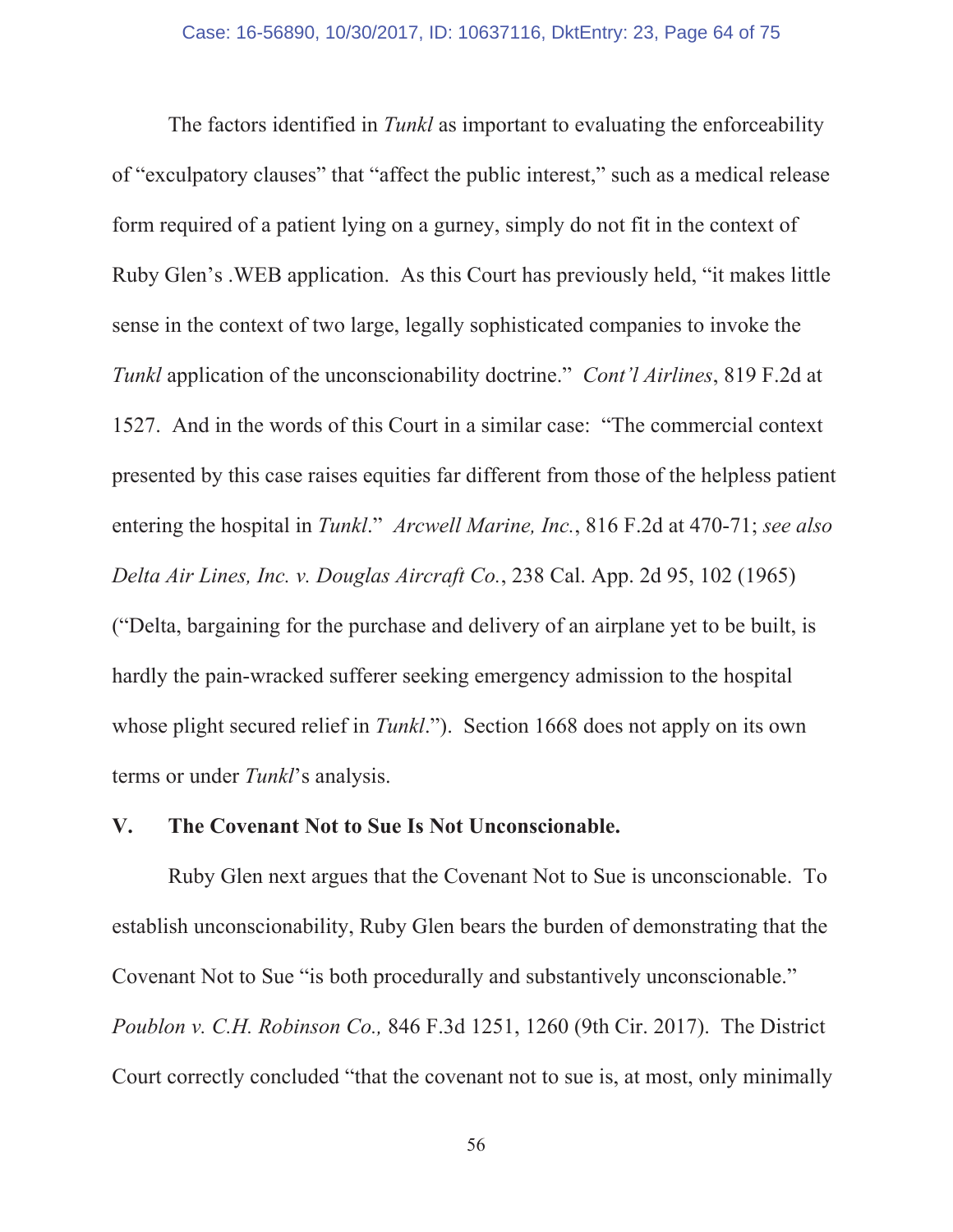## Case: 16-56890, 10/30/2017, ID: 10637116, DktEntry: 23, Page 65 of 75

procedurally unconscionable" and "not substantively unconscionable." (ER18, MTD Minute Order.) These rulings should be affirmed.

Ruby Glen argues that the Covenant Not to Sue is procedurally unconscionable merely because it is contained in a purported contract of adhesion not subject to negotiation. This argument is baseless for a several reasons.

First, the Guidebook is not a contract of adhesion in that it was not unilaterally drafted by ICANN and imposed on the entities seeking to apply for new gTLDs. Instead, the Guidebook was developed in a several-year, multistakeholder policy development process,<sup>20</sup> with participation by a diverse group of interested parties, including prospective applicants such as Ruby Glen's owner, Donuts, and its founders. (ER612, FAC \[ 5.) Moreover, California law recognizes that a contract is not adhesive simply because one party "insists on including a particular provision" that it deems important. Grand Prospect Partners, L.P. v. Ross Dress for Less, Inc., 232 Cal. App. 4th 1332, 1352 (2015). And, in any event, "showing a contract is one of adhesion does not always establish procedural unconscionability." *Id.* at 1348 n.9.

<sup>&</sup>lt;sup>20</sup> ER719, Guidebook Preamble; see also Final Declaration ¶ 18, Amazon EU  $S.A.R.L.$  v. ICANN, ICDR No. 01-16-0000-7056, available at https://www.icann.org/en/system/files/files/irp-amazon-final-declaration-11jul17en.pdf.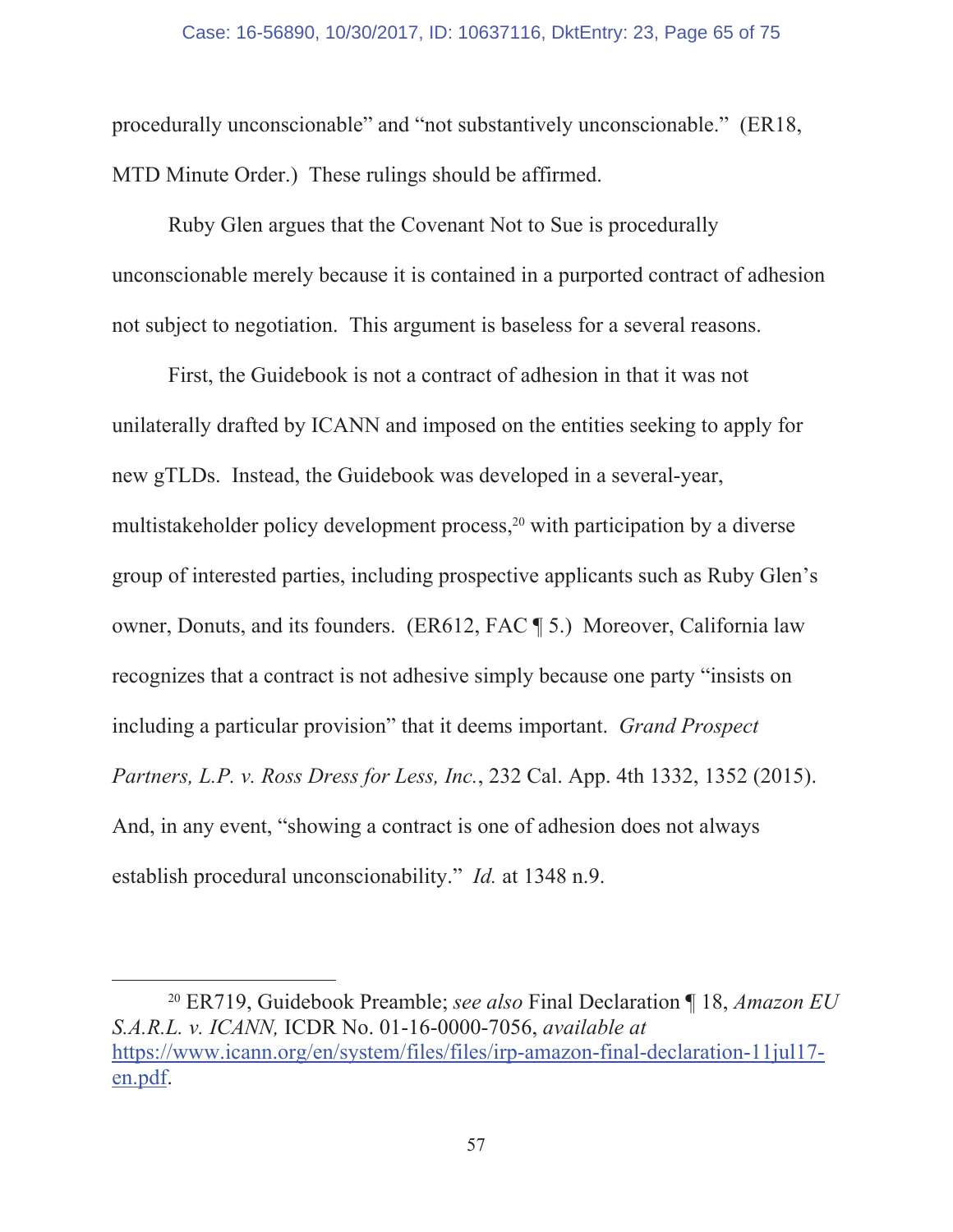#### Case: 16-56890, 10/30/2017, ID: 10637116, DktEntry: 23, Page 66 of 75

Second, Ruby Glen misstates the law as to procedural unconscionability. The analysis is not whether a contract is one of adhesion, but rather "addresses the FRIFRIFR CONSTRAINING DETERMINIFRIFRIFRIGHT CONTINUITY CONSTRAINING SETTING And *Continuity and and and and analyzing on oppression and surprise* due to unequal bargaining power." *Id.* at 1347 (emphasis added). The sophistication of the contracting parties weighs heavily against a finding that any oppression or surprise took place. *Appalachian Ins. Co.*, 214 Cal. App. 3d at 26-27.

Neither "oppression" nor "surprise" took place with respect to Ruby Glen's acceptance of the Guidebook and Covenant Not to Sue. Ruby Glen and its parent company, Donuts, are unquestionably sophisticated, well-financed companies in a position to fully assess the ramifications of accepting the terms and conditions of the Guidebook, including the Covenant Not to Sue. Ruby Glen cannot claim to have been oppressed into agreeing to a contract it had ample sophistication to comprehend. *Morris v. Redwood Empire Bancorp*, 128 Cal. App. 4th 1305, 1322  $(2005)$  (rejecting unconscionability claim because it is reasonable to expect a merchant to "carefully read, understand, and consider" the terms of its agreements).

Nor can Ruby Glen claim that it was surprised by the Covenant Not to Sue. Drafts of the Guidebook and the operative Guidebook were widely publicized and the founder of Ruby Glen's parent corporation was involved in the policydevelopment work leading to the Guidebook. In addition, Donuts, Ruby Glen's parent company, agreed to the Covenant Not to Sue *over 300 times* in connection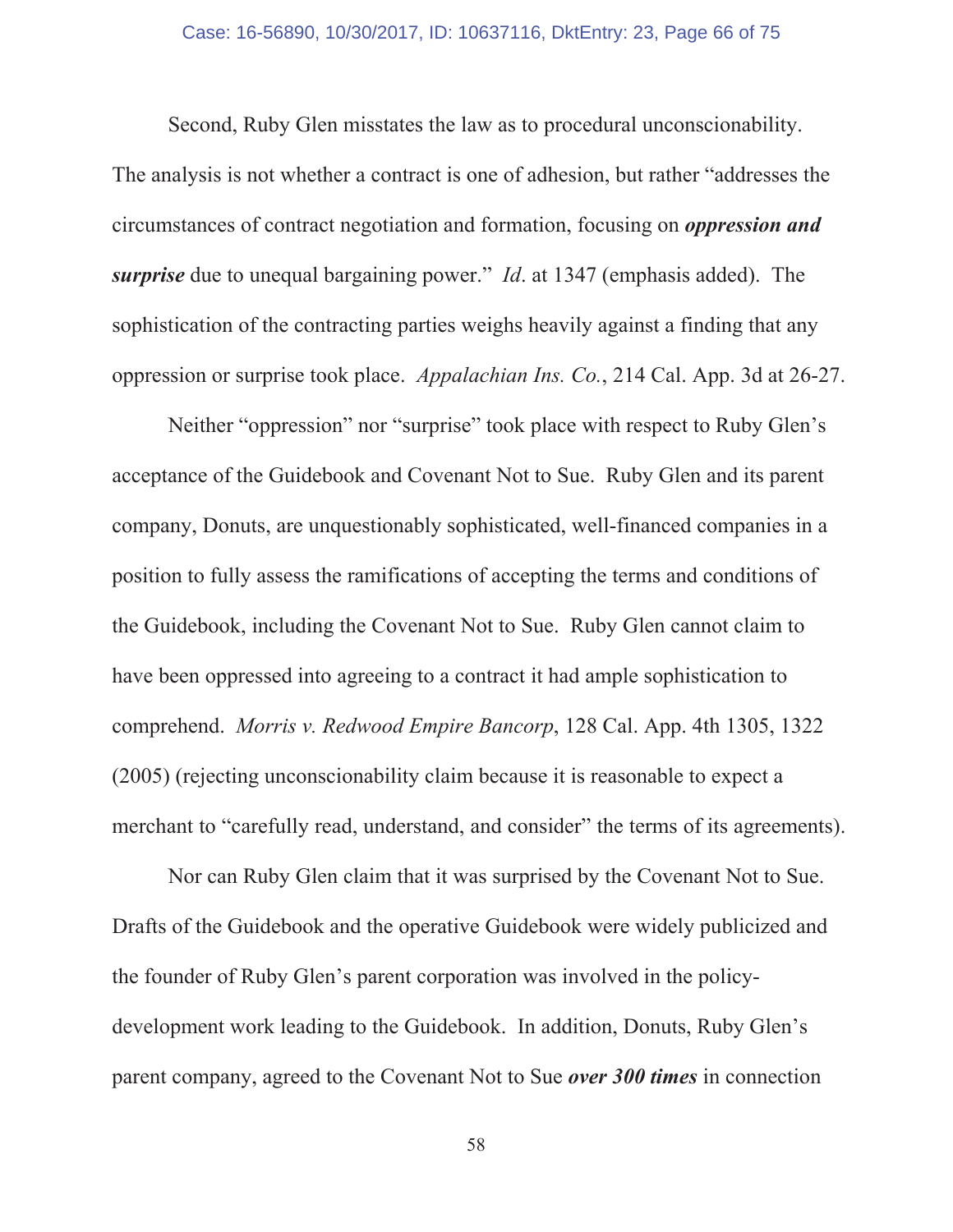with its applications. Finally, as the district court in the Western District of Kentucky recently held in connection with a lawsuit filed by another disgruntled gTLD applicant, the Covenant Not to Sue is "clear and comprehensive." Commercial Connect, LLC v. Internet Corp. for Assigned Names & Nos., No. 3:16CV-00012-JHM, 2016 U.S. Dist. LEXIS 8550, at \*9-10 (W.D. Ky. Jan. 26, 2016). Ruby Glen can claim no surprise that the Covenant Not to Sue was part of the bargain for submission of its . WEB application.

Given Ruby Glen's sophistication and its awareness of the Covenant Not to Sue, there is no basis to conclude that the Covenant Not to Sue is procedurally unconscionable. As the District Court correctly found, "the nature of the relationship between ICANN and [Ruby Glen], the sophistication of [Ruby Glen], the stakes involved in the gTLD application process, and the fact that the Application Guidebook 'is the implementation of [ICANN] Board-approved consensus policy concerning the introduction of new gTLDs, and has been revised extensively via public comment and consultation over a two-year period,' militates against a conclusion that the covenant not to sue is procedurally unconscionable."

The District Court also correctly held that the Covenant Not to Sue is not substantively unconscionable. California courts have used different words to characterize substantive unconscionability, including "overly harsh," "unduly oppressive," "unreasonably favorable," and "shock[ing] the conscience," to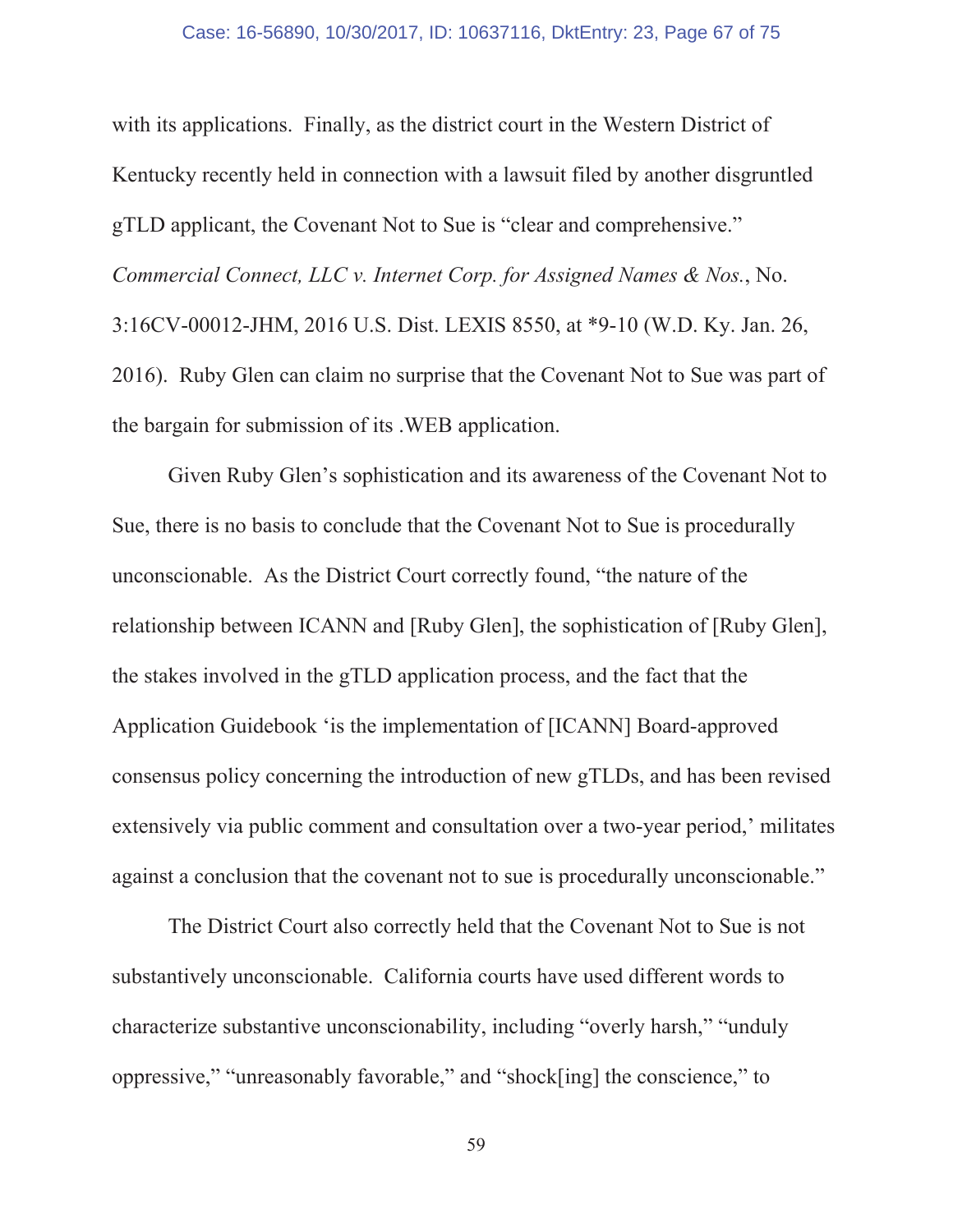#### Case: 16-56890, 10/30/2017, ID: 10637116, DktEntry: 23, Page 68 of 75

distinguish from "a simple old-fashioned bad bargain." *Poublon*, 846 F.3d at 1261 (citing Sanchez v. Valencia Holding Co., 61 Cal. 4th 899, 910-11 (2015)). Importantly, to be substantively unconscionable, terms must not be just one-sided, but must be unjustifiably so. *Walnut Producers of California v. Diamond Foods*, *Inc.*, 187 Cal. App. 4th 634, 647 (2010).

In requiring applicants to resolve disputes through ICANN's accountability mechanisms, the Guidebook sought to invoke a curative process appropriate to the competitive context of the New gTLD Program. As the District Court noted, otherwise "any frustrated applicant could, through the filing of a lawsuit, derail the entire system developed by ICANN to process applications for gTLDs." (ER18, MTD Minute Order.) The Covenant Not to Sue is therefore not substantively unconscionable.

#### **Leave to Amend Was Not Required.** VI.

In its final argument, Ruby Glen asserts that the District Court's failure to grant Ruby Glen leave to amend its complaint for a second time "constitutes" reversible error." This argument is based Ruby Glen's misquotation of National Council of La Raza v. Cegavske, 800 F.3d 1032, 1041 (9th Cir. 2015). Accurately quoted, that decision has an important qualification: "It is black-letter law that a district court must give plaintiffs at least one chance to amend a deficient complaint, absent a clear showing that amendment would be futile." Id. Ruby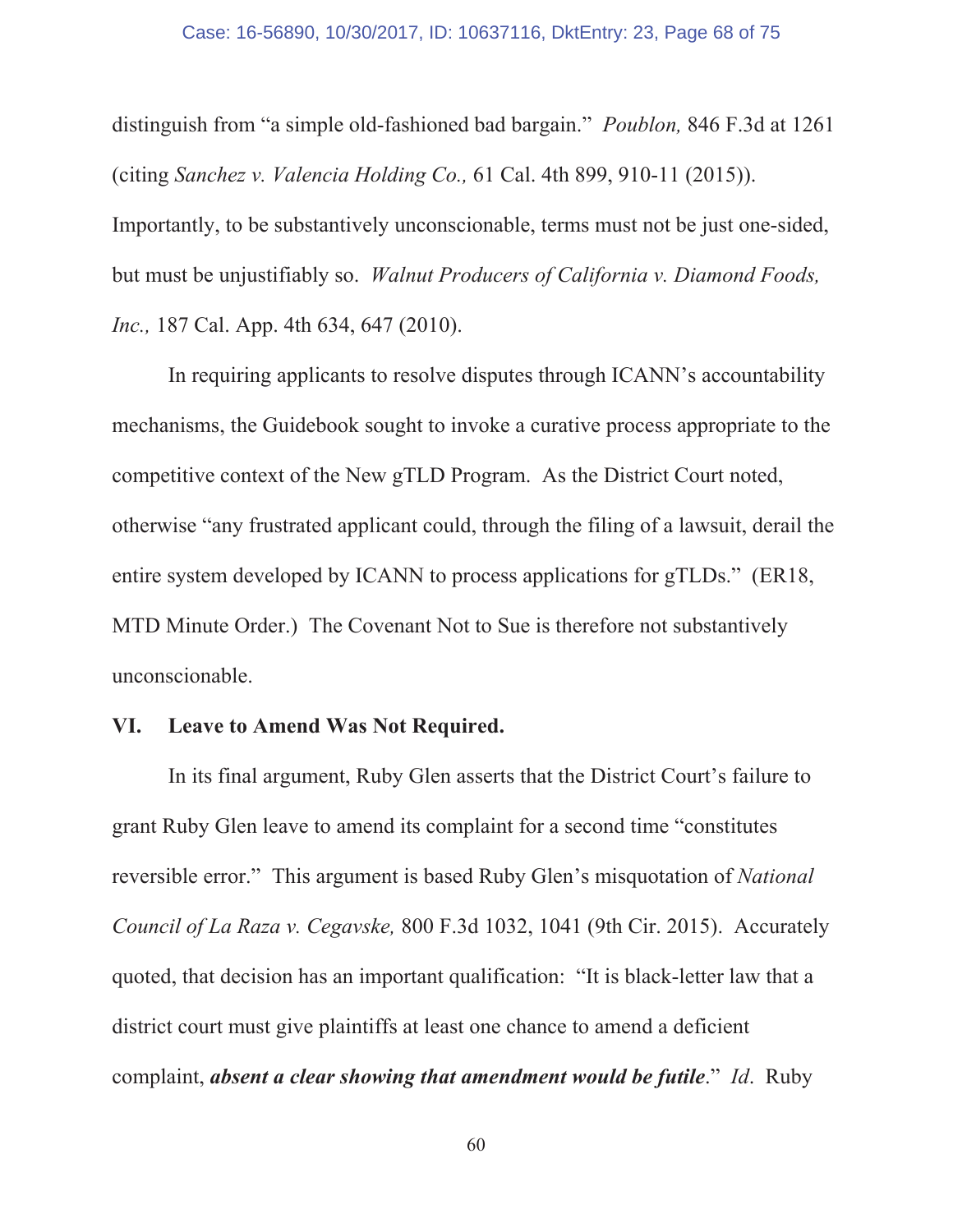Glen's quotation of *National Council of La Raza* ignores the qualification highlighted above.

Allowing Ruby Glen to amend its claims for a second time would not have resulted in Ruby Glen pleading around the essential problem with Ruby Glen's lawsuit: In submitting its application, Ruby Glen agreed that disputes would proceed using ICANN's accountability mechanisms, including the Independent Review Process, rather than mounting its challenge "in court or in any judicial fora." As shown above, Ruby Glen's promise to utilize ICANN's accountability mechanisms, rather than litigation, is enforceable and precludes any further amendments.

Furthermore, the District Court's order denying Ruby Glen's TRO application provided Ruby Glen with the District Court's view of the viability of Ruby Glen's claims: "Based on the strength of ICANN's evidence submitted in opposition to the Application for TRO, and the weakness of Plaintiff's efforts to enforce vague terms contained in the ICANN bylaws and Applicant Guidebook, the Court concludes that Plaintiff has failed to establish that it is likely to succeed on the merits, raise serious issues, or show that the balance of hardships tips sharply in its favor on its breach of contract, breach of the implied covenant of good faith and fair dealing, and negligence claims." (SER4, TRO Order at 4.) And after providing its view of Ruby Glen's allegations, the District Court granted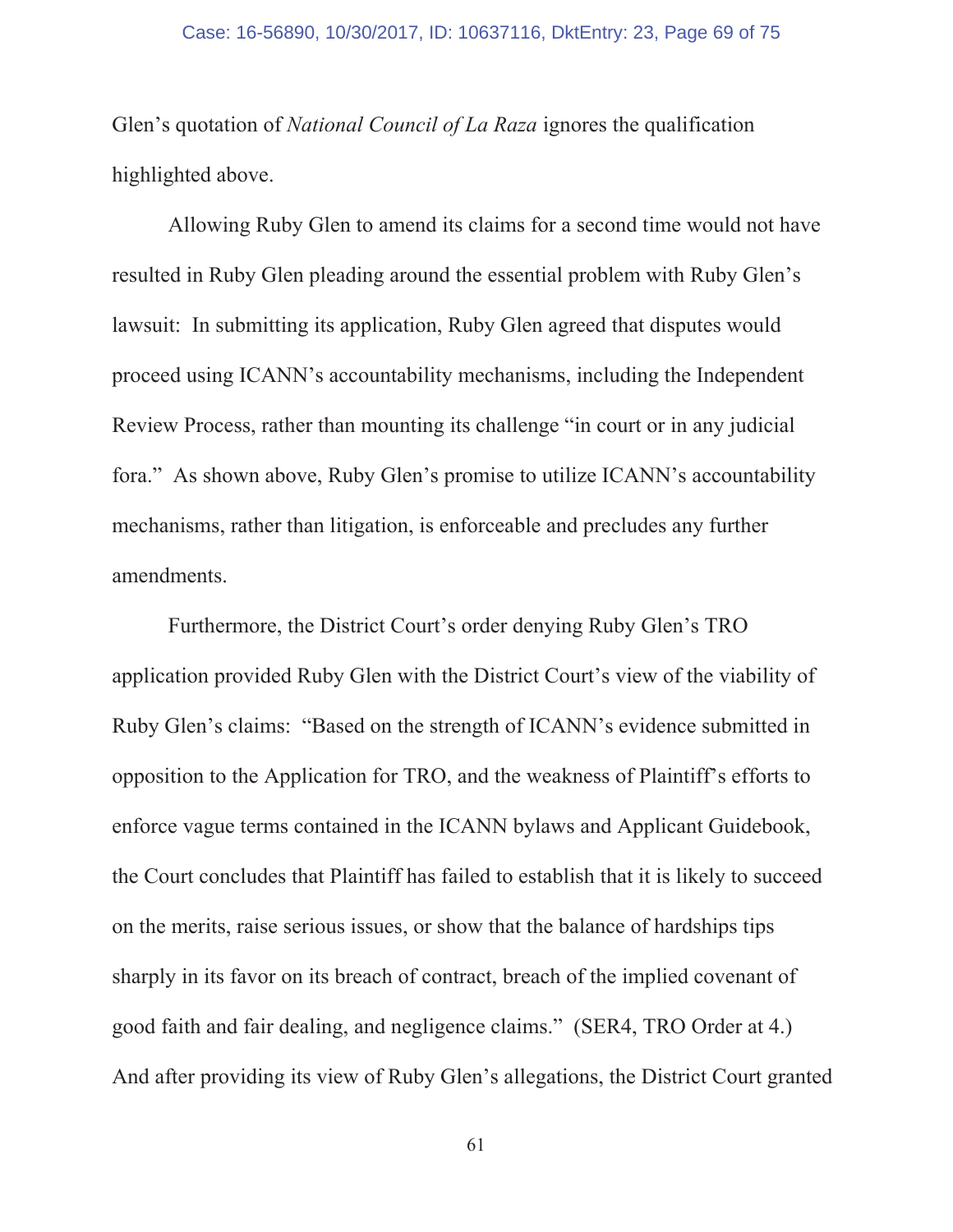Ruby Glen leave to amend its complaint to address subject matter jurisdiction deficiencies as well as any other deficiencies highlighted by the District Court's order denying the TRO application, which lead to Ruby Glen's filing of the FAC. Thus, Ruby Glen was given an opportunity to amend its claims and the District Court was correct to not grant Ruby Glen another.

# VII. Alternatively, Dismissal Should Be Affirmed Based on Ruby Glen's **Failure to State a Claim Against ICANN.**

This Court may affirm dismissal of Ruby Glen's FAC "on any basis supported by the record even if the district court did not rely on that basis." Ctr. for Biological Diversity v. Mattis, 868 F.3d 803, 830 (9th Cir. 2017) (quoting United States v. Washington, 969 F.2d 752, 755 (9th Cir. 1992)). In addition to the enforceability of the Covenant Not to Sue, this Court may affirm the District Court's dismissal of the FAC because it fails to "state a claim to relief that is plausible on its face." Ashcroft v. Iqbal, 556 U.S. 662, 678 (2009) (quoting Bell Atl. Corp. v. Twombly, 550 U.S. 544, 570 (2007)). As the District Court observed in denying Ruby Glen's TRO, there is a notable "weakness of Plaintiff's efforts to enforce vague terms contained in the ICANN bylaws and Applicant Guidebook" and that weakness carried through to Ruby Glen's FAC. (SER 4.)

Ruby Glen's First Cause of Action for breach of contract fails for a number of reasons. First, ICANN's scheduling of the .WEB auction, on April 27, 2016,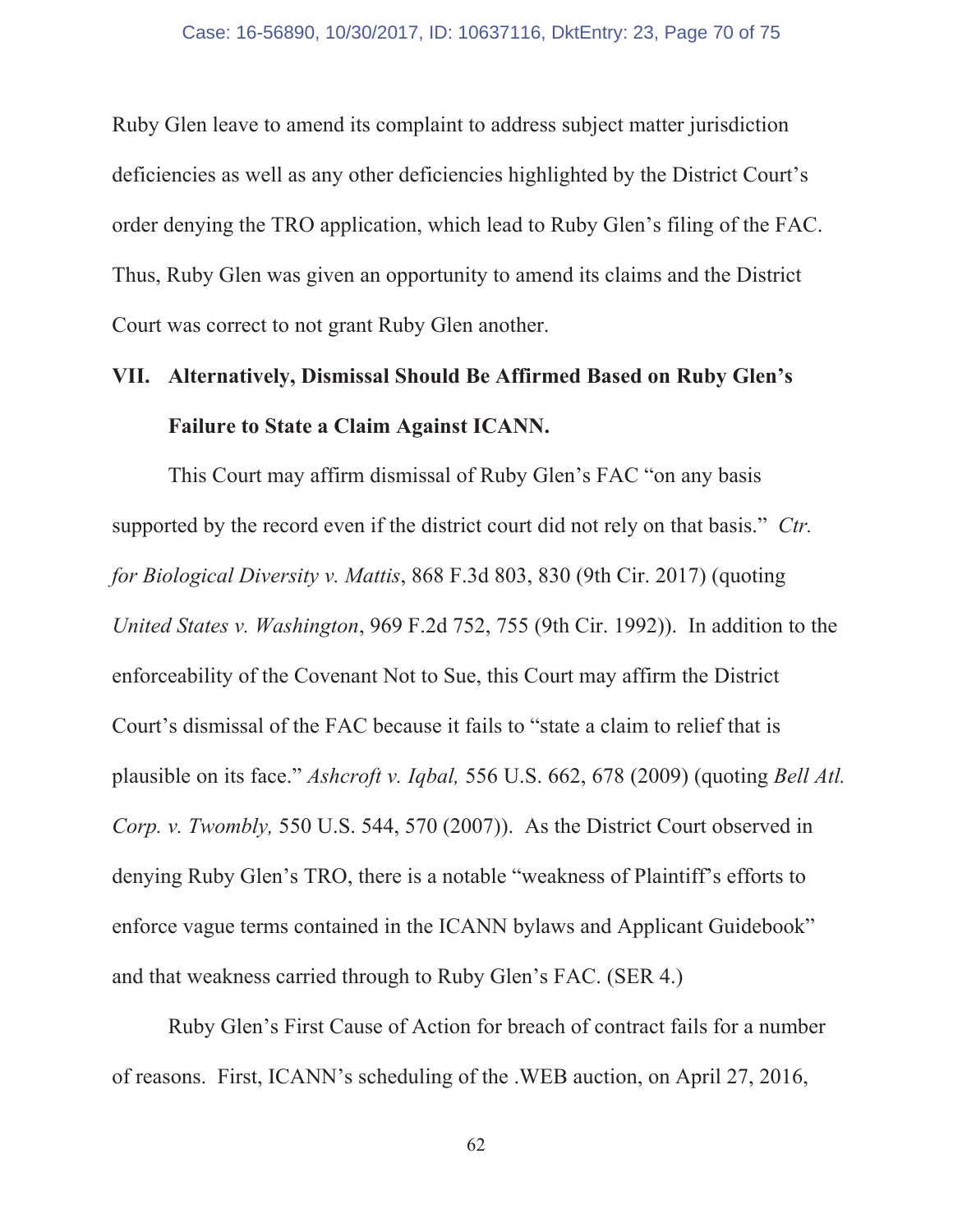was fully consistent with the terms of the Guidebook and the auction rules because no ICANN accountability mechanisms regarding . WEB were pending at that time. (ER226-227, MTD.) Second, Ruby Glen is legally incapable of asserting a breach of ICANN's Articles and Bylaws in court because Ruby Glen is not a statutory member of ICANN and therefore has no standing to sue under ICANN's Articles or Bylaws. (ER227-228, MTD.) Third, based on Ruby Glen's own factual allegations, the steps ICANN took regarding NDC in response to Ruby Glen's complaints complied with ICANN's Articles and Bylaws, as well as the terms of the Guidebook. (ER228-231, MTD.)

Ruby Glen's Second Cause of Action, for violation of the Implied Covenant of Good Faith, fails as a matter of law because Ruby Glen did not allege facts plausibly suggesting that ICANN's actions were impermissible under the Guidebook and because Implied Covenant of Good Faith claims are "circumscribed by the purposes and express terms of the contract.... 'not to protect some general public policy interest not directly tied to the contract's purpose." Carma Developers (Cal.), Inc. v. Marathon Dev. Cal., Inc., 2 Cal. 4th 342, 373 (1992) (citation omitted); ER231, MTD.

Likewise, Ruby Glen's Third Cause of Action for negligence is barred by the economic loss rule, which holds that "purely economic damages to a plaintiff" which stem from disappointed expectations from a commercial transaction must be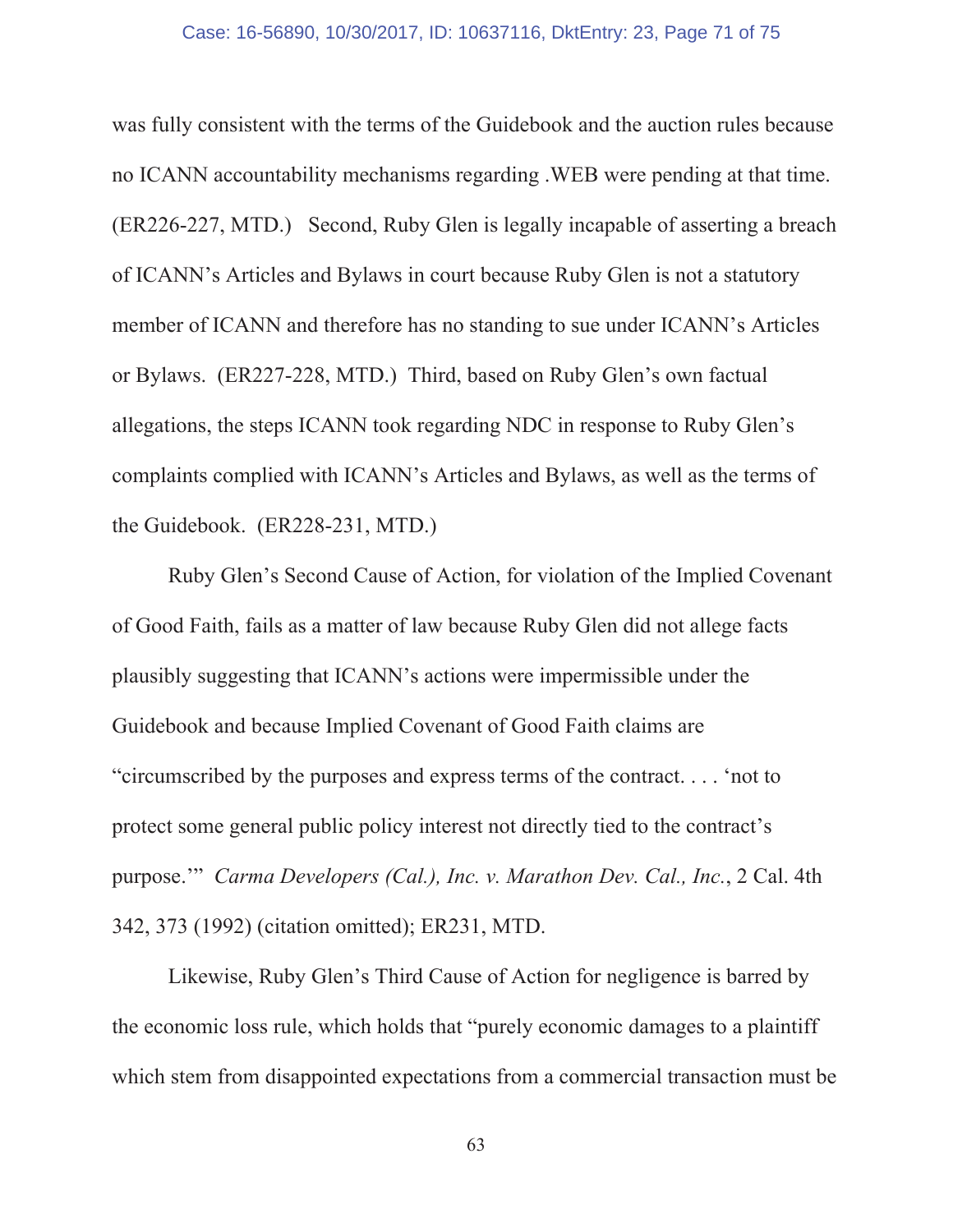addressed through contract law; negligence is not a viable cause of action for such claims." In re iPhone Application Litig., 844 F. Supp. 2d 1040, 1064 (N.D. Cal. 2012); ER231-232, MTD. Moreover, Ruby Glen did not allege any facts suggesting that ICANN owed Ruby Glen some duty of care, *Walters v. Fid. Mortg.* of Cal., Inc., 730 F. Supp. 2d 1185, 1206 (E.D. Cal. 2010) (a contractual relationship does not give rise to a duty of care), or that ICANN breached such a duty. (ER232-233, MTD.)

Ruby Glen's Fourth Cause of Action, for violation of the UCL, is deficient on a number of grounds. First, in that Ruby Glen has not "lost money or property" as a result of ICANN's alleged violation of the UCL, Ruby Glen lacks standing under the UCL. (ER233-234, MTD.) Second, Ruby Glen did not allege facts plausibly suggesting that ICANN acted "unlawfully" by including the Covenant Not to Sue in the Guidebook, that ICANN acted "unfairly" in performing its investigation of NDC, or that ICANN acted "fraudulently" by taking the actions ICANN had the discretion to take regarding NDC and the .WEB auction. (ER234-236, MTD.)

Finally, Ruby Glen's Fifth Cause of Action seeking a declaration invalidating the Covenant Not to Sue fails as a matter of law because, for all of the reasons set forth above, the Covenant Not to Sue is enforceable.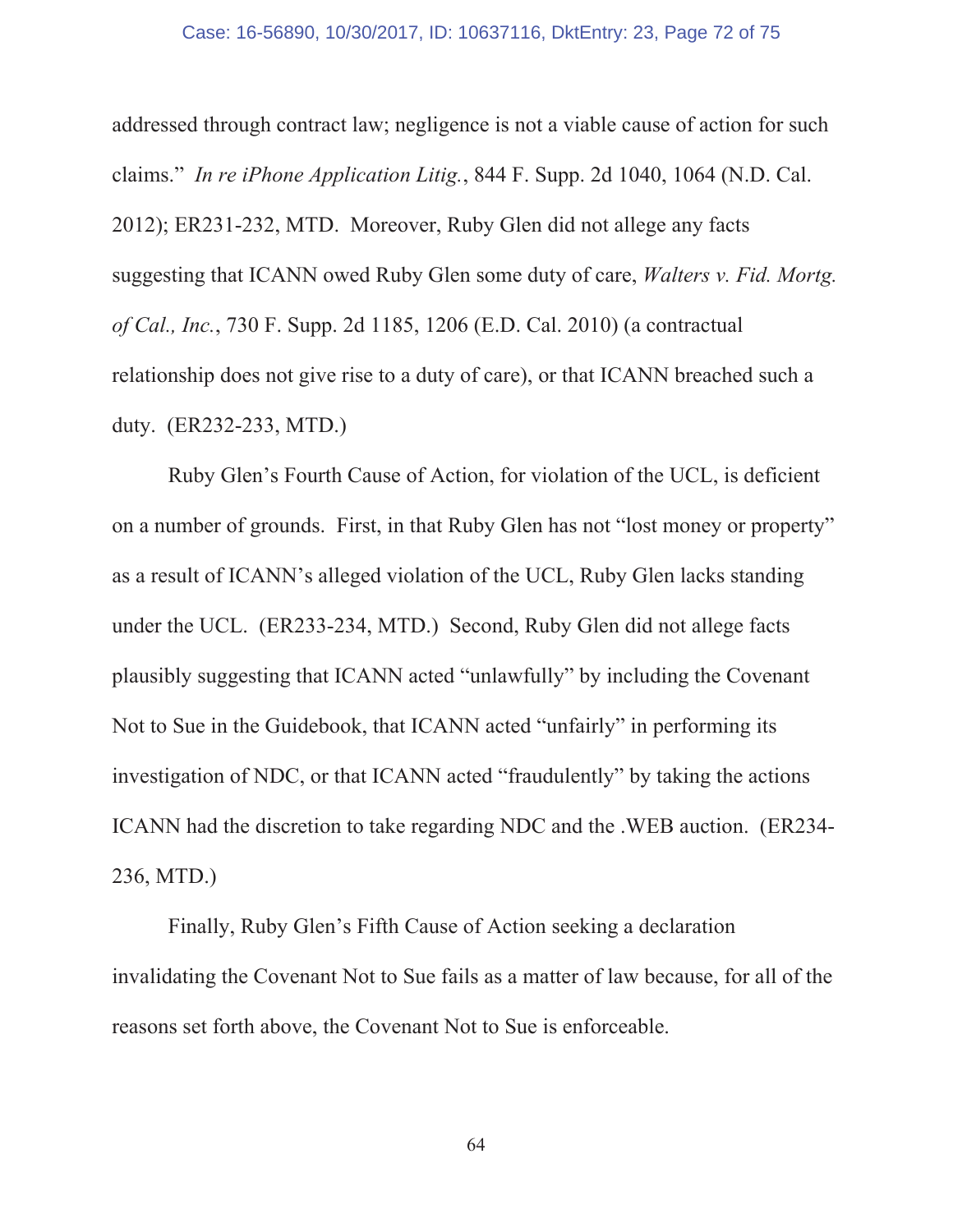## **CONCLUSION**

In submitting its .WEB application, Ruby Glen agreed that it would not file a lawsuit against ICANN "in court or in any judicial fora." In exchange, ICANN agreed to consider Ruby Glen's . WEB application and resolved that Ruby Glen could challenge ICANN's treatment of Ruby Glen's application through ICANN's accountability mechanisms, including the Independent Review Process. These agreements between sophisticated entities in a commercial transaction are reasonable, justifiable, and enforceable. The District Court's dismissal of Ruby Glen's FAC should be affirmed.

Dated: October 30, 2017

Respectfully submitted,

#### **JONES DAY**

By: *s/ Eric P. Enson* Eric P. Enson

Attorney for Defendant and Appellee **Internet Corporation for Assigned Names** and Numbers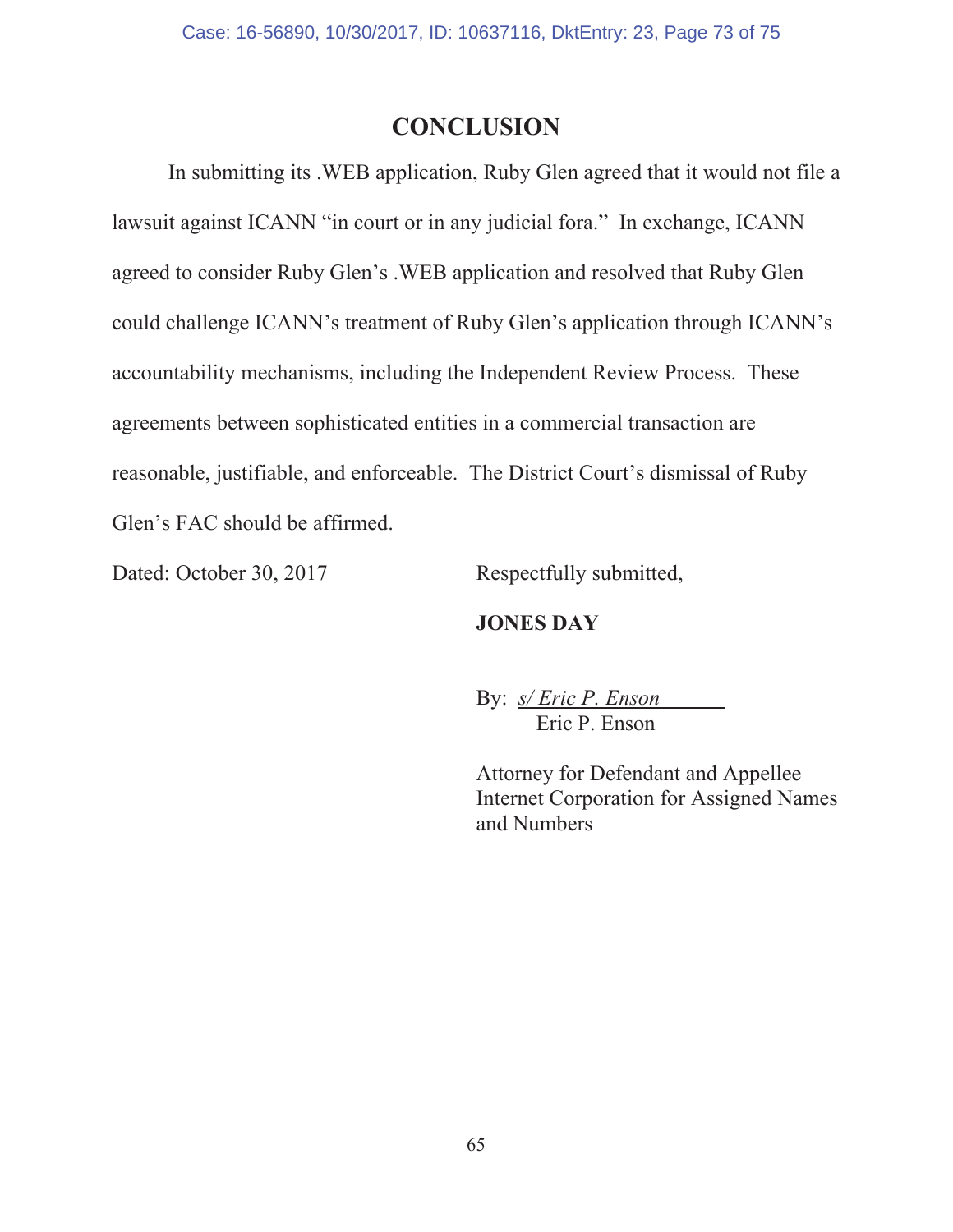Case: 16-56890, 10/30/2017, ID: 10637116, DktEntry: 23, Page 74 of 75

# **CERTIFICATE OF COMPLIANCE**

I certify that the foregoing brief is proportionately spaced, has a typeface of

14 points, and contains 13895 words.

Dated: October 30, 2017 Respectfully submitted,

*/s/ Eric P. Enson*  Eric P. Enson

## **67 STATEMENT OF RELATED CASES**

No Ninth Circuit cases are deemed related.